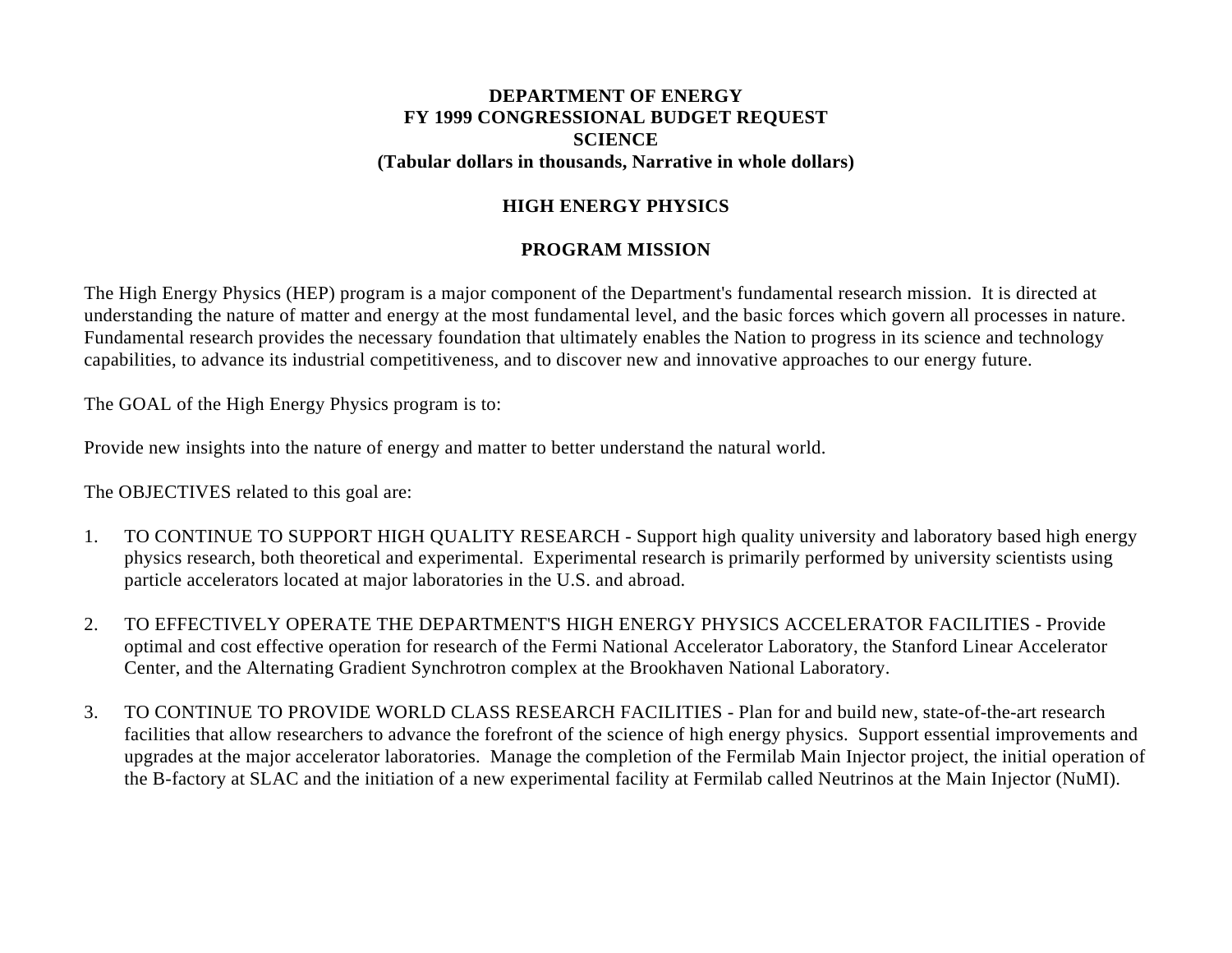- 4. TO CONTINUE TO PROVIDE THE PROGRAM'S TECHNOLOGICAL BASE Support long-range accelerator and detector R&D in order to develop the advanced concepts and technologies which are critical to the long-range viability of high energy physics research.
- 5. TO CONTINUE TO PURSUE INTERNATIONAL COLLABORATION ON LARGE HIGH ENERGY PHYSICS PROJECTS Continue to champion U.S. participation in the Large Hadron Collider (LHC) program at CERN. Recommend and defend funding for U.S. participation on the LHC project as recommended by the High Energy Physics Advisory Panel's (HEPAP) "Subpanel on the Vision for the Future of High Energy Physics".

## SCIENTIFIC FACILITIES UTILIZATION:

The High Energy Physics request includes \$433,520,000 to maintain support of the Department's scientific user facilities. This investment will provide significant research time for thousands of scientists in universities, and other Federal laboratories. It will also leverage both Federally and privately sponsored research, consistent with the Administration's strategy for enhancing the U.S. National science investment. The proposed funding will support operations at all three of the Department's major high energy physics facilities: the Tevatron at Fermilab, the B-factory at SLAC, and the Alternating Gradient Synchrotron at BNL until its transfer to the Nuclear Physics program in FY 1999 for use as part of the RHIC facility .

## PERFORMANCE MEASURES:

Performance measures related to basic science activities are primarily qualitative rather than quantitative. The scientific excellence of the HEP program is continually reevaluated through the peer review process. Some specific performance measures are:

- 1. Quality of scientific results and plans as indicated by expert advisory committees, recognition by the scientific community, and awards received by DOE-supported HEP researchers. The results of these reviews and other quality measures will be used to determine programmatic directions aimed at maintaining the world leadership position of the U.S. high energy physics program.
- 2. Sustained achievement in advancing knowledge, as measured by the quality of the research based on results published in refereed scientific journals, and by the degree of invited participation at national and international conferences and workshops.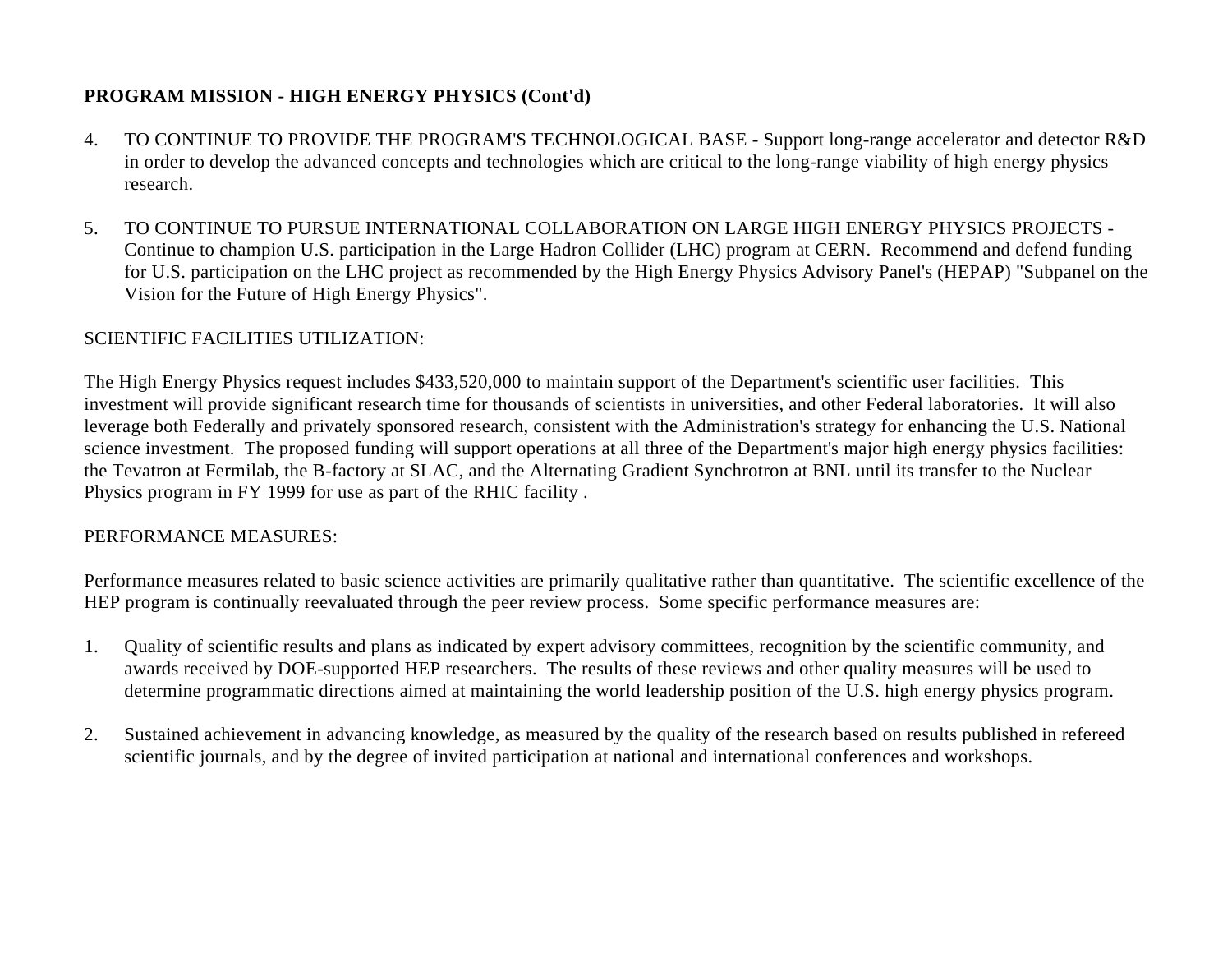- 3. Operation of research facilities in a manner that meets user requirements, as indicated by achieving performance specifications while protecting the safety of the workers and the environment, and by the level of endorsement by user organizations; operating facilities that are used for research at the forefront of science and operating facilities reliably and according to planned schedules.
- 4. Progress on the Fermilab Main Injector and the Neutrinos at the Main Injector projects as measured by accomplishment of scheduled milestones; progress on achieving luminosity and operational efficiency for the B-factory at SLAC as measured by comparison with stated project goals.
- 5. At least 80 percent of the research programs will be reviewed by appropriate peers.
- 6. The major upgrade of scientific facilities will be managed to keep them on schedule and within cost.
- 7. HEP will begin operating the B-factory at SLAC, the Main Injector for the Tevatron at Fermilab, and will deliver on the 1999 US/DOE commitments to the international Large Hadron Collider project.

## SIGNIFICANT ACCOMPLISHMENTS AND PROGRAM SHIFTS:

- 1. Measurement, by teams of university and laboratory scientists working at Fermilab, of the mass and production properties of the top quark. This is the last, and by far the heaviest, of the fundamental building blocks of matter (quarks) whose existence was predicted by the Standard Model of elementary particles. The mass of the top quark is now measured more accurately than any of the other quarks.
- 2. The world's most precise measurement, by a team of university and laboratory scientists working at Fermilab, of the mass of the W boson. This result is considerably more precise than the best measurement from LEP.
- 3. The world's highest precision single measurement was made, by a group of university and laboratory scientists working at SLAC, of the weak mixing angle, a fundamental parameter of the Standard Model.
- 4. A major advance in theoretical physics was achieved when it was shown and verified that all of the known "string" theories are equivalent. This greatly reduces the number of possible theories which describe all of the known forces including gravity.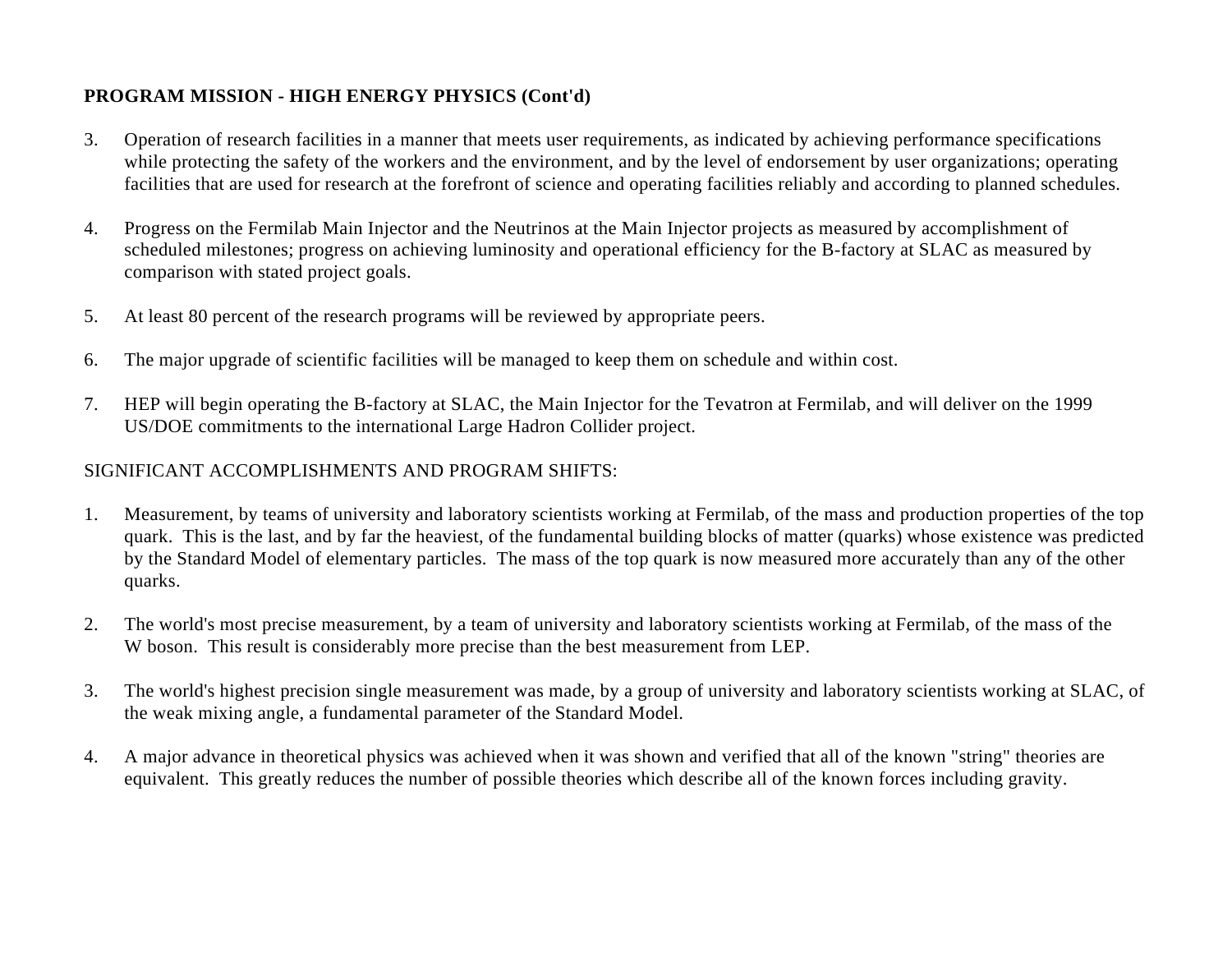- 5. Operation, for the first time ever, of a high energy particle beam transfer line using permanent magnets, thus saving the power and cooling needed for conventional magnets. This was done at Fermilab as part of the Main Injector project.
- 6. A test of a superconducting accelerator-style magnet fabricated at LBNL achieved a new world record field strength of 13.5 teslas (previous record 11 teslas.)
- 7. The 1996/1997 fixed target run at Fermilab was highly successful. The accelerator and the experiments performed well, and the researchers have a large amount of data which is in the process of being analyzed.
- 8. The final data collection with the Fermilab external fixed-target program at 800 GeV will be completed in FY 1999, and the prime focus of the Fermilab program will turn to research with Tevatron collider with higher luminosity of the new Main Injector.
- 9. The final data collection with the Stanford Large Detector will be completed during FY 1998 and the prime focus of the SLAC program will turn to research with the B-factory.
- 10. The Fermilab Main Injector Project is proceeding well and is within the planned cost and schedule profiles. All relevant milestones have been met. At the end of FY 1998, the construction phase of the project will be nearly complete and commissioning will be about to start.
- 11. The C-Zero Experimental Hall project at Fermilab will provide a new underground experimental area at the C-Zero location on the Tevatron ring. When completed in FY 1999, this will provide space for a new program of fixed target and modest sized collider experiments now being planned at Fermilab.
- 12. The B-factory Project at SLAC will be completed and is within the planned cost and schedule profiles. At the end of FY 1998, the project will be complete and commissioning will be underway. The physics research program, using the BaBar detector will begin during FY 1999.
- 13. The experiment at BNL designed to study the magnetic properties of the muon was brought into operation with the initial performance of the apparatus exceeding the design goals.
- 14. The Alternating Gradient Synchrotron at BNL will be transferred to the Nuclear Physics program for use as the injector for the RHIC facility. This will occur during the 3rd quarter of FY 1999.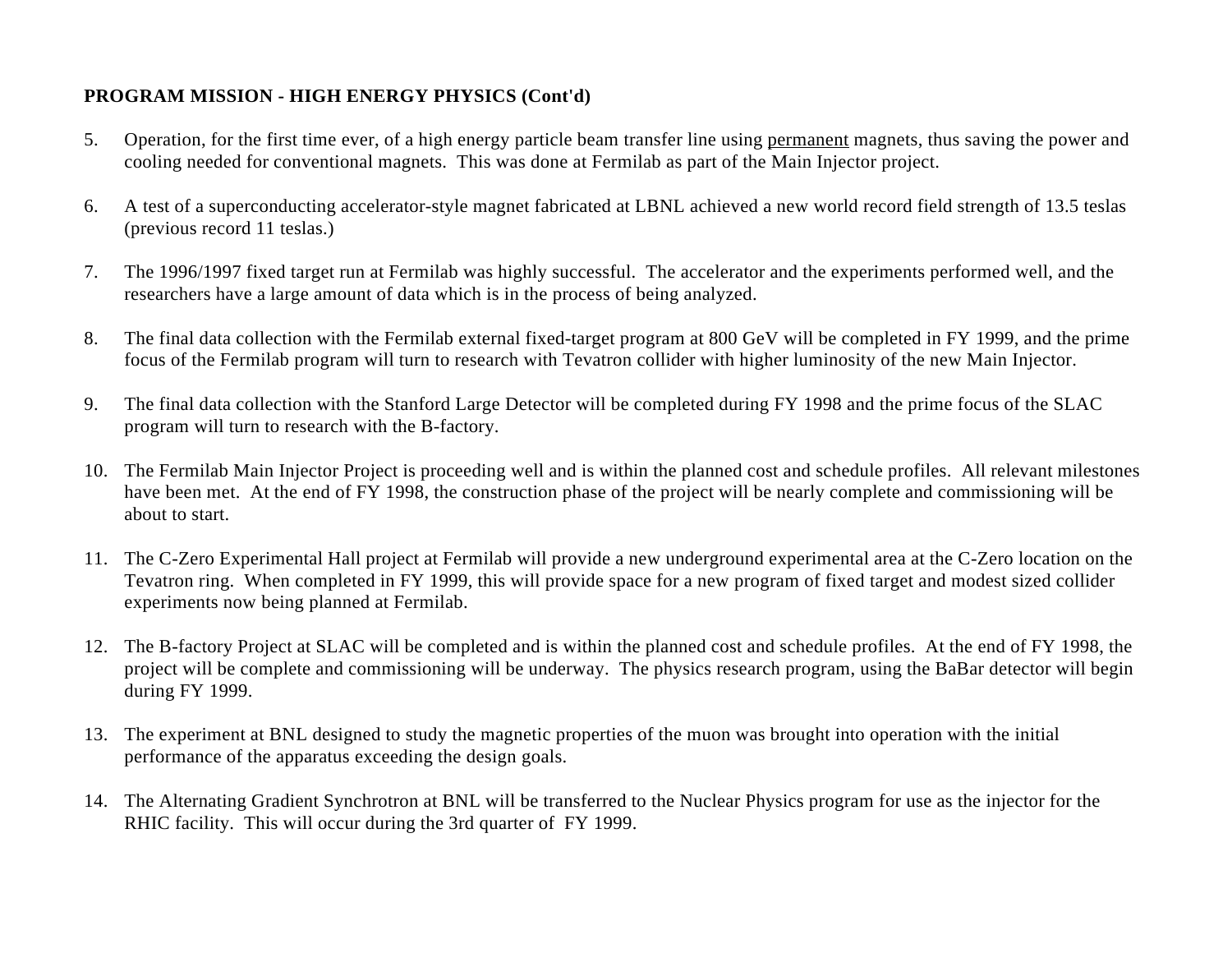15. Waste Management activities at Fermilab and SLAC were included as a new (beginning in FY 1998) responsibility transferred from the Environmental Management (EM) program. The Department has initiated a pilot program intended to evaluate opportunities to reduce the volume of newly generated waste and its associated management and disposal costs resulting from Departmental mission activities. Beginning in FY 1998, the Department will implement the Pilot Waste Management Re-Engineering Program at a limited number of sites, at which the responsibility for the newly generated waste management programs will be transferred from the Office of Environmental Management to the generating program. Throughout the implementation of the pilot, the regulatory accountability will remain with the program that currently holds the regulatory permits. In addition, the Office of Environmental Management will be responsible for any unavoidable funding shortfalls due to underestimates for FY 1998 waste generation.

The Department expects that this re-engineered waste management structure will result in increased awareness on the waste generating organizations' part, thereby creating a financial incentive to minimize waste generation. Waste generating programs will be able to clearly track the true cost of their waste generation, as well as incorporate the associated costs within the formulation of the outyear budgets. To the extent that the programs minimize waste generation, the savings will be available to support increased mission activity. The impacts of this pilot arrangement will be carefully evaluated throughout FY 1998. The Pilot Waste Management Re-Engineering Program was initiated in response to several recommendations received from several Departmental stakeholders, including the National Academy of Sciences and the Environmental Management Advisory Board.

16. The European Center for Nuclear Research (CERN) in Geneva, Switzerland has initiated the Large Hadron Collider (LHC) project. This will consist of a 7 on 7 TeV proton-proton colliding beams facility to be constructed in the existing Large Electron-Positron Collider (LEP) machine tunnel (LEP will be removed). The LHC will have an energy 7 times that of the Tevatron at Fermilab. Thus the LHC will open up substantial new frontiers for scientific discovery.

Participation by the U.S. in the LHC program is extremely important to U.S. High Energy Physics program goals. The LHC will become the foremost high energy physics research facility in the world around the middle of the next decade. With the LHC at the next energy frontier, American scientific research on that frontier depends on participation in LHC. The HEPAP Subpanel on Vision for the Future of High-Energy Physics (Drell) strongly endorsed participation in the LHC, and this endorsement has been restated by HEPAP on several occasions.

The physics goals of the LHC are outstanding; they include a search for the origin of mass as represented by the "Higgs" particle, exploration in detail of the structure and interactions of the top quark, and the search for totally unanticipated new phenomena. Although LHC will have a lower energy than the Superconducting Super Collider (cancelled in 1993), it has strong potential for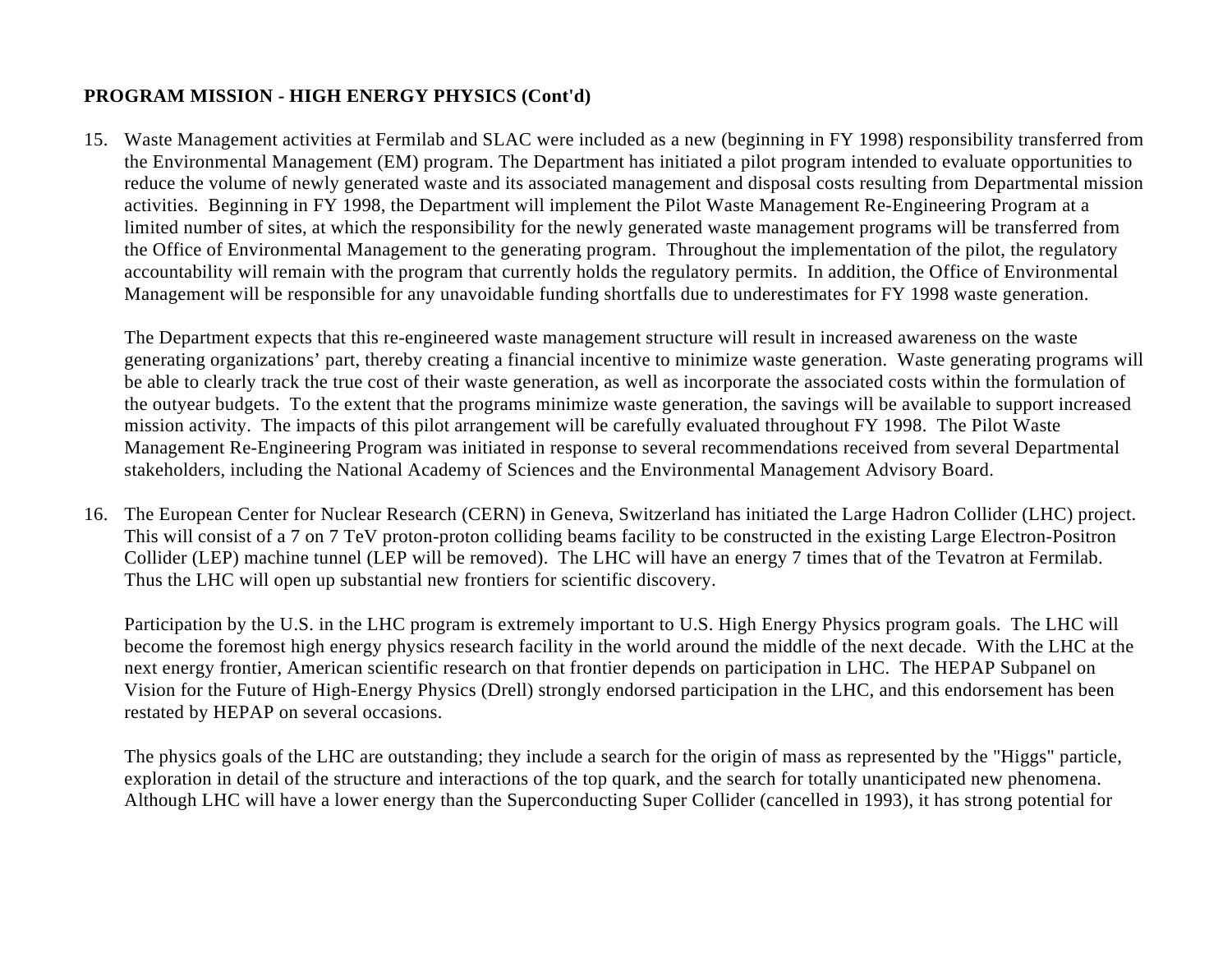answering the question of the origin of mass. The LHC energies are sufficient to test theoretical arguments for a totally new type of matter. In addition, history shows that major increases in the particle energy nearly always yield unexpected discoveries.

DOE and NSF have completed negotiations with CERN about contributions to the LHC accelerator and detectors as part of the U.S. participation in the LHC program to provide access for U.S. scientists to the next decade's premier high energy physics facility. The resulting agreements have been approved by CERN and by the DOE and the NSF and were signed in December of 1997.

Participation in the LHC project (accelerator and detectors) at CERN will primarily take the form of the U.S. accepting responsibility for designing and fabricating particular subsystems of the accelerator and of the two large detectors. Thus, much of the funding will go to U.S. laboratories, university groups, and industry for fabrication of subsystems and components which will become part of the LHC accelerator or detectors. A portion of the funds will be used to pay for purchases by CERN of material needed for construction of the accelerator. As a result of the negotiations CERN has agreed to make these purchases from U.S. vendors.

The agreement provides for a U.S. DOE contribution of \$450,000,000 to the LHC accelerator and detectors over the period FY 1996 through FY 2004 (with approximately \$81,000,000 being provided by the NSF). The DOE contribution is tentatively broken down as follows: detectors \$250,000,000; accelerator \$200,000,000 (including \$90,000,000 for direct purchases by CERN from U.S. vendors and \$110,000,000 for fabrication of components by U.S. laboratories).

The total cost of the LHC on a basis comparable to that used for U.S. projects is estimated at about \$6,000,000,000. Thus the U.S. contribution represents less than 10% of the total. (The LHC cost estimates prepared by CERN, in general, do not include the cost of permanent laboratory staff and other laboratory resources used to construct the project). Neither the proposed U.S. DOE \$450,000,000 contribution nor the estimated total cost of \$6,000,000,000 include support for the European and U.S. research physicists working on the LHC program.

The agreement negotiated with CERN provides for U.S. involvement in the management of the project through participation in key management committees (CERN Council, CERN Committee of Council, LHC Board, etc.). This will provide an effective base from which to monitor the progress of the project, and will help ensure that U.S. scientists have full access to the physics opportunities available at the LHC. The Office of Energy Research has conducted a cost and schedule review of the entire LHC project and similar reviews of the several proposed U.S. funded components of the LHC. All of these reviews concluded the costs are properly estimated and that the schedule is feasible.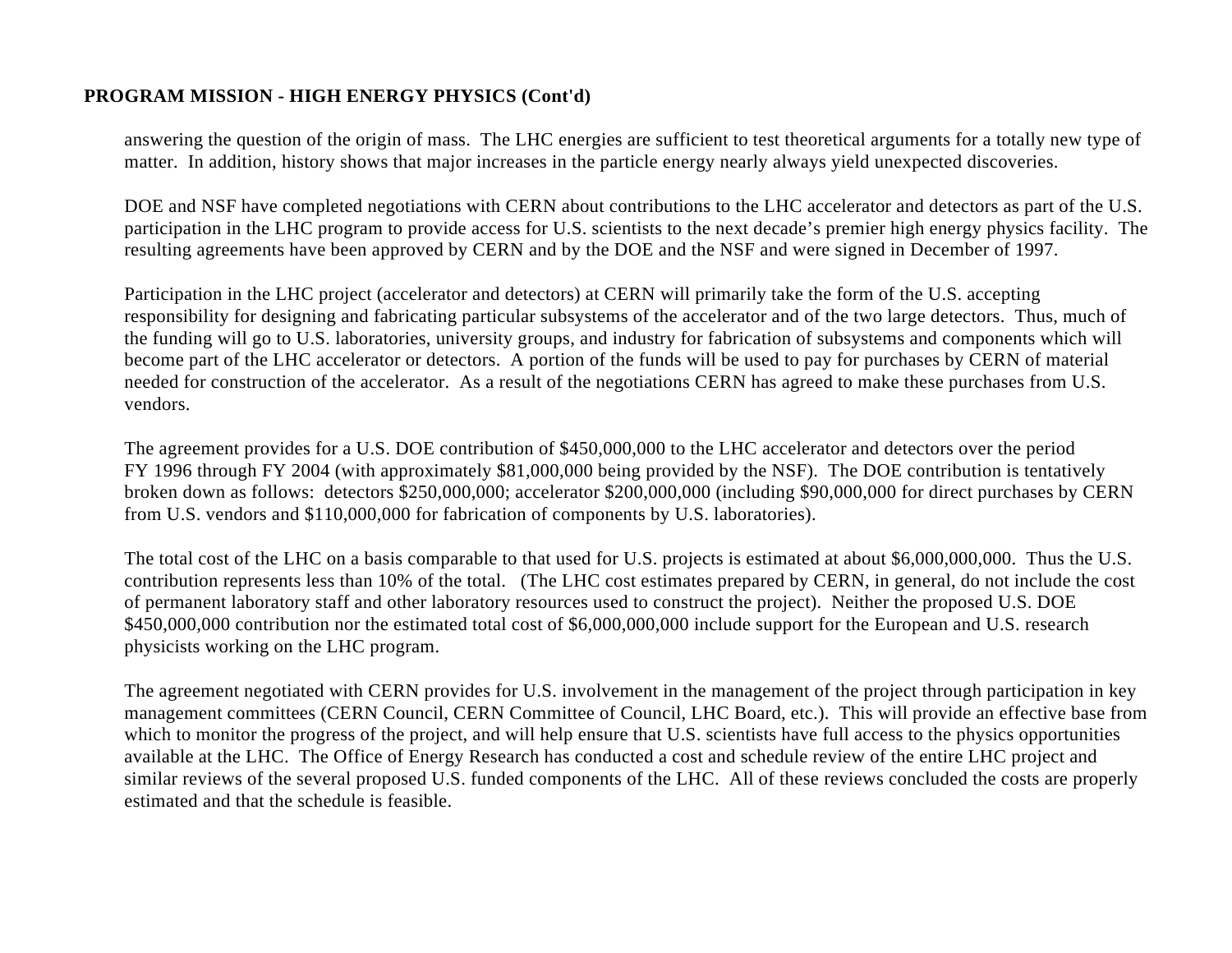In addition to the proposed U.S. DOE \$450,000,000 contribution and \$81,000,000 NSF contribution to the LHC accelerator and detector hardware fabrication, U.S. participation in the LHC will involve a significant portion of the U.S. High Energy Physics community in the research program at the LHC. This physicist involvement has already begun. Over 500 U.S. scientists have joined the U.S.-ATLAS detector collaboration, the U.S.-CMS detector collaboration, or the U.S.-LHC accelerator consortium, and are hard at work helping to design the initial physics research program to be carried out at the LHC and helping to design the planned physics capabilities of the LHC accelerator and detectors.

Fabrication of LHC subsystems and components by U.S. participants will begin in FY 1998. Funding was provided in FY 1996 (\$6,000,000) and FY 1997 (\$15,000,000) for preliminary R&D, design and engineering work on the subsystems and components being proposed for inclusion in the agreement with CERN. This funding was essential in order to provide the cost and technical bases for the proposed U.S. responsibilities in LHC, and to be ready for rapid start to satisfy the anticipated timetable for the project. Funding in the amount of \$35,000,000 will be provided in FY 1998 and \$65,000,000 in FY 1999 to support continuation of these R&D and design efforts, and the initiation of fabrication of those subsystems and components which will be specified in the agreements with CERN. The \$329,000,000 required to complete DOE funding of the project will be requested in FY 1999 as an advance appropriation.

#### **Funding of Contractor Security Clearances**

In FY 1999, the Department will divide the responsibility for obtaining and maintaining security clearances. The Office of Security Affairs, which has been responsible for funding all Federal and contractor employee clearances, will pay only for clearances of Federal employees, both at headquarters and the field. Program organizations will be responsible for contractor clearances, using program funds. This change in policy will enable program managers to make the decisions as to how many and what level clearances are necessary for effective program execution. In this way, it is hoped that any backlog of essential clearances which are impeding program success can be cleared up by those managers most directly involved. The Office of Energy Research is budgeting \$373,000 for estimated contractor clearances in FY 1999 within this decision unit.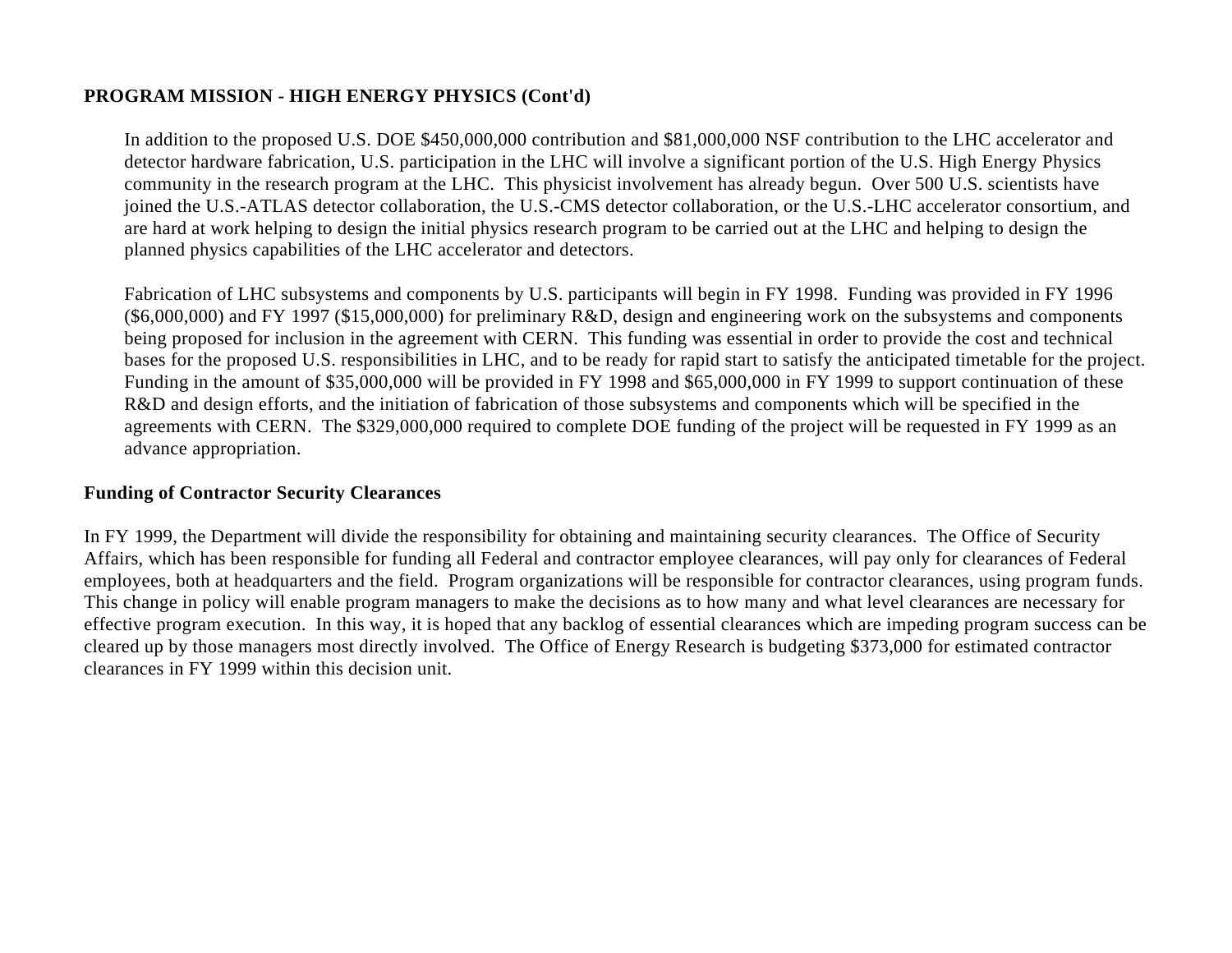The proposed U.S. funding for the LHC project is summarized below.

|                                             | US Contribution                        | FY 1996*                                                          | FY 1997*                                         | FY 1998*                         | FY 1999*                         | FY 2000                          | FY 2001                          |
|---------------------------------------------|----------------------------------------|-------------------------------------------------------------------|--------------------------------------------------|----------------------------------|----------------------------------|----------------------------------|----------------------------------|
| Accelerator<br>Detector<br><b>Total DOE</b> | $$200,000**$<br>\$250,000<br>\$450,000 | $\mathbb{S}^-$<br>2,000<br>4,000<br>\$<br>$\mathbb{S}^-$<br>6,000 | $\mathbb{S}$<br>6,670<br>8,330<br>\$<br>\$15,000 | \$15,600<br>\$19,400<br>\$35,000 | \$29,000<br>\$36,000<br>\$65,000 | \$31,200<br>\$38,800<br>\$70,000 | \$31,200<br>\$38,800<br>\$70,000 |
| $NSF***$                                    | \$ 81,000                              |                                                                   |                                                  |                                  | \$22,150                         | \$15,900                         | \$16,370                         |
|                                             | FY 2002                                | FY 2003                                                           | FY 2004                                          |                                  |                                  |                                  |                                  |
| Accelerator<br>Detector<br><b>Total DOE</b> | \$31,200<br>\$38,800<br>\$70,000       | \$29,000<br>\$36,000<br>\$65,000                                  | \$24,100<br>\$29,900<br>\$54,000                 |                                  |                                  |                                  |                                  |
| $NSF***$                                    | \$16,860                               | 9,720<br>\$                                                       |                                                  |                                  |                                  |                                  |                                  |

#### **U.S. LHC ACCELERATOR AND DETECTOR FUNDING** (Dollars in thousands)

This estimated annual funding profile is based on the needs of the LHC project and is consistent with flat out year funding for the HEP program. The profile is subject to change as additional planning detail is derived. The total of \$450,000,000 from DOE for the project is firm.

- \* The FY 1996 and FY 1997 funding was for R&D, design and engineering work in support of the proposed U.S. participation in LHC. Beginning in FY 1998 funding will be used for: fabrication of machine and detector hardware, supporting R&D, prototype development of subsystems, and purchases by CERN from U.S. vendors.
- \*\* Includes \$110,000,000 for LHC supporting R&D and accelerator components to be fabricated by U.S. laboratories and \$90,000,000 for purchases by CERN from U.S. vendors.
- \*\*\* The NSF funding has been approved by the National Science Board.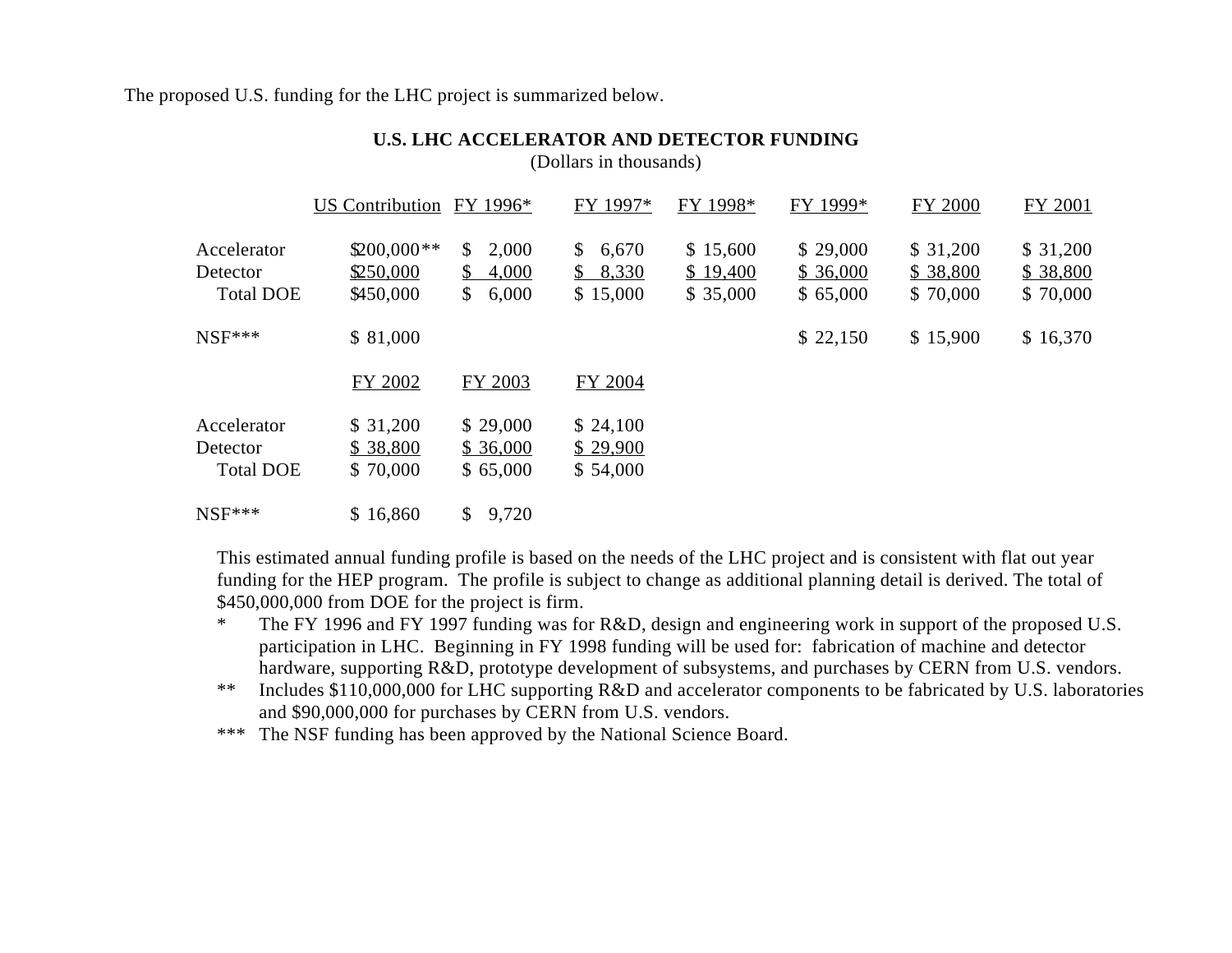#### **HIGH ENERGY PHYSICS**

#### **PROGRAM FUNDING PROFILE**

(Dollars in thousands)

| FY 1997               | FY 1998            |                | FY 1998                  |
|-----------------------|--------------------|----------------|--------------------------|
| Current               | Original           | FY 1998        | Current                  |
| Appropriation         | Appropriation      | Adjustments    | Appropriation            |
|                       |                    |                |                          |
| 207,364               | 210,240<br>\$      | $-$ \$342 a/   | 209,898<br>S.            |
| 350,806               | 418,945            |                | 418,945                  |
| 558,170               | 629,185            | $-342$ a/      | 628,843                  |
| 100,000               | 50,850             | $\Omega$       | 50,850                   |
| 658,170               | 680,035            | $-342$ a/      | 679,693                  |
| $-1,051$ b/           | $-1,766$ c/        | $\overline{0}$ | $-1,766$ $\underline{c}$ |
| $\theta$              | $-342 \frac{a}{2}$ | 342 $a/$       | $\overline{0}$           |
| $$657,119 \text{ d}/$ | \$677,927          | \$0            | \$677,927                |
|                       |                    |                |                          |

a/ Share of Science general reduction for contractor training.

b/ Share of General Science and Research general reduction for use of prior year balances assigned to this program. The total reduction is applied at the appropriation level.

c/ Share of Science general reduction for use of prior year balances assigned to this program. The total general reduction is ap at the appropriation level.

d/ Excludes \$12,410,000 which was transferred to the SBIR program and \$745,000 which was transferred to the STTR progra Public Law Authorization:

Public Law 95-91, "Department of Energy Organization Act"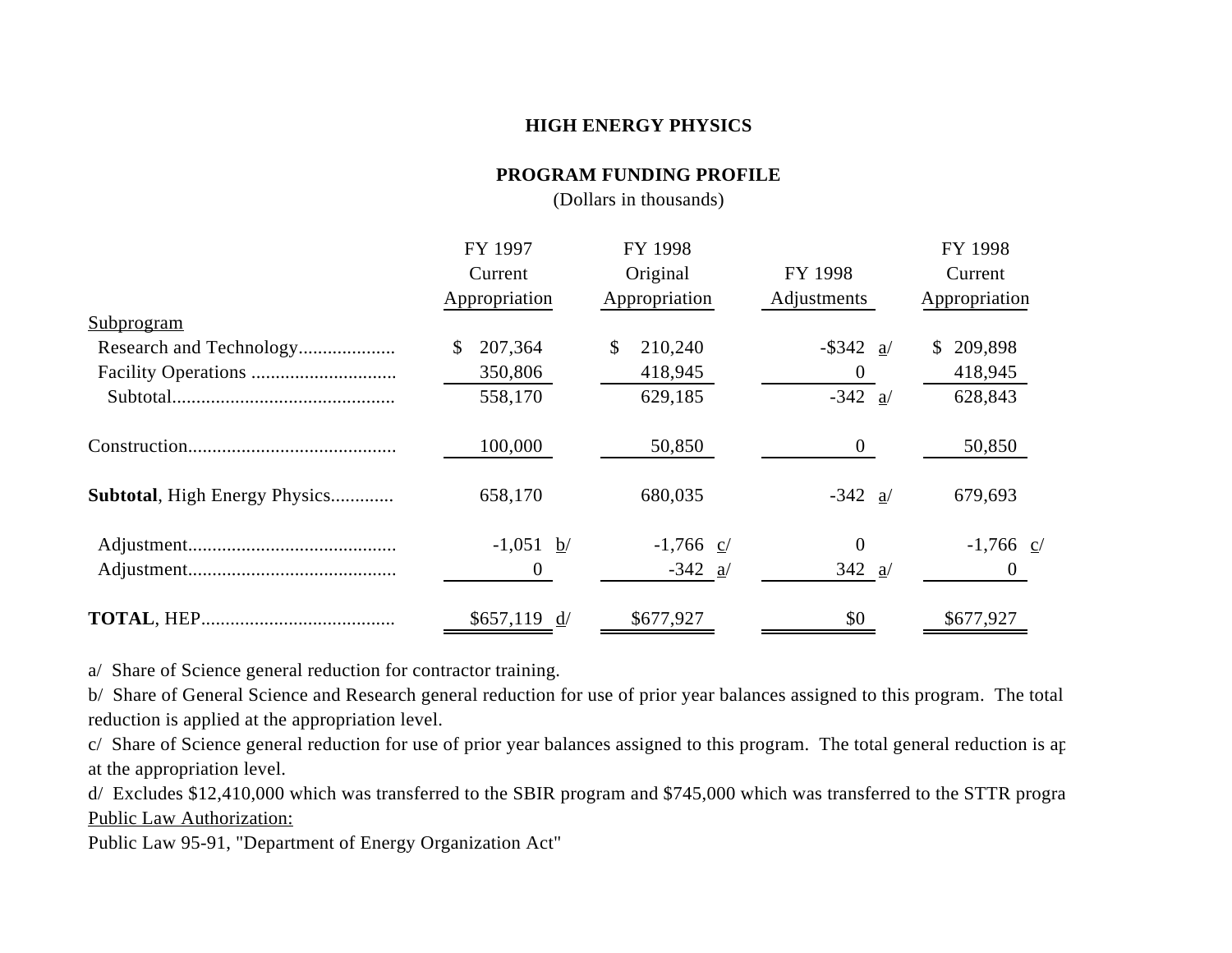| 213,365<br>$\boldsymbol{\$}$<br>456,635<br>670,000<br>21,000<br>691,000<br>$\boldsymbol{0}$<br>$\boldsymbol{0}$<br>\$691,000 |  |  | FY 1999<br>Request |  |
|------------------------------------------------------------------------------------------------------------------------------|--|--|--------------------|--|
|                                                                                                                              |  |  |                    |  |
|                                                                                                                              |  |  |                    |  |
|                                                                                                                              |  |  |                    |  |
|                                                                                                                              |  |  |                    |  |
|                                                                                                                              |  |  |                    |  |
|                                                                                                                              |  |  |                    |  |
|                                                                                                                              |  |  |                    |  |
|                                                                                                                              |  |  |                    |  |
|                                                                                                                              |  |  | general            |  |

 $um.$ 

por Seience general reduction for the total reduction for the total reduction for the total general reduction  $n_{\text{rel}}$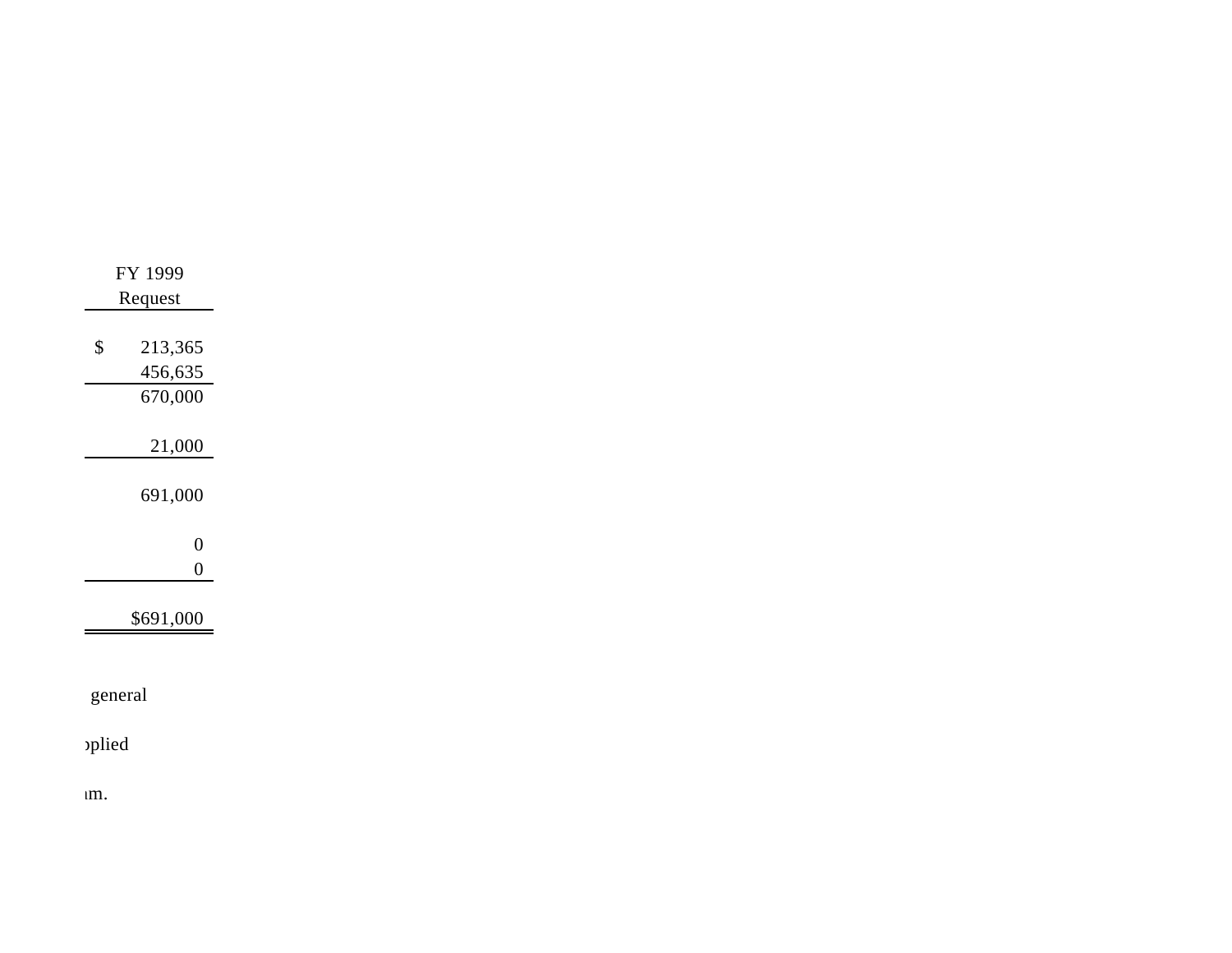## **HIGH ENERGY PHYSICS**

(Dollars in thousands)

# **PROGRAM FUNDING BY SITE**

|                                           | FY 1997       | FY 1998       |                  | FY 1998       |          |
|-------------------------------------------|---------------|---------------|------------------|---------------|----------|
|                                           | Current       | Original      | FY 1998          | Current       | FY 1999  |
| <b>Field Offices/Sites</b>                | Appropriation | Appropriation | Adjustments      | Appropriation | Request  |
|                                           |               |               |                  |               |          |
| Albuquerque Operations Office             |               |               |                  |               |          |
| <b>Los Alamos National Laboratory</b>     | \$880         | \$890         | \$0              | \$890         | \$894    |
| <b>Chicago Operations Office</b>          |               |               |                  |               |          |
| <b>Argonne National Laboratory</b>        | 8,861         | 9,058         | 0                | 9,058         | 8,475    |
| <b>Brookhaven National Laboratory</b>     | 75,860        | 77,801        | $\boldsymbol{0}$ | 77,801        | 56,395   |
| Fermi National Accelerator Laborat        | 263,211       | 274,972       | $\boldsymbol{0}$ | 274,972       | 256,070  |
| <b>Oakland Operations Office</b>          |               |               |                  |               |          |
| Lawrence Berkeley National Labor          | 27,192        | 23,794        | 0                | 23,794        | 22,820   |
| Lawrence Livermore National Labo          | 683           | 380           | $\boldsymbol{0}$ | 380           | 380      |
| <b>Stanford Linear Accelerator Center</b> | 165,892       | 149,638       | $\overline{0}$   | 149,638       | 147,035  |
| Oak Ridge Operations Office               |               |               |                  |               |          |
| <b>Thomas Jefferson National</b>          |               |               |                  |               |          |
| <b>Accelerator Facility</b>               | 15            | $\Omega$      | 0                | $\mathbf{0}$  | $\theta$ |
| Oak Ridge National Laboratory             | 379           | 272           | $\overline{0}$   | 272           | 240      |
| <b>Richland Operations Office</b>         |               |               |                  |               |          |
| <b>Pacific Northwest Laboratory</b>       | 10            | 10            | $\overline{0}$   | 10            | 10       |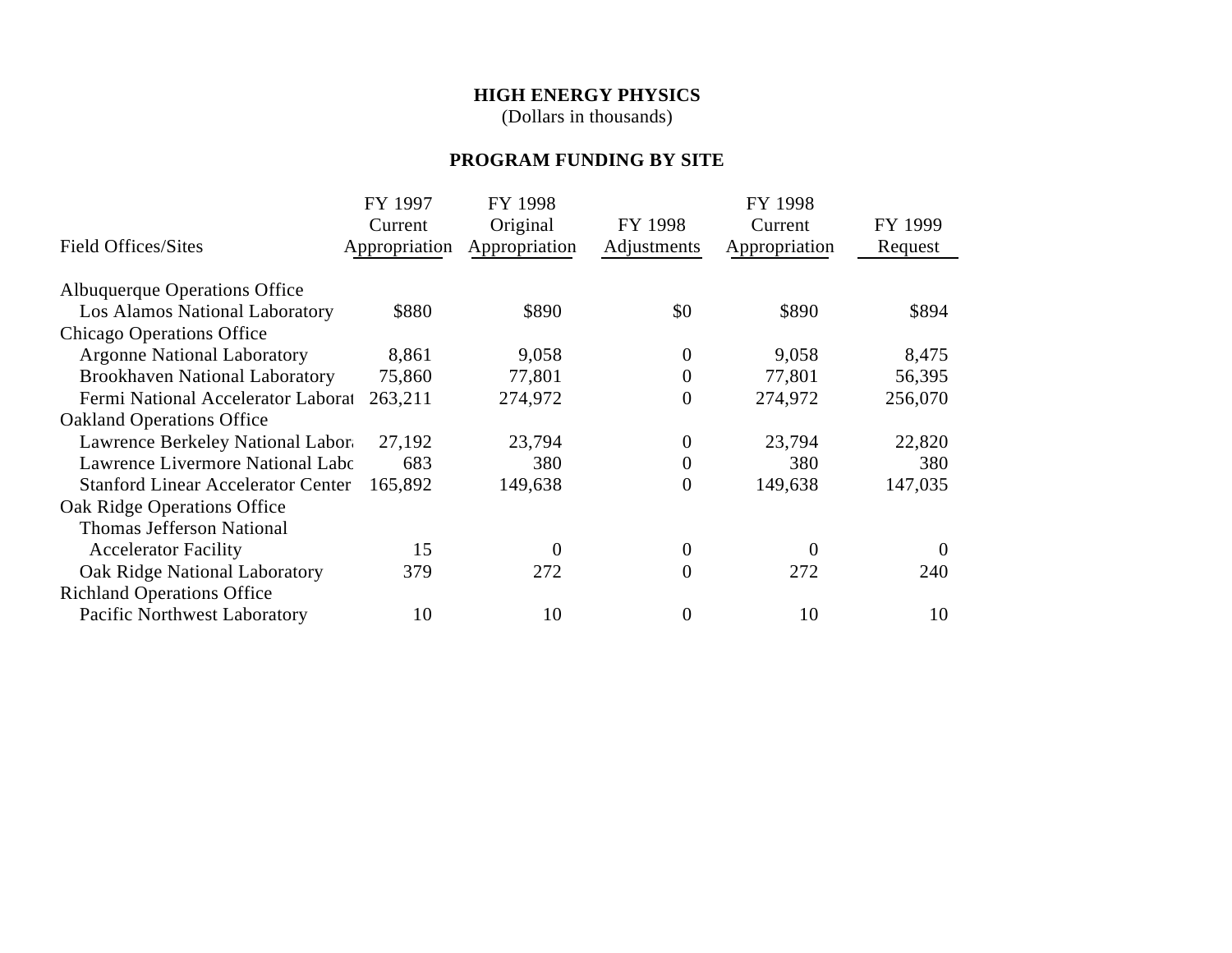|                            | FY 1997        | FY 1998       |                | FY 1998       |           |
|----------------------------|----------------|---------------|----------------|---------------|-----------|
|                            | Current        | Original      | FY 1998        | Current       | FY 1999   |
| <b>Field Offices/Sites</b> | Appropriation  | Appropriation | Adjustments    | Appropriation | Request   |
|                            |                |               |                |               |           |
| All Other Sites a/         | 115,187        | 143,220       | $-342 b/$      | 142,878       | 198,681   |
|                            |                |               |                |               |           |
| Subtotal                   | 658,170        | 680,035       | $-342 b/$      | 679,693       | 691,000   |
| Adjustment                 | $-1,051$ c/    | $-1,766$ d/   | $\overline{0}$ | $-1,766$      | 0         |
| Adjustment                 | 0              | $-342 b/$     | 342 b/         | $\Omega$      |           |
|                            |                |               |                |               |           |
| <b>TOTAL</b>               | \$657,119<br>e | \$677,927     | <u>\$0</u>     | \$677,927     | \$691,000 |

a/ Funding provided to universities, industry, other federal agencies and other miscellaneous contractors.

b/ Share of Science general reduction for contractor training.

c/ Share of General Science and Research general reduction for use of prior year balances assigned to this program. The total general reduction is applied at the appropriation level.

d/ Share of Science general reduction for use of prior year balances assigned to this program. The total general reduction is applied at the appropriation level.

e/ Excludes \$12,410,000 which was transferred to the SBIR program and \$745,000 which was transferred to the STTR program.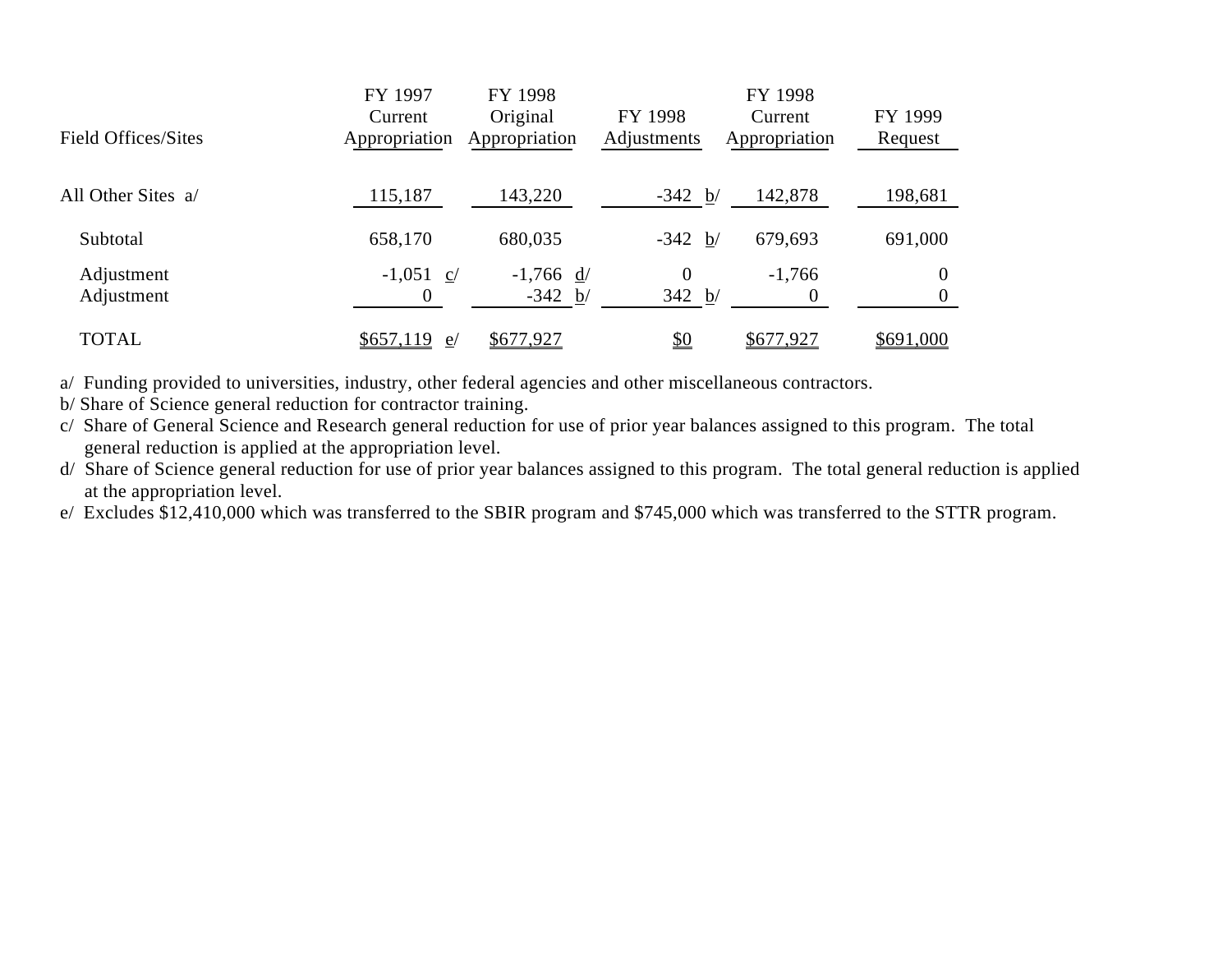#### **HIGH ENERGY PHYSICS**

#### **RESEARCH AND TECHNOLOGY**

(Tabular dollars in thousands, narrative in whole dollars)

**I. Mission Supporting Goals and Objectives:** The High Energy Physics Program has two major subprograms. The Research and Technology subprogram provides support for the scientists who perform the research and the technology R&D which is the core of the program. The Facility Operations subprogram, described later, provides the large facilities - accelerators, detectors, etc. - needed for the research program.

The Physics Research activity in the Research and Technology subprogram provides support for university and laboratory based research groups conducting experimental and theoretical research in high energy physics. This research probes the nature of matter and energy at the most fundamental level, and the characteristics of the basic forces in nature. Experimental research activities include: planning, design, fabrication and installation of experiments; conduct of experiments; analysis and interpretation of data; and publication of results. Theoretical physics research provides the framework for interpreting and understanding observed phenomena and, through predictions and extrapolations based on current understanding, identifies key questions for future experimental explorations. This subprogram supports research groups at more than 100 major universities and at 8 DOE laboratories.

The High Energy Technology activity in the Research and Technology subprogram provides the specialized advanced technology R&D required to sustain and extend the technology base and provide operational support for the highly specialized accelerators, colliding beams facilities, and detector facilities which are essential to the overall high energy physics program goal of carrying out forefront research. The objectives of this activity include: 1) carry out R&D in support of existing accelerator and detector facilities aimed at maintaining and improving their performance parameters and cost effectiveness; 2) carry out R&D in support of planned and proposed projects to maximize their performance goals and cost effectiveness; 3) carry out R&D to transfer new concepts and technologies into practical application in the HEP context; and 4) carry out R&D to search for and develop new concepts and ideas which could lead to significant enhancements of research capabilities or to significant cost savings in the construction and operation of new facilities. This activity supports work primarily at the DOE labs, but also at universities, other federal labs, and in industry.

In FY 1997, the Research and Technology subprogram included funding for a major portion of the LHC related R&D effort; the other portion was provided as capital equipment in the Facility Operations subprogram. Beginning in FY 1998, when fabrication by U.S. groups of LHC hardware components began, all of the LHC project funding is budgeted as a separate activity in the Facility Operations subprogram. This provides improved visibility of LHC component funding and will facilitate DOE management by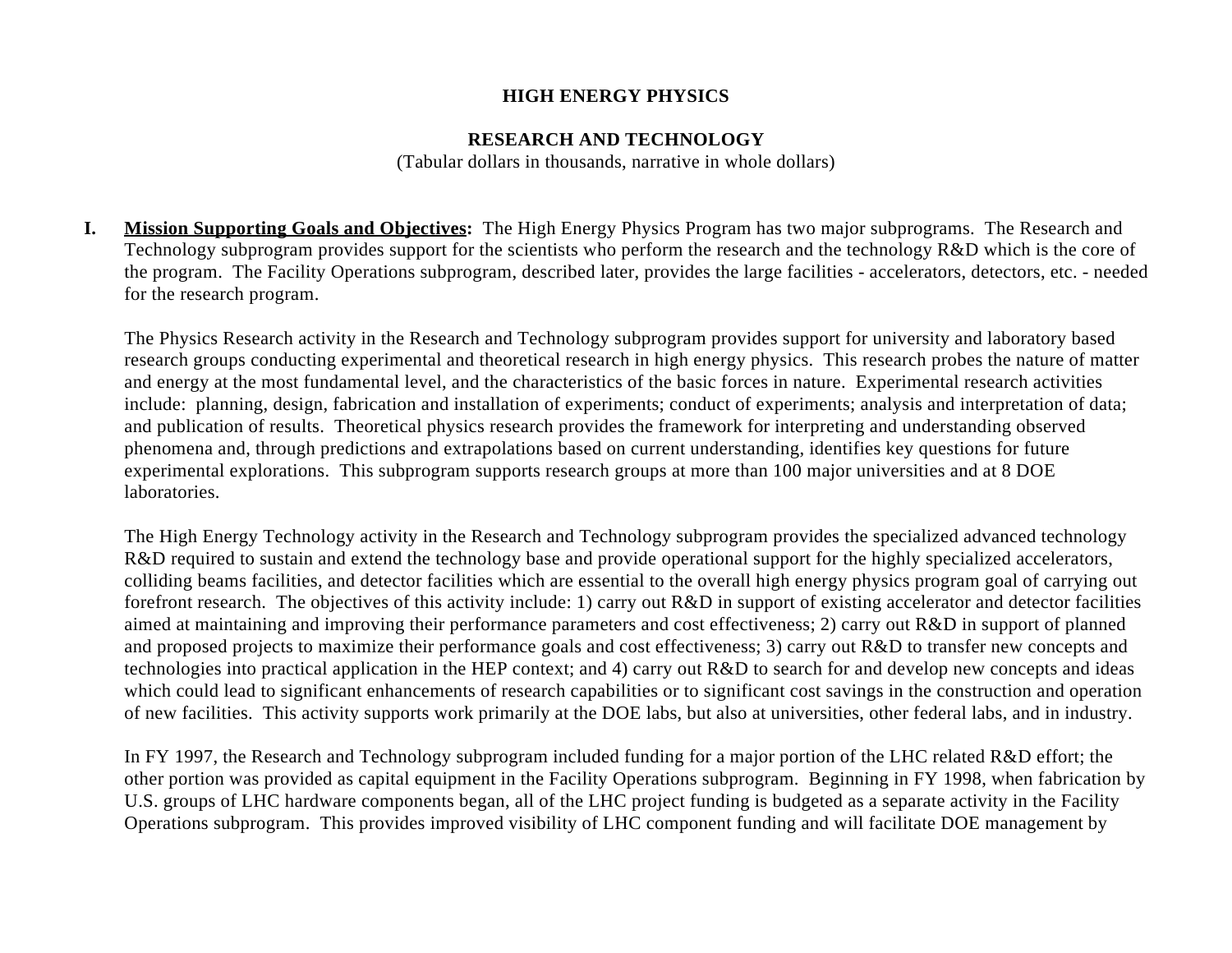consolidating all funding in a single subprogram.

# **II. Funding Schedule:**

| <b>Program Activity</b>                                                                                                                                                                                                                                                                                                                                                                                                                          | <b>FY 1997</b>                                       | <b>FY 1998</b>                            | <b>FY 1999</b>                            | \$ Change                                      | $\frac{9}{6}$ Change                       |                |
|--------------------------------------------------------------------------------------------------------------------------------------------------------------------------------------------------------------------------------------------------------------------------------------------------------------------------------------------------------------------------------------------------------------------------------------------------|------------------------------------------------------|-------------------------------------------|-------------------------------------------|------------------------------------------------|--------------------------------------------|----------------|
| Physics Research<br>High Energy Technology<br>SBIR/STTR<br>Total                                                                                                                                                                                                                                                                                                                                                                                 | \$139,483<br>67,881<br>$\boldsymbol{0}$<br>\$207,364 | \$142,136<br>64,309<br>3,453<br>\$209,898 | \$146,855<br>61,677<br>4,833<br>\$213,365 | $$+4,719$<br>$-2,632$<br>$+1,380$<br>$$+3,467$ | $+3.3%$<br>$-4.1%$<br>$+40.0%$<br>$+$ 1.7% |                |
| <b>III.</b> Performance Summary- Accomplishments:                                                                                                                                                                                                                                                                                                                                                                                                |                                                      |                                           |                                           | <b>FY 1997</b>                                 | <b>FY 1998</b>                             | <b>FY 1999</b> |
| Physics Research                                                                                                                                                                                                                                                                                                                                                                                                                                 |                                                      |                                           |                                           |                                                |                                            |                |
| <b>Fermilab</b> —Provides support primarily for Fermilab research physicists working on<br>CDF,<br>D-Zero, and several fixed target experiments, on the CMS detector for LHC, on particle<br>astrophysics experiments, and on theoretical analyses. Education activities for<br>improving science education for students and faculty in America's schools, colleges and<br>universities are also funded in this program.                         |                                                      |                                           |                                           | \$9,698                                        | \$9,991                                    | \$9,680        |
| <b>SLAC—Provides support primarily for SLAC research physicists working on the</b><br>B-factory, on the SLD at SLC, on the Beijing Electron Synchrotron detector at the<br>accelerator in Beijing, China, on fixed target experiments at SLAC, and on theoretical<br>analyses. Education activities for improving science education for students and faculty<br>in America's schools, colleges and universities are also funded in this program. |                                                      |                                           |                                           | 11,028                                         | 11,778                                     | 11,840         |
| <b>BNL</b> —Provides support primarily for BNL research physicists working on the high<br>priority Rare k-decay experiments at the AGS at BNL, on the D-Zero detector at<br>Fermilab, on the experiment to make a precision measurement of the muon's magnetic                                                                                                                                                                                   |                                                      |                                           |                                           | 7,584                                          | 7,642                                      | 7,720          |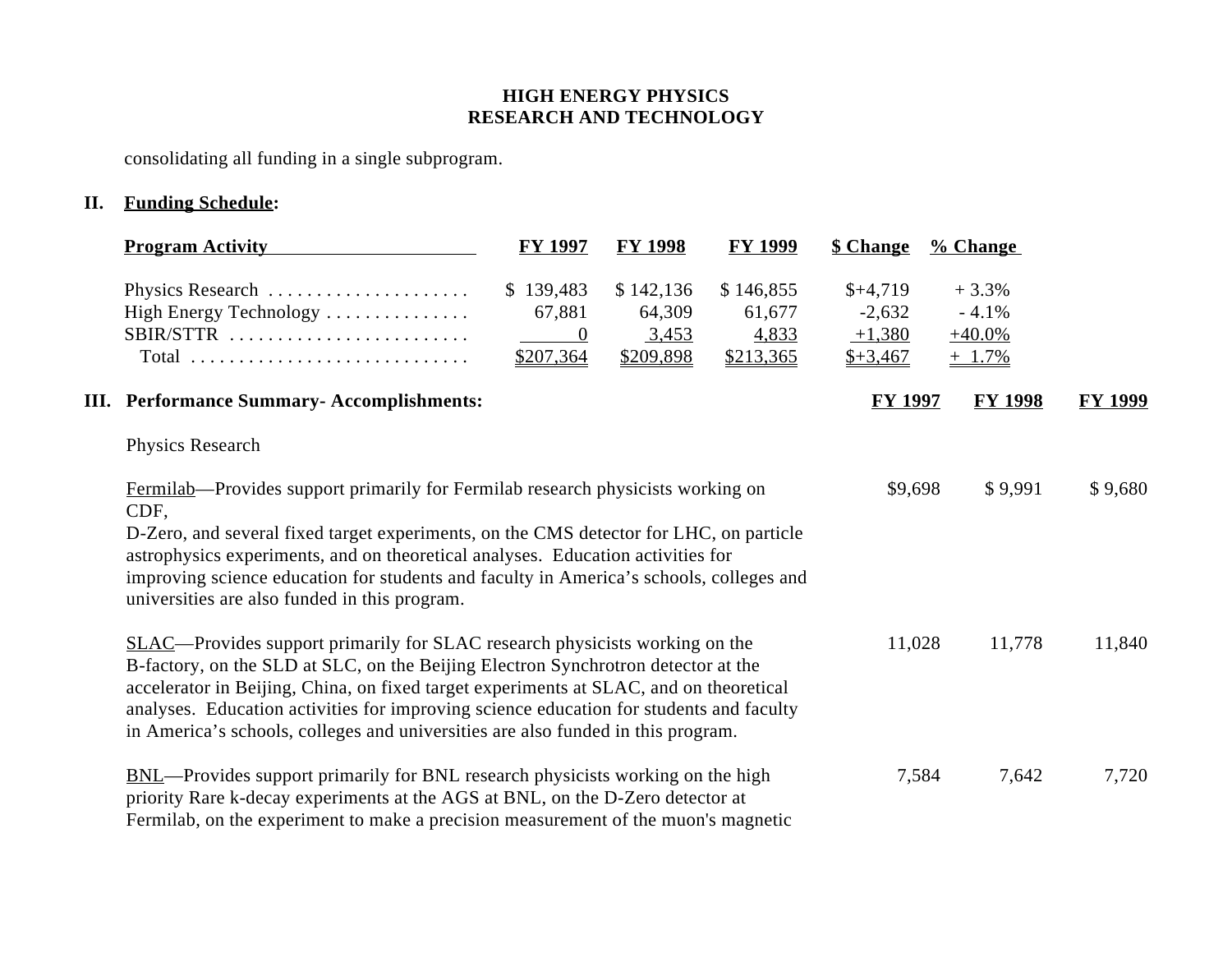properties, on the Atlas detector for LHC, on other AGS experiments, and on theoretical analyses. Education activities for improving science education for students and faculty in America's schools, colleges and universities are also funded in this program.

| <b>III.</b> Performance Summary- Accomplishments:                                                                                                                                                                                                                                                                                                                                                                                                                                  | <b>FY 1997</b> | <b>FY 1998</b> | <b>FY 1999</b> |
|------------------------------------------------------------------------------------------------------------------------------------------------------------------------------------------------------------------------------------------------------------------------------------------------------------------------------------------------------------------------------------------------------------------------------------------------------------------------------------|----------------|----------------|----------------|
| <b>LBNL</b> —Provides support primarily for LBNL research physicists working on the CDF<br>and D-Zero detectors at Fermilab, on the BaBar detector for the B-factory at SLAC, on<br>the Atlas detector for the LHC, on the SLD at the SLC at SLAC, on an underground<br>experiment to search for cosmic dark matter, and on theoretical analyses. Also provides<br>for the Particle Data Group which serves as a clearing house and archivist for data on<br>elementary particles. | 10,055         | 10,275         | 10,535         |
| ANL—Provides support primarily for ANL research physicists working on the CDF<br>detector at Fermilab, on the ZEUS detector at DESY, on the Atlas detector for LHC, on<br>the underground Soudan-2 detector, on the MINOS detector for the planned NuMI<br>project at Fermilab, and on theoretical analyses.                                                                                                                                                                       | 5,564          | 5,475          | 5,605          |
| Universities and Other Laboratories—Provides support for research physicists at over<br>100 U.S. universities working at all of the U.S. and at several foreign accelerator<br>laboratories, on a number of non-accelerator experiments, and performing theoretical<br>analyses. Provides support for similar research scientists at LANL, LLNL, and ORNL.                                                                                                                         | 95,554         | 96,975         | 101,475        |
| <b>Total Physics Research</b>                                                                                                                                                                                                                                                                                                                                                                                                                                                      | \$139,483      | \$142,136      | \$146,855      |
| <b>High Energy Technology</b>                                                                                                                                                                                                                                                                                                                                                                                                                                                      |                |                |                |
| Fermilab—Provides funding for technology R&D in support of the commissioning of<br>the Fermilab Main Injector, for technology R&D aimed at improving the performance                                                                                                                                                                                                                                                                                                               | \$13,811       | \$16,106       | \$13,415       |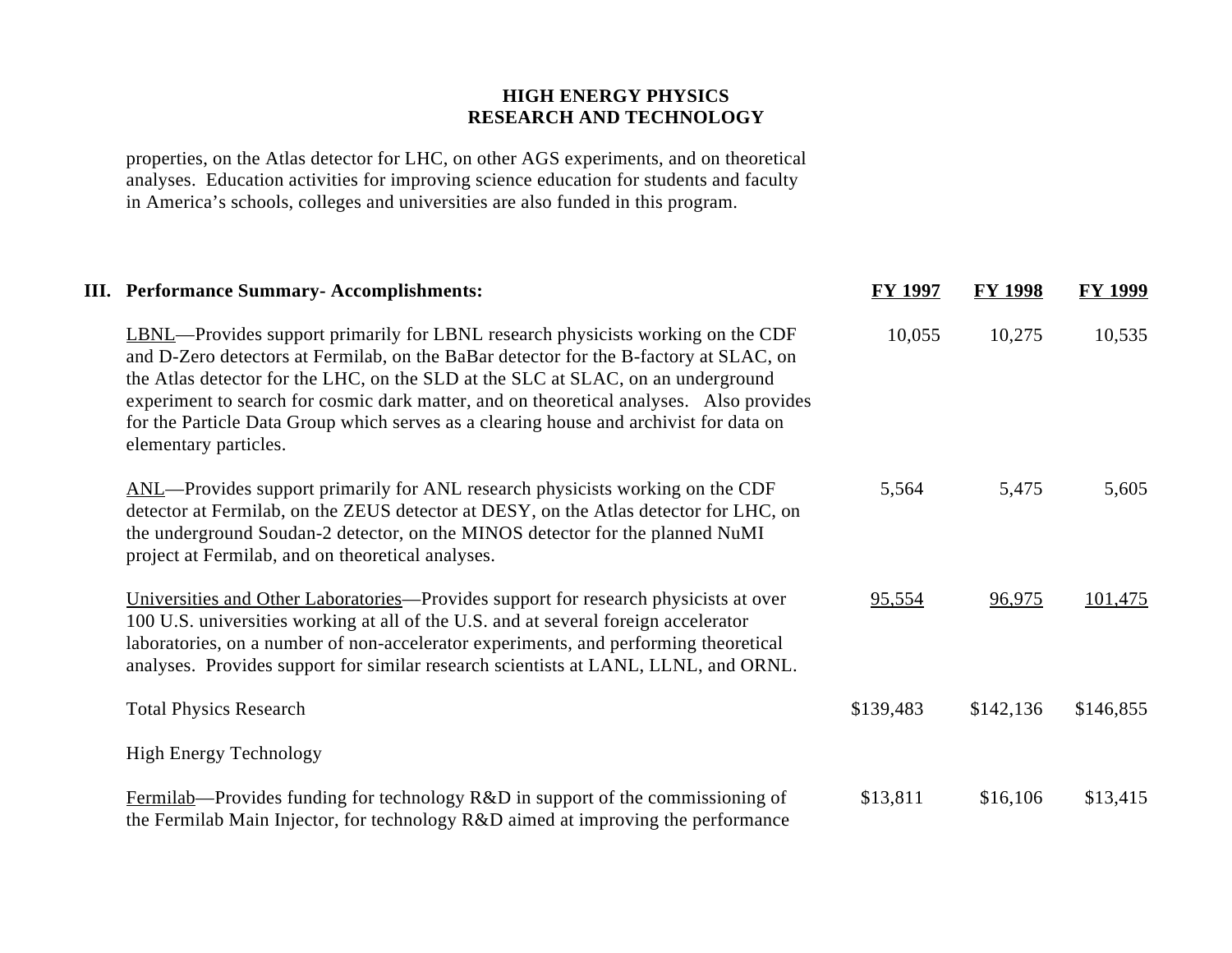and reliability of the Fermilab accelerator complex and the detectors used in Fermilab research program, for R&D to develop the muon collider concept, for technology R&D related to

|                                                                                                                                                                                                                                                                                                                                                                                                                                                                                                                                                                                                                            | <b>FY 1997</b> | <b>FY 1998</b> | FY 1999 |
|----------------------------------------------------------------------------------------------------------------------------------------------------------------------------------------------------------------------------------------------------------------------------------------------------------------------------------------------------------------------------------------------------------------------------------------------------------------------------------------------------------------------------------------------------------------------------------------------------------------------------|----------------|----------------|---------|
| <b>III.</b> Performance Summary- Accomplishments:                                                                                                                                                                                                                                                                                                                                                                                                                                                                                                                                                                          |                |                |         |
| future machines, and for advanced technology R&D of general benefit to the HEP<br>program. Education activities for improving science education for students and faculty<br>in America's schools, colleges and universities are also funded in this program.                                                                                                                                                                                                                                                                                                                                                               |                |                |         |
| $SLAC$ —Provides funding primarily for technology R&D support of the commissioning<br>of the B-factory and the BaBar detectors, for technology R&D aimed at improving the<br>performance and reliability of the SLC and the other parts of the SLAC accelerator<br>complex. Also provides for advanced technology R&D of general benefit to the HEP<br>program. In FY 1999, R&D and pre-conceptual design for the Next Linear Collider will<br>continue. Education activities for improving science education for students and faculty<br>in America's schools, colleges and universities are also funded in this program. | 12,589         | 14,250         | 16,900  |
| <b>BNL</b> —Provides funding for technology experiments exploring novel accelerator<br>techniques using the Accelerator Test Facility, R&D aimed at developing the muon<br>collider concept, for technology R&D of general benefit to the HEP program, and R&D<br>in support of the AGS and the AGS experimental program. Education activities for<br>improving science education for students and faculty in America's schools, colleges and<br>universities are also funded in this program.                                                                                                                             | 6,197          | 8,320          | 5,410   |
| LBNL—Provides support for technology R&D in the areas of superconducting magnets<br>for accelerators, high performance RF power systems, plasma lenses using the<br>accelerator R&D beam at the Advanced Light Source, R&D in support of the joint<br>SLAC/LBNL/ LLNL B-factory project, R&D related to large linear colliders, and for                                                                                                                                                                                                                                                                                    | 9,474          | 9,385          | 9,615   |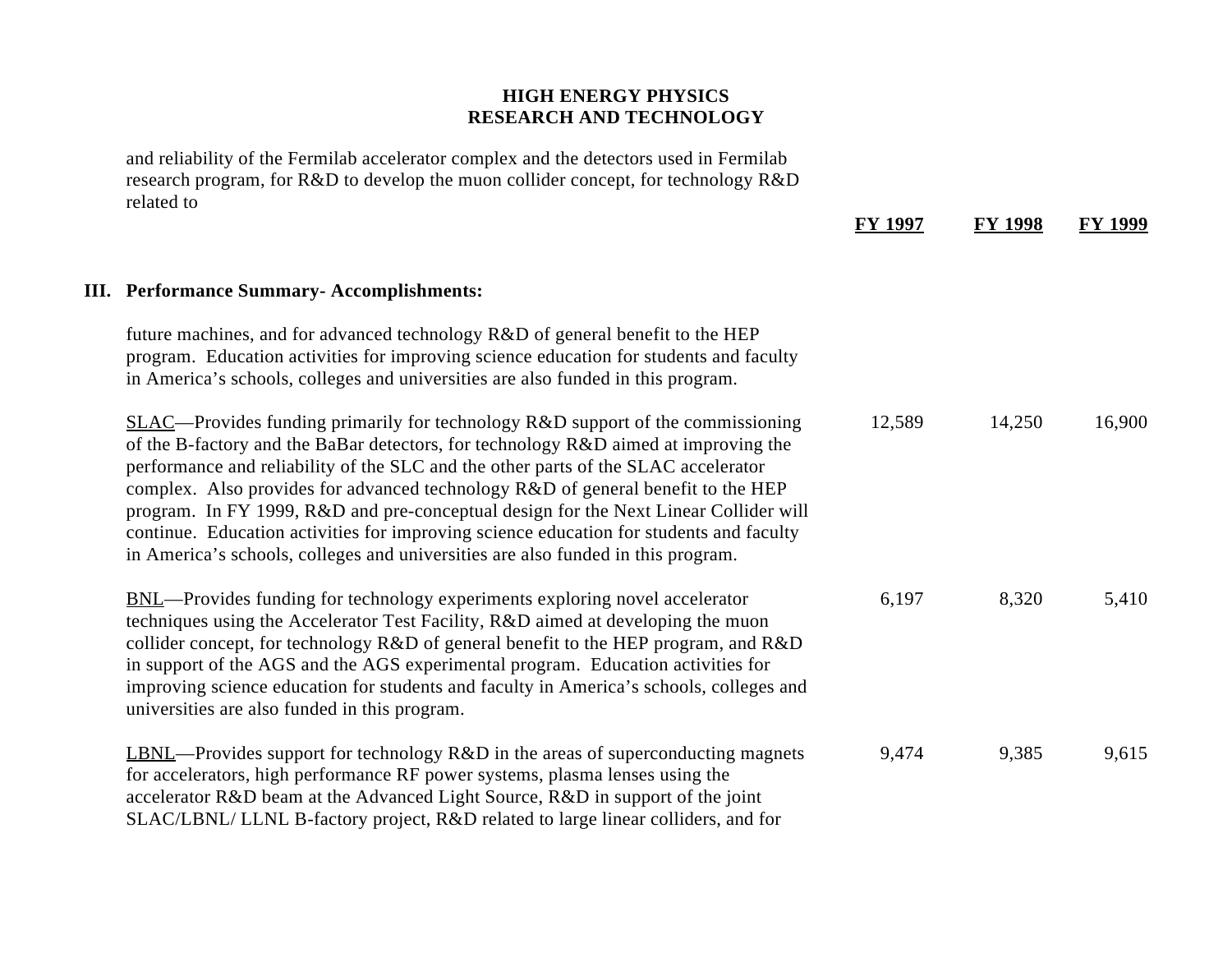technology R&D of general benefit to the HEP program.

| <b>Large Hadron Collider—Provided support for the R&amp;D and planning necessary to</b><br>provide an informed basis on which to negotiate an agreement with CERN relative to<br>U.S. participation in the LHC Project. In FY 1997 an additional \$2,365,000 was<br>budgeted as capital equipment under the Facility Operations subprogram. Beginning in<br>FY 1998, when                        | 12,635         | $\overline{0}$ | $\overline{0}$ |
|--------------------------------------------------------------------------------------------------------------------------------------------------------------------------------------------------------------------------------------------------------------------------------------------------------------------------------------------------------------------------------------------------|----------------|----------------|----------------|
| <b>III.</b> Performance Summary-Accomplishments:                                                                                                                                                                                                                                                                                                                                                 | <b>FY 1997</b> | <b>FY 1998</b> | <b>FY 1999</b> |
| fabrication of LHC subsystems and components will begin, all LHC funds for<br>component fabrication and supporting R&D are budgeted under the Facility Operations<br>subprogram.                                                                                                                                                                                                                 |                |                |                |
| Universities, Other Laboratories, and Other Contractors—Provides support for relevant,<br>high priority technology R&D at universities, other DOE laboratories, and private<br>industry. Areas being studied include improved superconductors; laser, and collective<br>effect accelerator techniques; novel, high powered RF power generators; non-linear<br>dynamics; and theoretical studies. | 13,175         | 16,248         | 16,337         |
| <b>Total High Energy Technology</b>                                                                                                                                                                                                                                                                                                                                                              | \$67,881       | \$64,309       | \$61,677       |
| <b>SBIR/STTR</b> - Provides funding for the mandated SBIR and STTR programs. Additional<br>funding for the SBIR program is contained in the Facility Operations subprogram. In<br>FY 1997, \$1,841,000 and \$745,000 were transferred to the SBIR and STTR programs,<br>respectively. The FY 1998 and FY 1999 amounts are the estimated requirement for the<br>continuation of these programs.   | $\overline{0}$ | 3,453          | 4,833          |
| <b>Total Research and Technology</b>                                                                                                                                                                                                                                                                                                                                                             | \$207,364      | \$209,898      | \$213,365      |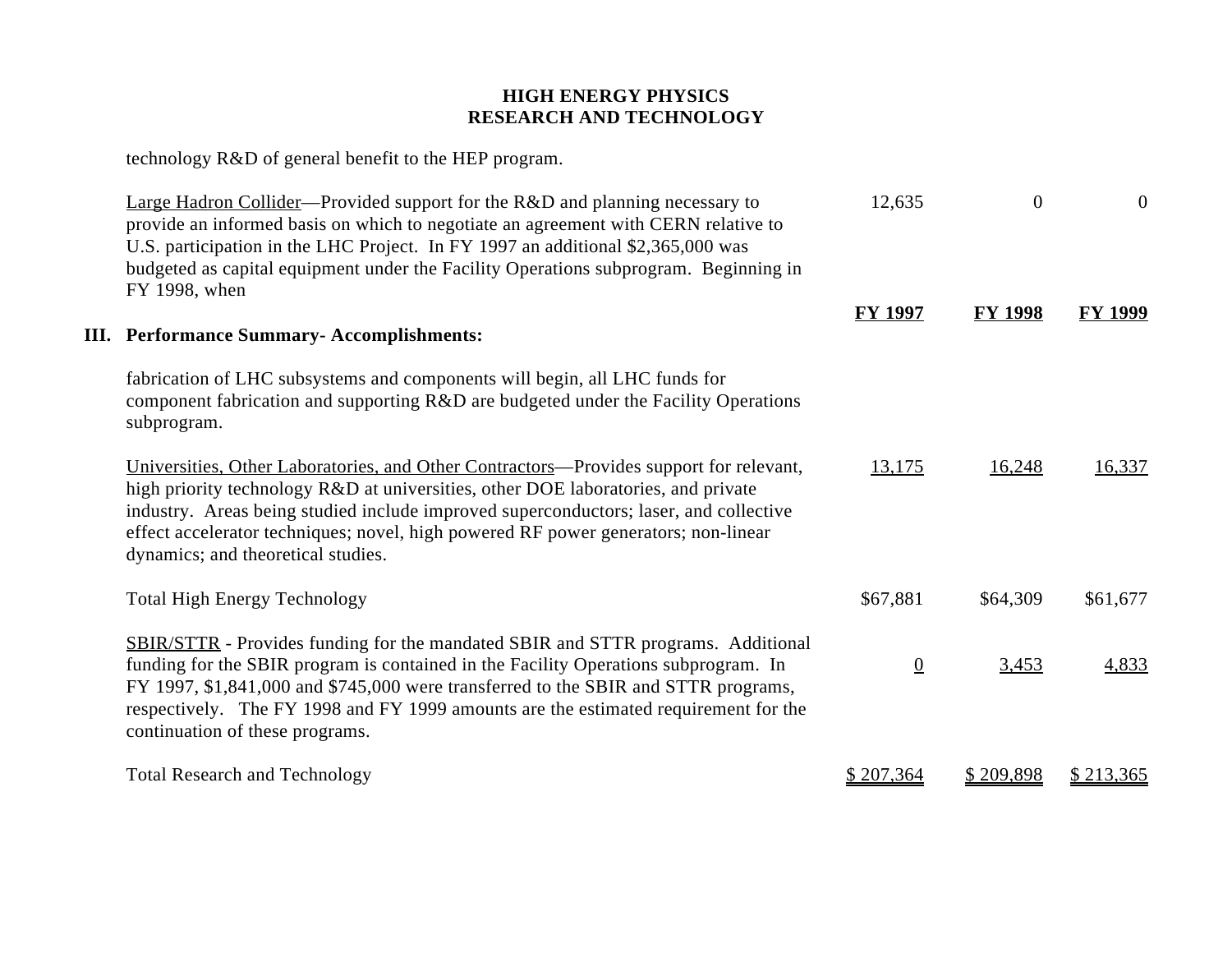#### EXPLANATION OF FUNDING CHANGES FROM FY 1998 TO FY 1999:

| Increase for the support of university and other laboratory based researchers.<br>$+$ \$4,589,000                                                                |                 |
|------------------------------------------------------------------------------------------------------------------------------------------------------------------|-----------------|
| Decrease at Fermilab reflecting primarily the completion of much of the R&D<br>$-$ \$3,002,000<br>for the NuMI project.                                          |                 |
| Increase at SLAC primarily for increased support of linear collider R&D activities.                                                                              | $+$ \$2,712,000 |
| Decrease at BNL reflecting the transition of the AGS to becoming the injector for RHIC.                                                                          | $-$ \$832,000   |
| Decrease at BNL in High Energy Technology reflecting the end of a unique FY 1998<br>$-$ \$2,000,000<br>arrangement for support for the Instrumentation Division. |                 |
| Increase at LBNL to partially offset the impact of inflation.                                                                                                    | $+$ \$490,000   |
| Increase at ANL to partially offset the impact of inflation.                                                                                                     | $+$ \$130,000   |
| Increase in this portion of the SBIR/STTR assessment.<br>$+ $1,380,000$                                                                                          |                 |
| Total Funding Change, Research and Technology:                                                                                                                   | $+$ \$3,467,000 |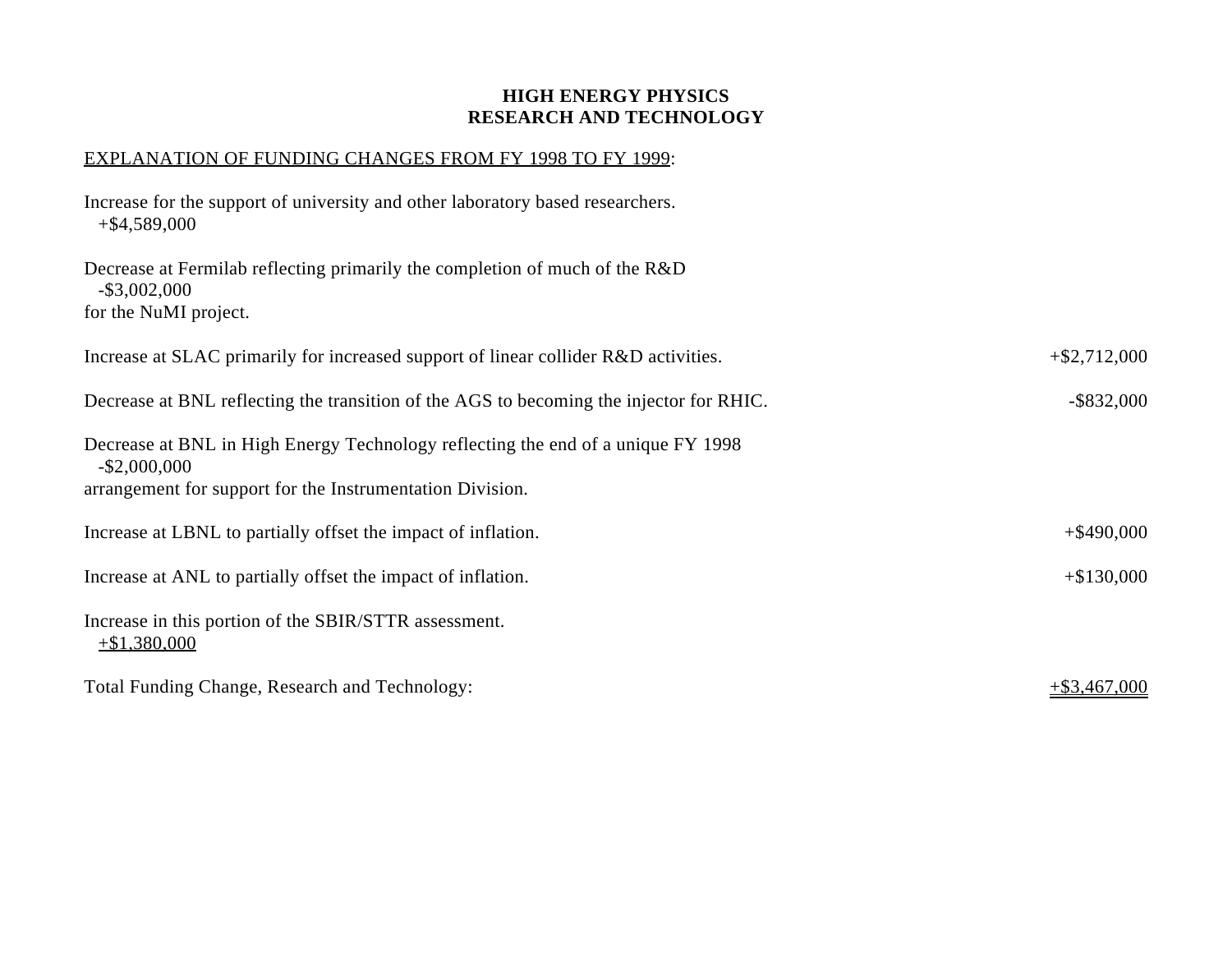#### **HIGH ENERGY PHYSICS**

#### **FACILITY OPERATIONS**

(Tabular dollars in thousands, narrative in whole dollars)

**I. Mission Supporting Goals and Objectives:** The Facility Operations subprogram includes the provision and operation of the large accelerator and detector facilities which are the essential tools that enable scientists in university and laboratory based research groups to perform experimental research in high energy physics. This subprogram includes funding for the operation and maintenance of the national laboratory research facilities including accelerators, colliders, secondary beam lines, detector facilities for experiments, experimental areas, computing, and computing networking facilities. It includes the costs of detector and accelerator components, personnel, electric power, expendable supplies, replacement parts and subsystems, and inventories. General plant projects (GPP) funding will be provided for minor new construction, other capital alterations and additions, and for buildings and utility systems. General purpose equipment (GPE) funding for Brookhaven National Laboratory and landlord GPP funding for Brookhaven National Laboratory, Fermi National Accelerator Laboratory and Stanford Linear Accelerator Center are also included. Accelerator Improvement Projects (AIP) funding support for additions and modifications to accelerator facilities which are supported by the HEP research program is also included. As discussed in the preceding program mission statement, funding for a pilot program concerning transfer from EM to ER of waste management responsibility at Fermilab and SLAC is also included beginning in FY 1998.

Beginning in FY 1998, when fabrication of hardware for the LHC project begins, this subprogram includes all of the U.S. DOE funding for LHC machine and detector hardware.

The principal objective of the Facility Operations subprogram is to maximize the quantity and quality of data collected for approved experiments being conducted at the HEP facilities. The ultimate measure for success in the Facility Operations subprogram is whether the research scientists have data of sufficient quantity and quality to do their planned measurements or to discover new phenomena. The quality of the data is dependent on the accelerator and detector capabilities, and on the degree to which those capabilities are achieved during a particular operating period. The quantity of the data relates primarily to the beam intensity, the length of the operating periods, and the operational availability of the accelerator and detector facilities.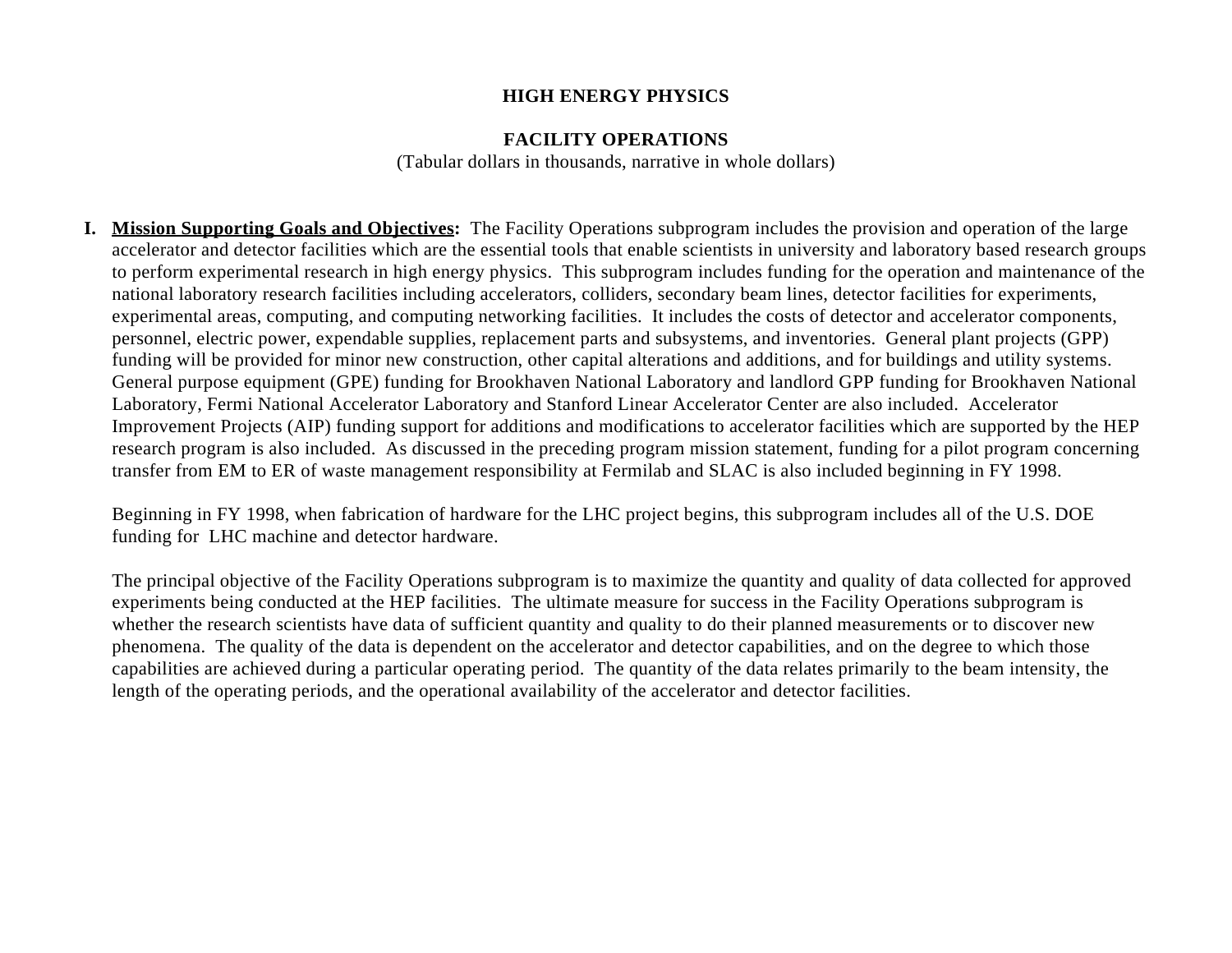#### Planned Accelerator Operations (in weeks)

|                 |                                              | FY 1997              | FY 1998                            | 1999                  |
|-----------------|----------------------------------------------|----------------------|------------------------------------|-----------------------|
| <b>Fermilab</b> | Fixed Target<br>Collider                     | 45                   | $\underline{a}$<br>$\underline{a}$ | 26                    |
|                 | Commissioning<br>Total                       | 45                   | <u>13</u><br>13                    | <u> 14</u><br>40      |
| <b>SLAC</b>     | $SLC$                                        | 23                   | $\underline{b}$<br>16              |                       |
|                 | Fixed Target<br>B-factory Commissioning.     | 10<br>$\overline{0}$ | $\theta$<br>17                     | $\boldsymbol{0}$<br>6 |
|                 | B-factory Operation                          | $\overline{0}$       | $\overline{0}$                     | 36                    |
|                 | $Total$                                      | 33                   | 33                                 | 42                    |
| BNL             | AGS-HEP $\underline{c}/\ldots \ldots \ldots$ | 12                   | 12                                 | 26                    |
|                 |                                              |                      |                                    |                       |

 $a$  Operation of the Tevatron in collider or fixed target mode in FY 1998 is precluded by the long shutdown needed for completion of the Fermilab Main Injector project.

 $b$  Operation of the SLC at SLAC in FY 1998 is constrained by the long shutdown needed for the completion of the B-factory project.

 $c$  The AGS is also funded and operated by the Nuclear Physics program for operation with heavy ions. In FY 1999 the AGS will transition to the Nuclear Physics program for operation as an injector for RHIC.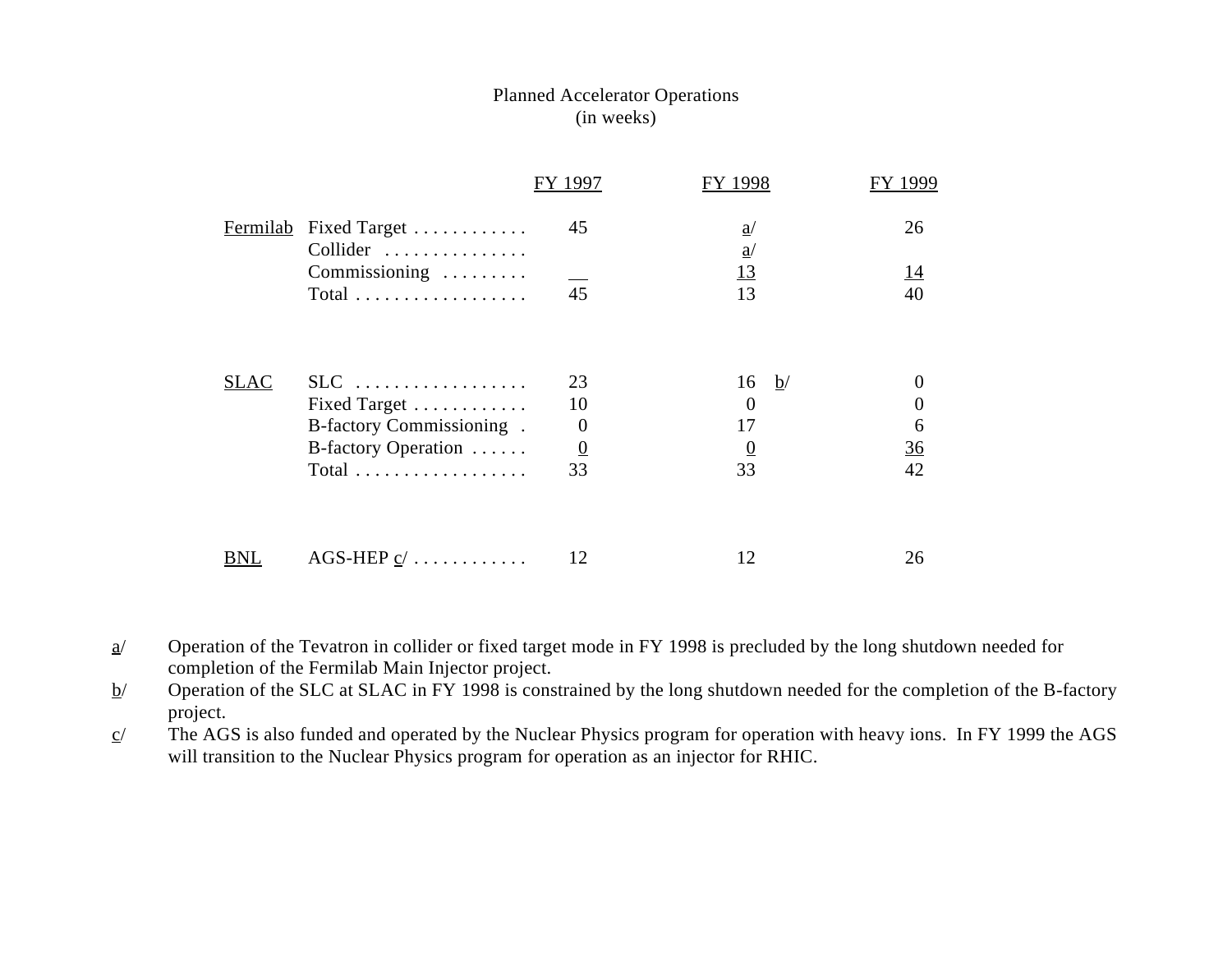#### **II. Funding Schedule:**

| <b>Program Activity</b>                                                   | <b>FY 1997</b> | <b>FY 1998</b> | <b>FY 1999</b> | <b>\$ Change</b>          | % Change |
|---------------------------------------------------------------------------|----------------|----------------|----------------|---------------------------|----------|
| Fermi National Accelerator Laboratory                                     | \$183,796      | \$192,545      | \$209,755      | $$+17,210$                | $+8.9\%$ |
| Stanford Linear Accelerator Center                                        | 94,275         | 111,460        | 115,535        | $+ 4,075$                 | $+3.7%$  |
| Brookhaven National Laboratory                                            | 58,210         | 56,322         | 43,265         | $-13,057$                 | $-23.2%$ |
| Universities and Other Laboratories                                       | 12,160         | 8,298          | 8,302          | $\overline{A}$<br>$+$ $-$ | $0.0\%$  |
| Large Hadron Collider                                                     | 2,365a/        | 35,000         | 65,000         | $+30,000$                 | $+85.7%$ |
| Waste Management                                                          | 0 <sub>b</sub> | 4,960          | 4.980          | -20                       | $+0.4\%$ |
| SBIR                                                                      | $\sim$ 0       | 10,360         | 9,798          | $-562$                    | $-5.4\%$ |
| $Total \dots \dots \dots \dots \dots \dots \dots \dots \dots \dots \dots$ | \$350,806      | \$418,945      | \$456,635      | $$+37,690$                | $+9.0\%$ |

a/ As previously discussed, \$12,635,000 in FY 1997 was budgeted for LHC R&D in the High Energy Technology activity within the Research and Technology subprogram.

b/ Waste Management activities in FY 1997 were funded by the Environmental Management Program.

| <b>III.</b> Performance Summary-Accomplishments:                                                                                                                                                                                                                                                                                                                                                                                                                                                                                                                          | <b>FY 1997</b> | <b>FY 1998</b> | <b>FY 1999</b> |
|---------------------------------------------------------------------------------------------------------------------------------------------------------------------------------------------------------------------------------------------------------------------------------------------------------------------------------------------------------------------------------------------------------------------------------------------------------------------------------------------------------------------------------------------------------------------------|----------------|----------------|----------------|
| Fermilab—Provides support for operation, maintenance, improvement, and<br>enhancement of the Tevatron accelerator complex, the large detector facilities<br>(CDF and D-Zero), the smaller fixed target experiments, and the on-site<br>computing resources required to design the detectors and analyze the<br>experimental data. Also provides for maintenance of the laboratory physical<br>plant. Education activities for improving science education for students and<br>faculty in America's schools, colleges and universities are also funded in this<br>program. | \$183,796      | \$192,545      | \$209,755      |
| Tevatron operation<br>$\bullet$<br>- operation in fixed target mode for about 45 weeks.<br>--FY 1997<br>a 0 month lang shutdown required to complete construction<br><b>EV 1000</b>                                                                                                                                                                                                                                                                                                                                                                                       |                |                |                |

--FY 1998 - a 9 month long shutdown required to complete construction and install components of the Main Injector followed by 13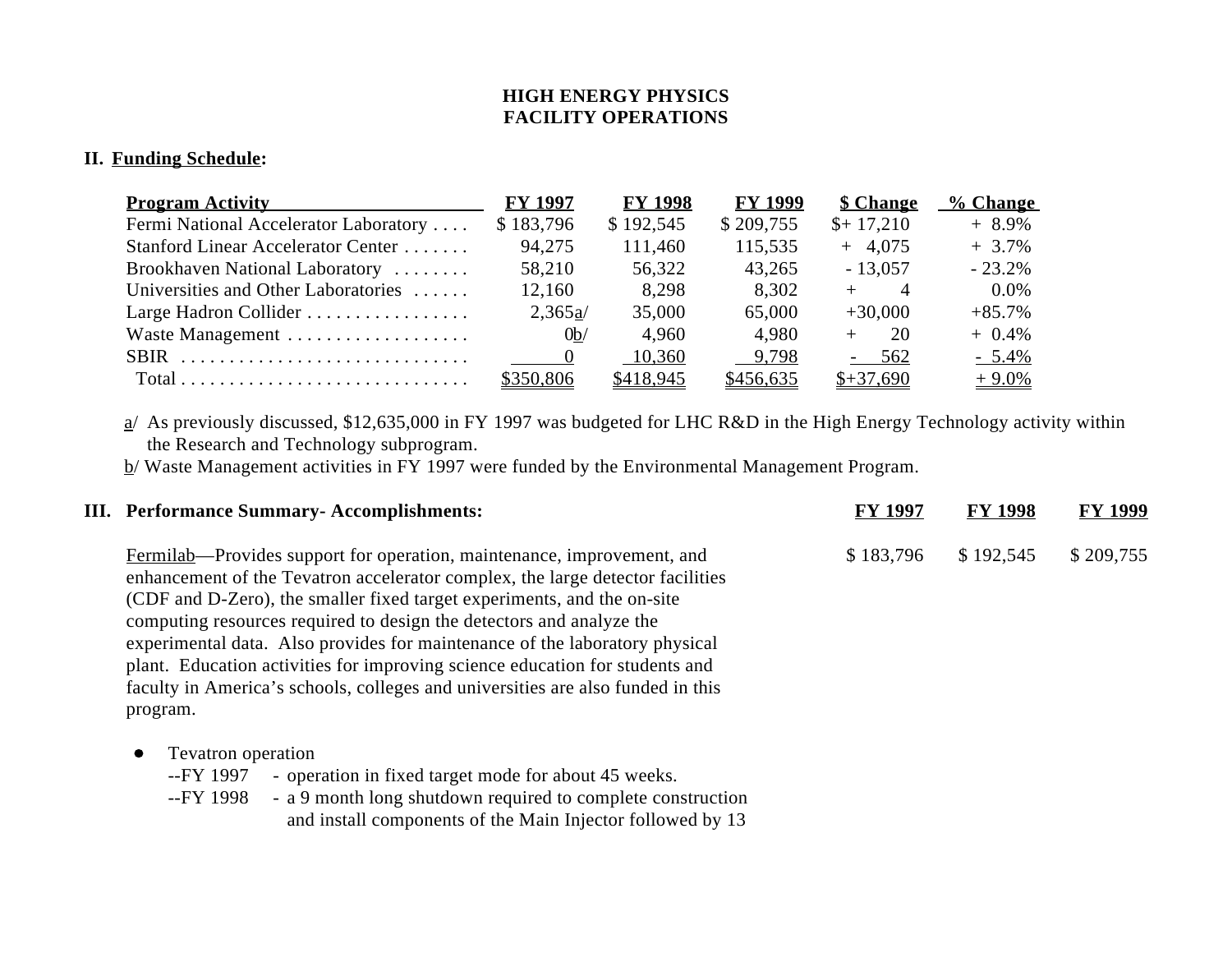| weeks of Main Injector commissioning and Tevatron<br>startup.                                                                                                                                                                                                                                                                                                                                                                                                                                                                                                                                                                                                      | <b>FY 1997</b> | <b>FY 1998</b> | <b>FY 1999</b> |
|--------------------------------------------------------------------------------------------------------------------------------------------------------------------------------------------------------------------------------------------------------------------------------------------------------------------------------------------------------------------------------------------------------------------------------------------------------------------------------------------------------------------------------------------------------------------------------------------------------------------------------------------------------------------|----------------|----------------|----------------|
| <b>III. Performance Summary-Accomplishments:</b>                                                                                                                                                                                                                                                                                                                                                                                                                                                                                                                                                                                                                   |                |                |                |
| --FY 1999 - Operation in fixed target mode for about 26 weeks together with<br>14 weeks of operation to complete commissioning of the new<br>Main Injector.                                                                                                                                                                                                                                                                                                                                                                                                                                                                                                        |                |                |                |
| <b>SLAC—Provides for the operation, maintenance, improvement and enhancement</b><br>of the accelerator and detector complex on the SLAC site. The accelerators<br>include the electron linac and the SLC, and to these is being added the B-factory.<br>The detector facilities include the SLD, the End Station A experimental set-ups,<br>and BaBar, the detector which is being constructed for use with the B-factory.<br>Also provides for maintenance of the laboratory physical plant. Education<br>activities for improving science education for students and faculty in America's<br>schools, colleges and universities are also funded in this program. | 94,275         | 111,460        | 115,535        |
| <b>SLAC</b> operation<br>--FY 1997 -<br>operation of the SLC with SLD for about 23 weeks and operation<br>for fixed target experiments in End Station A for about 10 weeks.<br>operation of the SLC with the SLD for about 16 weeks followed<br>--FY 1998 -<br>by a long shutdown to complete the B-factory. B-factory<br>commissioning will require about 17 weeks of linac operation.<br>--FY 1999 -<br>operation of the B-factory for about 6 weeks to complete<br>commissioning and for about 36 weeks for initial physics<br>research.                                                                                                                        |                |                |                |
| <b>BNL</b> —Provides support for the operation, maintenance, improvement, and<br>enhancement of the accelerator and detector complex on the BNL site. The<br>principal facility is the AGS and its complement of experimental set ups. The                                                                                                                                                                                                                                                                                                                                                                                                                         | 58,210         | 56,322         | 43,265         |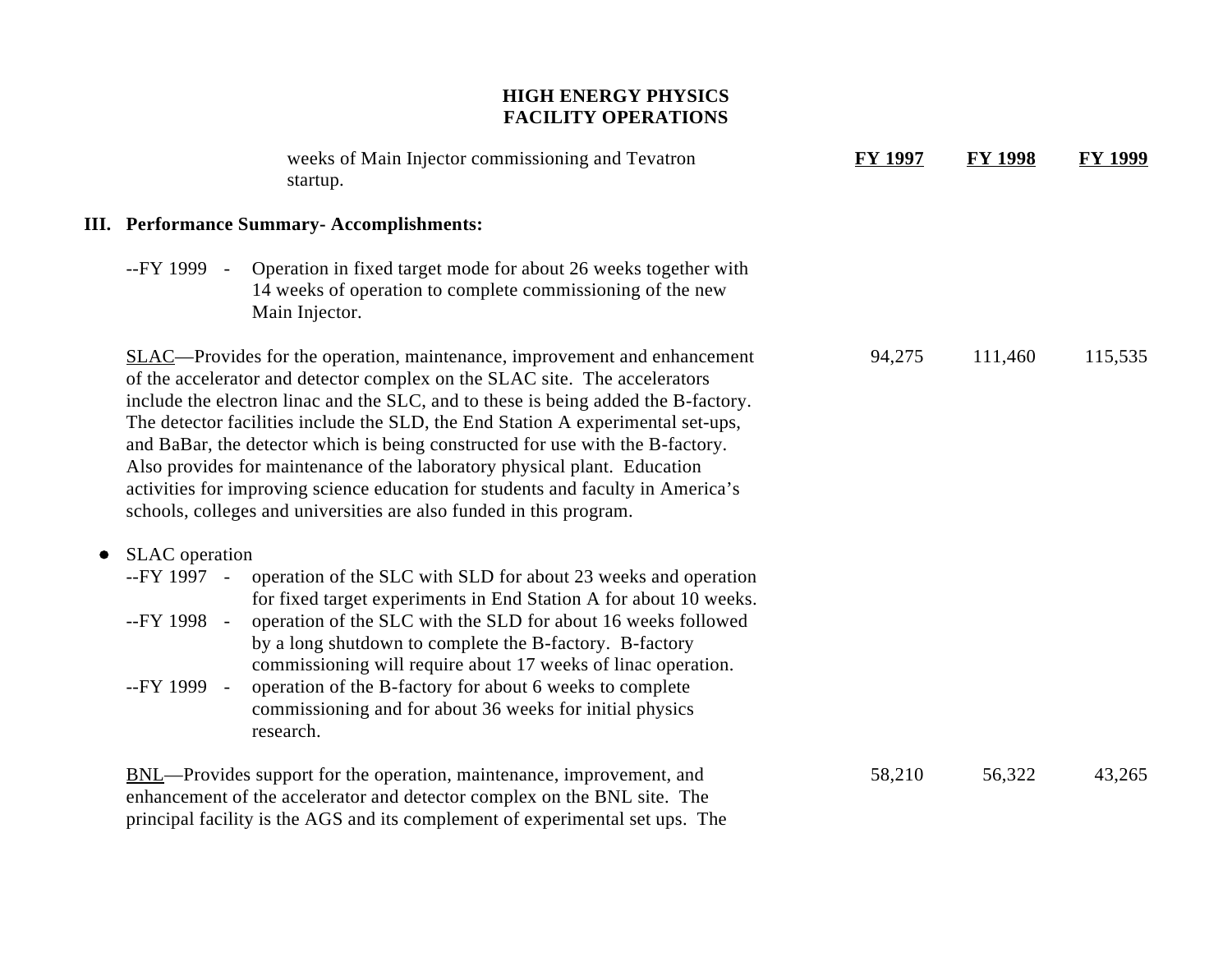| AGS will be transferred to the Nuclear Physics program during FY 1999 for                                                                                                                                                                                                                                                                                                                                                                                                                                                                                                                                                                                                                                                                     | <b>FY 1997</b> | <b>FY 1998</b> | <b>FY 1999</b> |
|-----------------------------------------------------------------------------------------------------------------------------------------------------------------------------------------------------------------------------------------------------------------------------------------------------------------------------------------------------------------------------------------------------------------------------------------------------------------------------------------------------------------------------------------------------------------------------------------------------------------------------------------------------------------------------------------------------------------------------------------------|----------------|----------------|----------------|
| <b>III. Performance Summary-Accomplishments:</b>                                                                                                                                                                                                                                                                                                                                                                                                                                                                                                                                                                                                                                                                                              |                |                |                |
| operation as part of the RHIC project. Also provides for maintenance of the<br>laboratory physical plant. Education activities for improving science education<br>for students and faculty in America's schools, colleges and universities are also<br>funded in this program.                                                                                                                                                                                                                                                                                                                                                                                                                                                                |                |                |                |
| • AGS operation<br>--FY 1997<br>- operation of the AGS for HEP for 12 weeks.<br>--FY 1998 - operation of the AGS for HEP for about 12 weeks.<br>--FY 1999 - operation of the AGS for HEP for about 26 weeks.<br>The AGS is also operated by the Nuclear Physics program for<br>heavy ion research.                                                                                                                                                                                                                                                                                                                                                                                                                                            |                |                |                |
| Universities and other labs - Provides for capital equipment funding at ANL,<br>LBNL, some smaller DOE labs, and for university based researchers. Provides<br>for certain computer networking expenses.                                                                                                                                                                                                                                                                                                                                                                                                                                                                                                                                      | 12,160         | 8,298          | 8,302          |
| Large Hadron Collider - Beginning in FY 1998 and continuing in FY 1999<br>funding will be used for: R&D and measurement/testing on superconducting<br>materials, cable, and wire; calculations and R&D on accelerator physics issues<br>regarding the design, instrumentation, and prototypes of the magnets and RF<br>accelerating cavities for the colliding beam intersection regions. Activities on the<br>detectors will include R&D and prototype development of subsystems such as<br>tracking chambers, calorimeters, and data acquisition electronics. Funding in FY<br>1996 and FY 1997 was for R&D activities and capital equipment in preparation<br>for the U.S. participation in the project. These initial R&D activities were | 2,365          | 35,000         | 65,000         |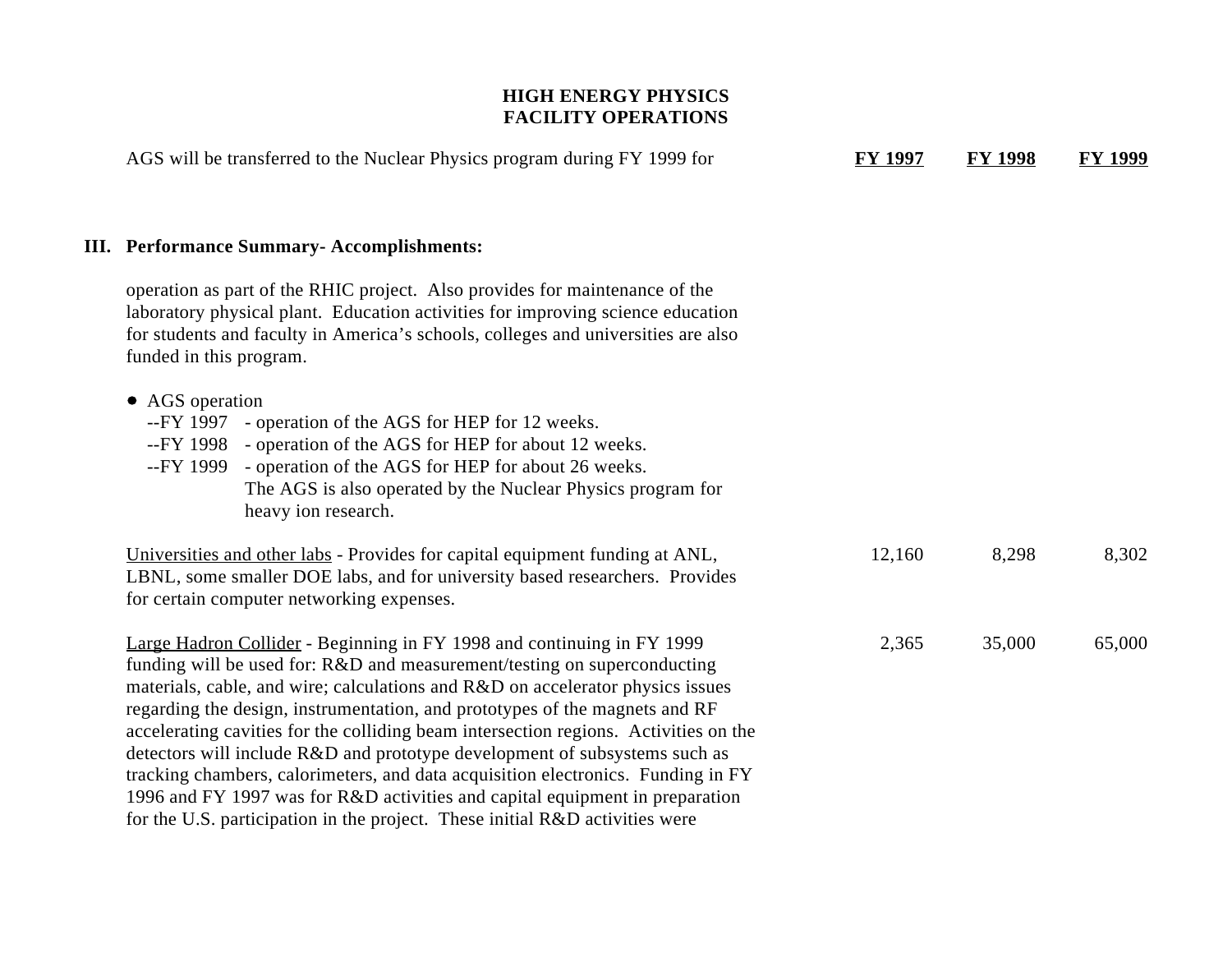budgeted, in part, in

**FY 1997 FY 1998 FY 1999**

#### **III. Performance Summary- Accomplishments:**

the Research and Technology subprogram (\$12,635,000 in FY 1997) presented earlier and, in part, in this subprogram. Education activities for improving science education for students and faculty in America's schools, colleges and universities are also funded in this program.

The LHC work is being performed at various locations including 4 major DOE labs and more than 55 U.S. universities.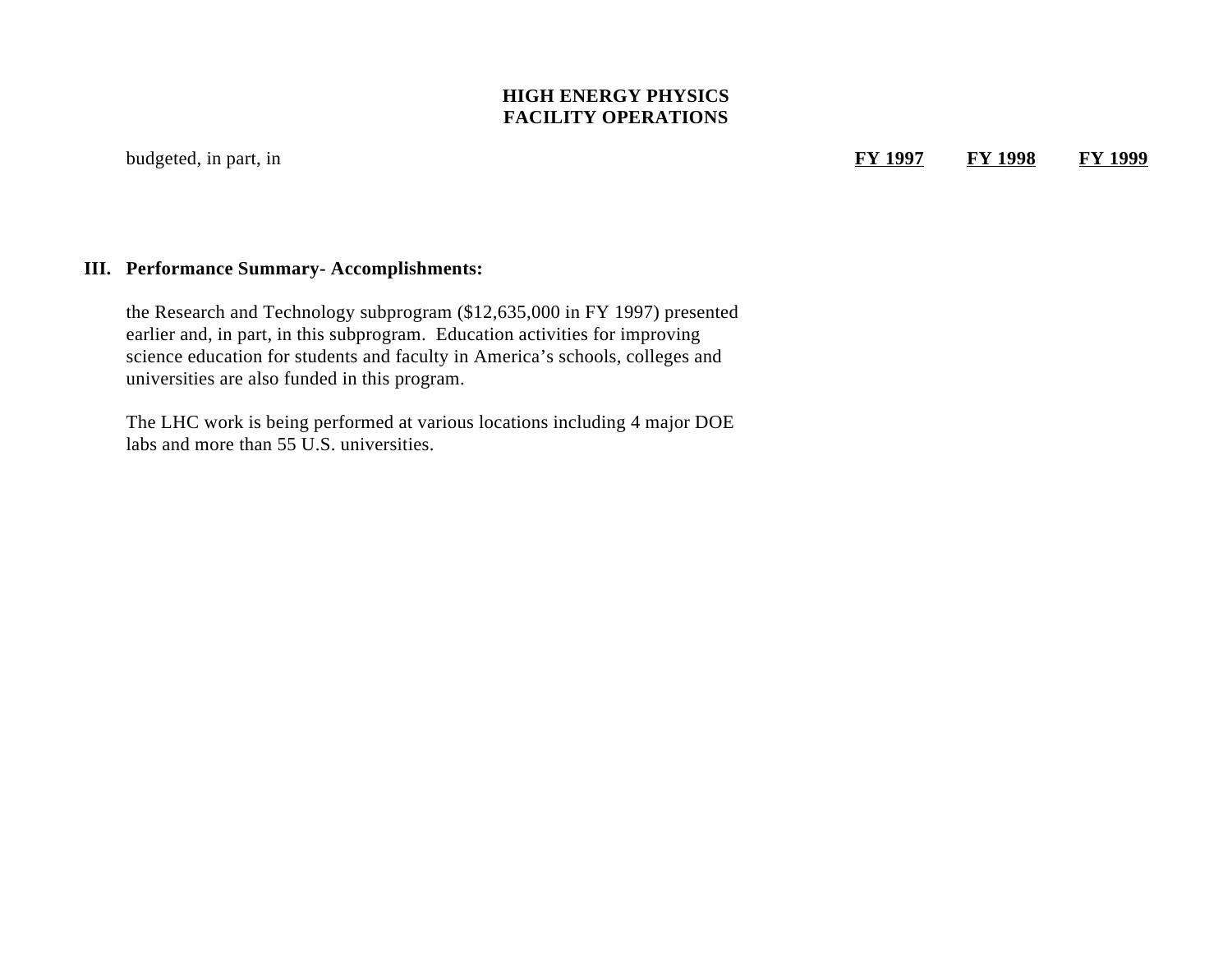The DOE funding for LHC hardware fabrication (which begins in FY 1998) and supporting R&D is displayed below for completeness and clarity.

|                                  |                                  |                      |                       | <b>LHC Accelerator and Detector Funding</b> |
|----------------------------------|----------------------------------|----------------------|-----------------------|---------------------------------------------|
|                                  |                                  |                      | $(B/A)$ in thousands) |                                             |
|                                  |                                  | FY 1997              | FY 1998               | FY 1999                                     |
| <b>Facility Operations</b>       |                                  |                      |                       |                                             |
| <b>LHC</b>                       |                                  |                      |                       |                                             |
|                                  | accelerator - Operating Expenses | <sup>\$</sup><br>- 0 | \$7,800               | \$14,500                                    |
|                                  | - Capital Equipment              | 300                  | 7,800                 | 14,500                                      |
| detectors                        | - Operating Expenses             | $\Omega$             | 12,600                | 23,400                                      |
|                                  | - Capital Equipment              | 2,065                | 6,800                 | 12,600                                      |
|                                  |                                  |                      |                       |                                             |
| <b>Total Facility Operations</b> |                                  | \$2,365              | \$35,000              | \$65,000                                    |
|                                  |                                  |                      |                       |                                             |

Research and Technology a/

| High Energy Technology | \$12,635            |          |
|------------------------|---------------------|----------|
| Total LHC              | $$15,000$ $$35,000$ | \$65,000 |

a/ These R&D funds are displayed here for comparability purposes only. These FY 1997 funds were budgeted in the Research and Technology subprogram.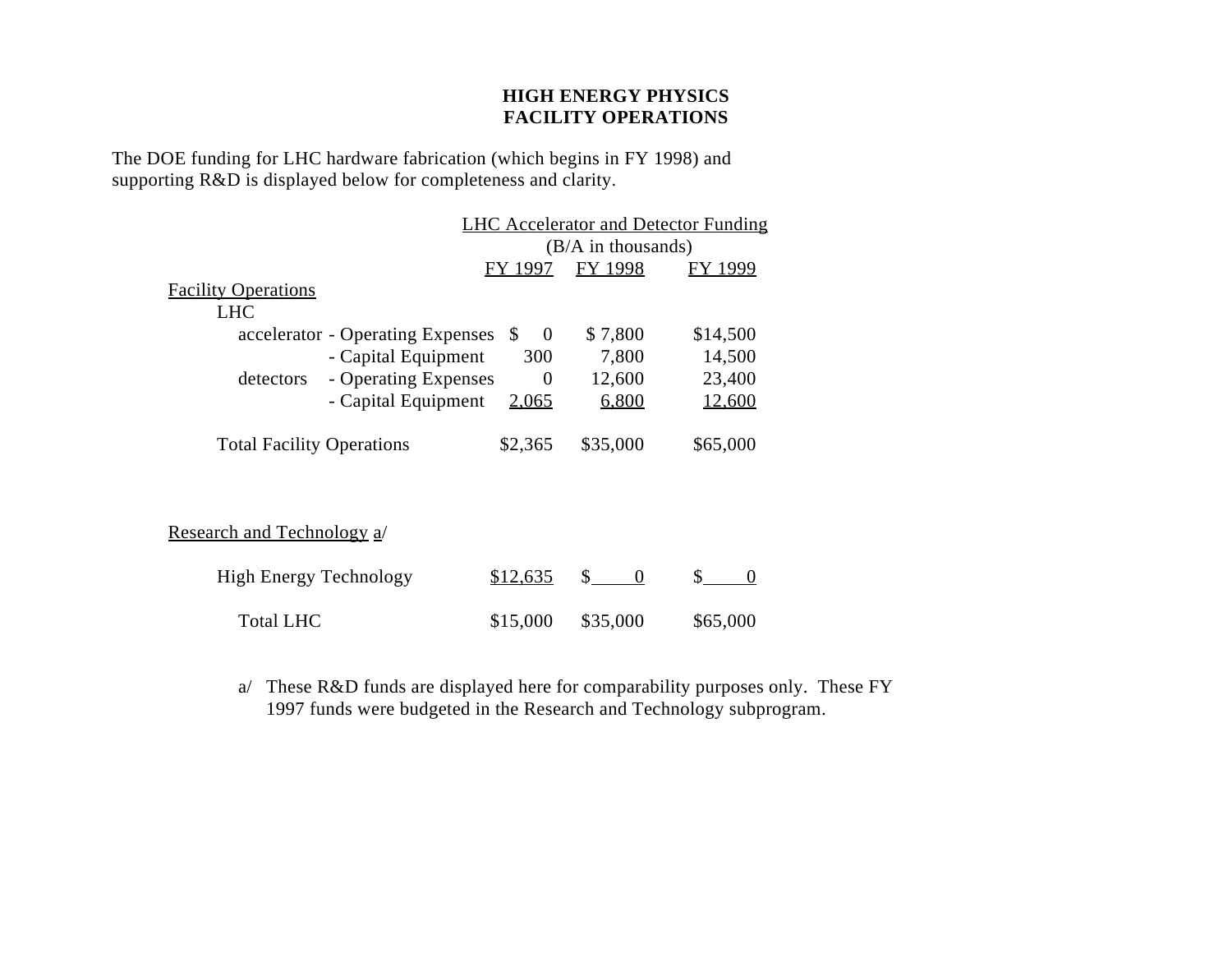| III. Performance Summary-Accomplishments:                                                                                                                                                                                                                                                                                                                                       | <b>FY 1997</b> | <b>FY 1998</b> | <b>FY 1999</b> |
|---------------------------------------------------------------------------------------------------------------------------------------------------------------------------------------------------------------------------------------------------------------------------------------------------------------------------------------------------------------------------------|----------------|----------------|----------------|
| Waste Management - Provides for a pilot program concerning packaging,<br>shipment and disposition of hazardous, radioactive or mixed waste<br>generated in the course of normal operations at Fermilab and SLAC. This<br>pilot program is intended to evaluate opportunities to reduce the volume of<br>newly generated waste and its associated management and disposal costs. | $\overline{0}$ | 4,960          | 4,980          |
| <b>SBIR</b> - Additional funding for the SBIR program and all funding for the<br>STTR program is contained in the Research and Technology subprogram.<br>In FY 1997, \$10,569,000 was transferred to the SBIR program. The FY<br>1998 and FY 1999 amounts are the estimated requirement for the<br>continuation of the SBIR program.                                            |                | 10,360         | 9,798          |
| <b>Total Facility Operations</b>                                                                                                                                                                                                                                                                                                                                                | \$350.806      |                |                |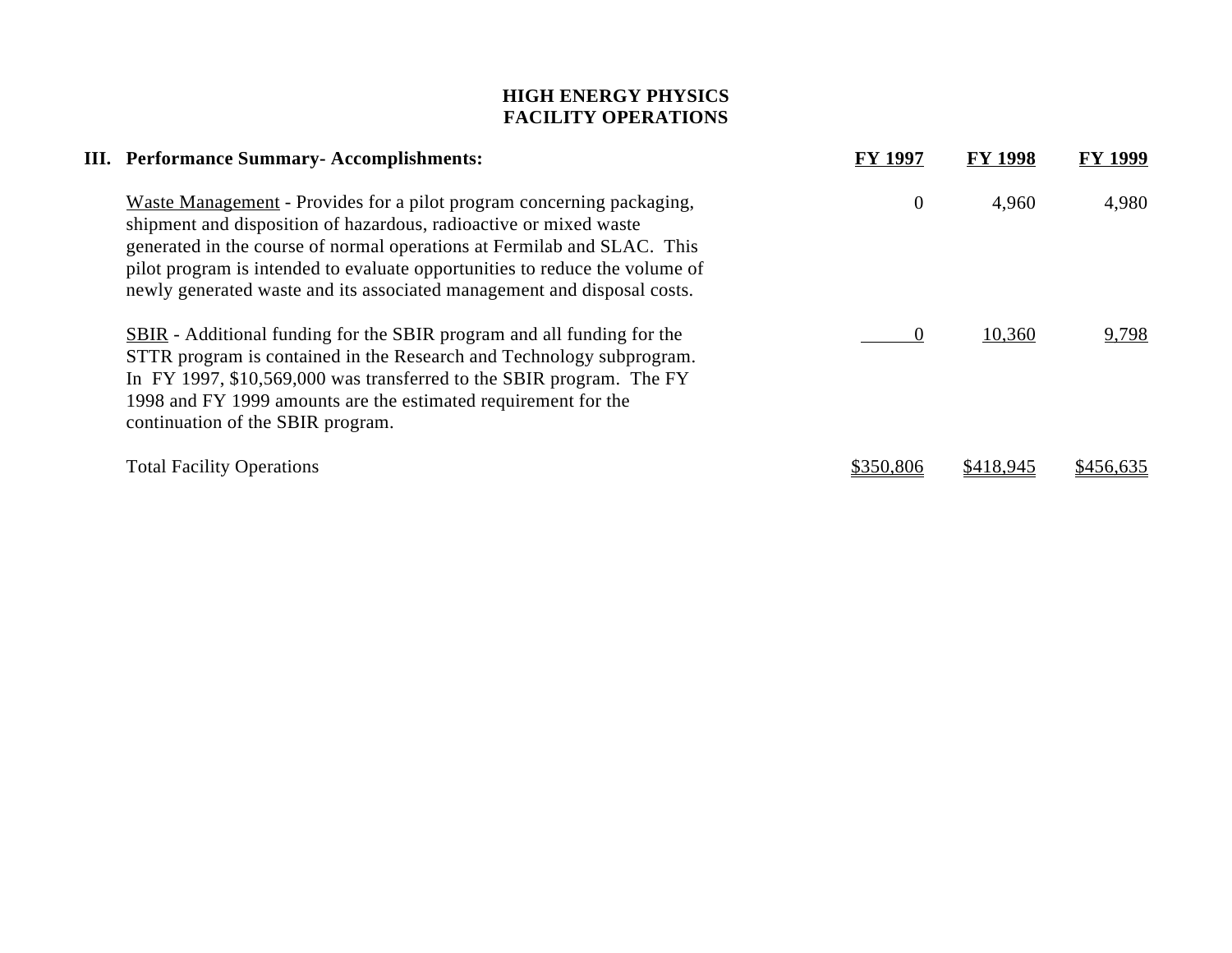#### EXPLANATION OF FUNDING CHANGES FROM FY 1998 TO FY 1999:

| Increase in operating funds at Fermilab to support an aggressive commissioning schedule<br>for the Fermilab Main Injector and an enhanced operating schedule.        | $+$ \$12,880,000 |
|----------------------------------------------------------------------------------------------------------------------------------------------------------------------|------------------|
| Decrease in capital equipment funding for the CDF and D-Zero detector upgrades at Fermilab.                                                                          | $-$11,200,000$   |
| Provision in capital equipment funding at Fermilab for the initiation of the NuMI (MINOS) detector.                                                                  | $+$ \$3,000,000  |
| Increase in capital equipment funding at Fermilab primarily for computing hardware needed for<br>analysis of the next round of data.                                 | $+ $7,530,000$   |
| Increase in AIP at Fermilab reflecting restoration after the temporary reduction to fund the<br>C-Zero Hall project.                                                 | $+$ \$5,000,000  |
| Increase in operating funds at SLAC to support an aggressive commissioning schedule for<br>the B-factory and an enhanced operating schedule.                         | $+$ \$8,235,000  |
| Decrease in capital equipment funding at SLAC for the B-factory detector.                                                                                            | $-$17,000,000$   |
| Increase in capital equipment funding at SLAC primarily for computing hardware needed for<br>the initial round of B-factory data.                                    | $+$ \$9,310,000  |
| Increase in AIP at SLAC reflecting technical needs which are anticipated to arise during commissioning<br>$+$ \$2,740,000<br>and initial operation of the B-factory. |                  |
| Increase in GPP at SLAC reflecting the priority given to certain infrastructure needs.<br>$+$ \$790,000                                                              |                  |
| Increase in operating funds at BNL to support enhanced operation of the AGS.                                                                                         | $+$ \$2,000,000  |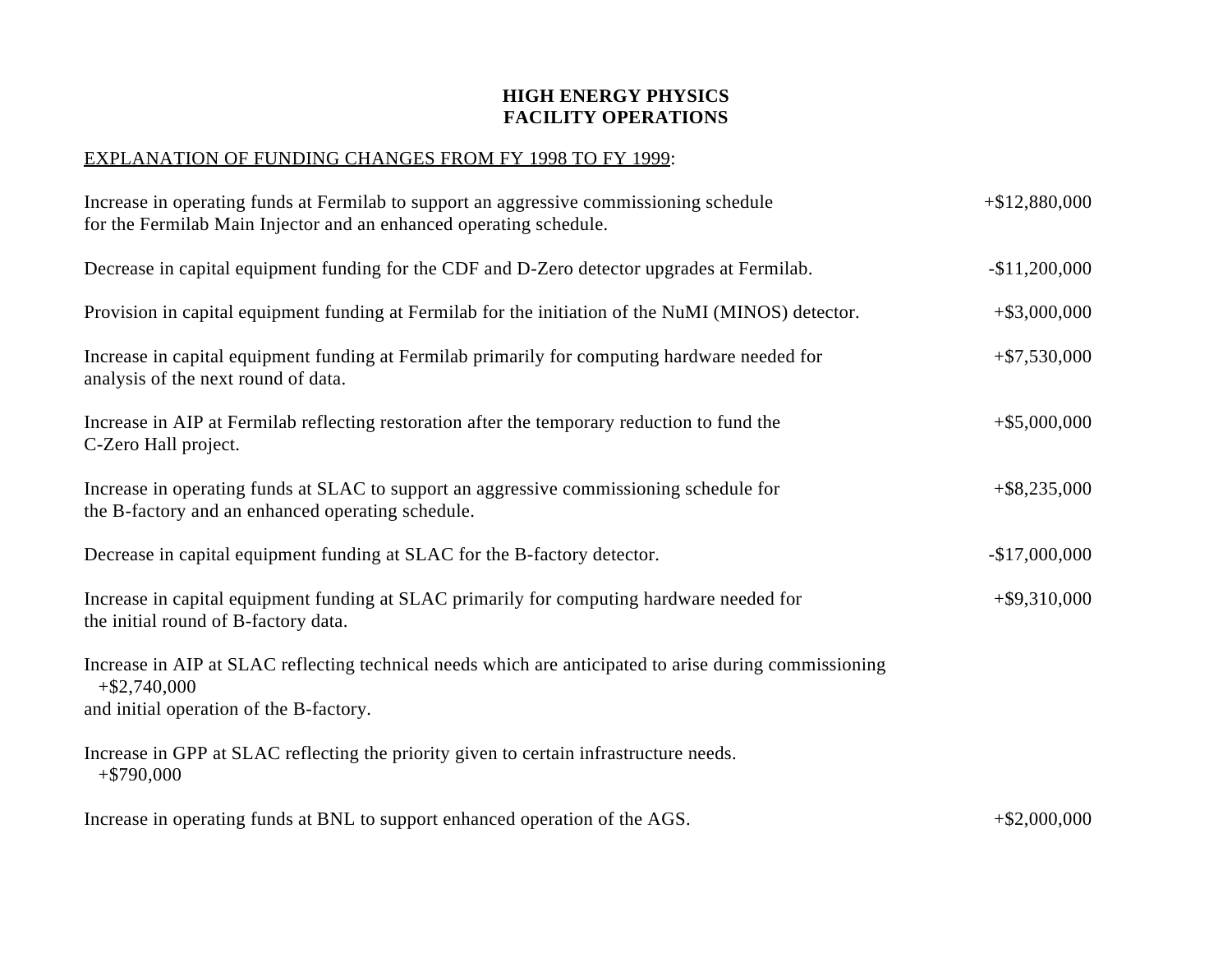| Reduction in operating funds reflecting the transition of the AGS to the Nuclear Physics<br>Program in the third quarter of FY 1999.                                                                                                    | $-$13,960,000$   |
|-----------------------------------------------------------------------------------------------------------------------------------------------------------------------------------------------------------------------------------------|------------------|
| Decrease in capital equipment funding at BNL reflecting the approaching completion of the AGS<br>HEP research program.                                                                                                                  | $-$1,207,000$    |
| Increase in General Purpose Equipment at BNL reflecting restoration to the normal level<br>after mutually acceptable one-time reduction in FY 1998.                                                                                     | $+$ \$2,020,000  |
| Decrease in AIP funding at BNL reflecting the transition of the AGS to the Nuclear Physics program<br>to serve as the injector for RHIC.                                                                                                | $-$ \$940,000    |
| Decrease in GPP at BNL reflecting a one-time increment in FY 1998.<br>$-$ \$970,000                                                                                                                                                     |                  |
| Increase in the funding for the LHC project.                                                                                                                                                                                            | $+$ \$30,000,000 |
| Decrease in this portion of the SBIR assessment; the portion in Research and Technology<br>shows an increase of \$1,380,000.                                                                                                            | $-$ \$562,000    |
| Beginning in FY 1999, this program will budget \$373,000 for estimated costs of obtaining and<br>maintaining security clearances for contractor employees under the Chicago Operations Office and<br>the Oak Ridge National Laboratory. | $+$ \$373,000    |
| Adjustments in a number of other places.                                                                                                                                                                                                | $-$ \$349,000    |
| <b>Total Funding Change, Facility Operations:</b>                                                                                                                                                                                       | $+ $37,690,000$  |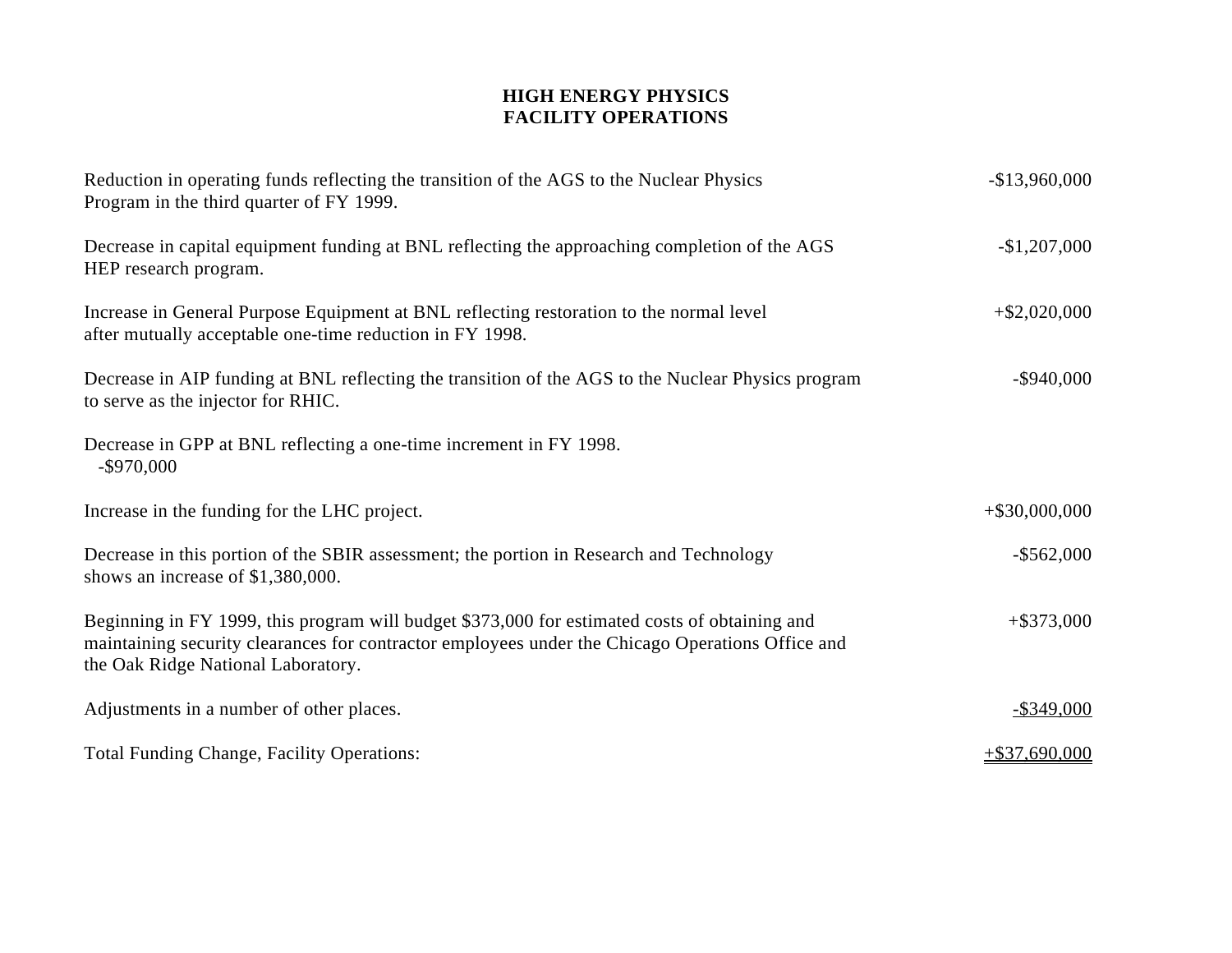#### **HIGH ENERGY PHYSICS**

## **CONSTRUCTION**

**I. Mission Supporting Goals and Objectives:** This provides for the construction of major new facilities needed to meet the overall objectives of the HEP Program.

### **II. Funding Schedule:**

| <b>Program Activity</b>                                                                                                                                                                                                                                                                                                                                                                                                                                           | <b>FY 1997</b>         | <b>FY 1998</b>       | <b>FY 1999</b>       | <b>\$ Change</b>                 | % <b>Change</b>       |         |                |
|-------------------------------------------------------------------------------------------------------------------------------------------------------------------------------------------------------------------------------------------------------------------------------------------------------------------------------------------------------------------------------------------------------------------------------------------------------------------|------------------------|----------------------|----------------------|----------------------------------|-----------------------|---------|----------------|
| Construction<br>Total                                                                                                                                                                                                                                                                                                                                                                                                                                             | \$100,000<br>\$100,000 | \$50,850<br>\$50,850 | \$21,000<br>\$21,000 | <u>-\$29,850</u><br>$-$ \$29,850 | $-58.7\%$<br>$-58.7%$ |         |                |
| <b>III.</b> Performance Summary-Accomplishments:                                                                                                                                                                                                                                                                                                                                                                                                                  |                        |                      |                      | <b>FY 1997</b>                   | <b>FY 1998</b>        | FY 1999 |                |
| Fermilab Main Injector Project - This project provides for a new<br>accelerator to replace the injector accelerator for the Tevatron complex.<br>The present injector for the Tevatron is the original Fermilab main ring<br>which is less than fully adequate and nearing the end of its useful lifetime.<br>By the end of<br>FY 1998, the project will be about 98% complete. The accelerator will be<br>commissioned and the project completed during FY 1999. |                        |                      |                      | \$52,000                         | \$30,950              | \$      | $\overline{0}$ |
| <b>B-factory Project</b> - This project provides for the construction of a B-factory<br>in the PEP storage ring tunnel at SLAC. The B-factory will be completed<br>1n                                                                                                                                                                                                                                                                                             |                        |                      |                      | 45,000                           | $\theta$              |         | $\overline{0}$ |

FY 1998 and will begin operation for physics research in FY 1999.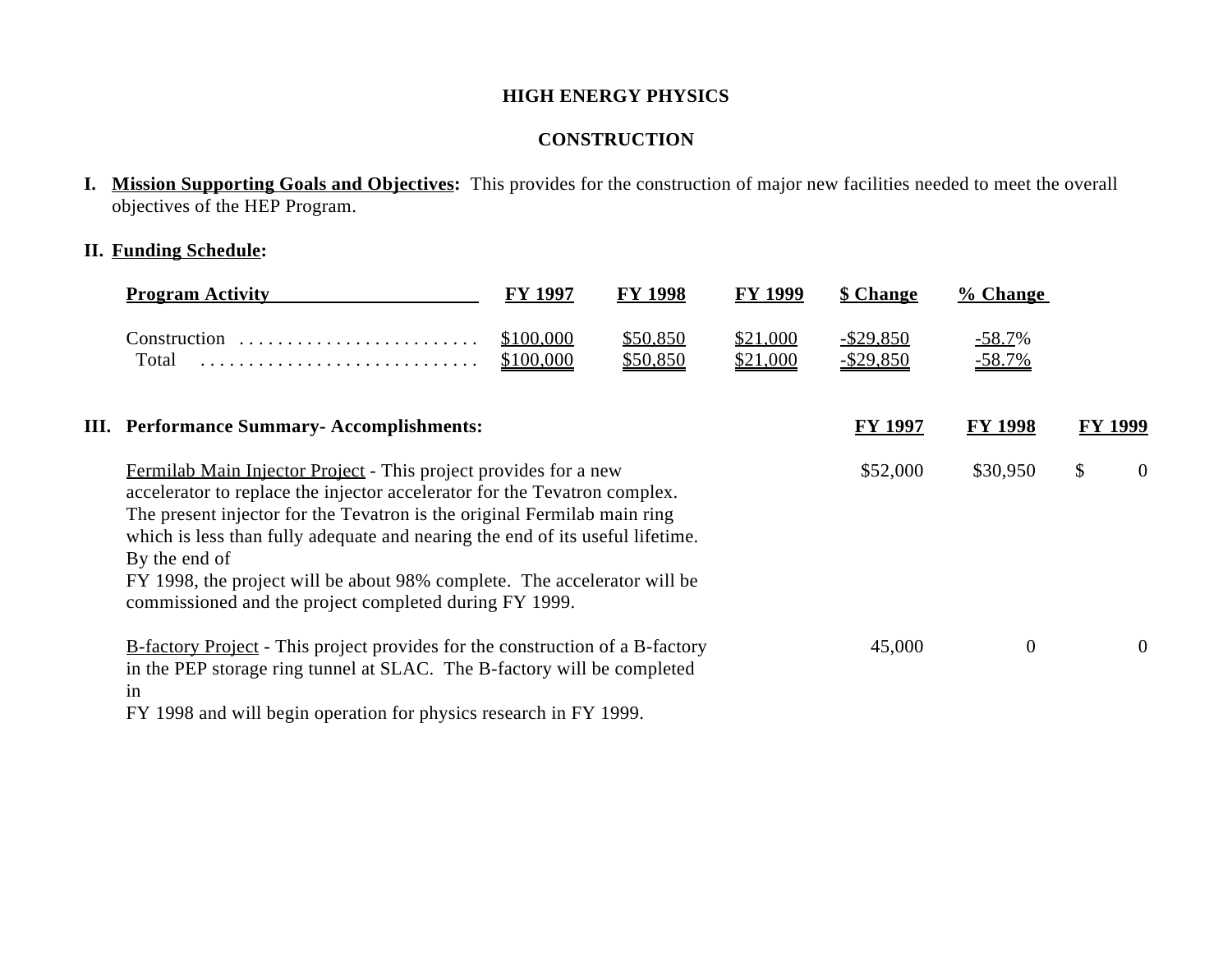## **HIGH ENERGY PHYSICS CONSTRUCTION**

| III. Performance Summary-Accomplishments:                                                                                                                                                                                                                                                                                                                                                                                                                                                                                                                                                                                                                                            | <b>FY 1997</b>   | <b>FY 1998</b> | <b>FY 1999</b> |
|--------------------------------------------------------------------------------------------------------------------------------------------------------------------------------------------------------------------------------------------------------------------------------------------------------------------------------------------------------------------------------------------------------------------------------------------------------------------------------------------------------------------------------------------------------------------------------------------------------------------------------------------------------------------------------------|------------------|----------------|----------------|
| <b>SLAC Master Substation Upgrade</b> - This project provides for an<br>upgrade and reconfiguration of the main electric power substation on<br>the SLAC site. Obsolete (and hazardous) switch gear will be replaced<br>and load balancing will be implemented thus extending the useful life of<br>the existing main 230kv transformers. Procurement of long lead switch<br>gear items will be initiated in FY 1997, and the project will be<br>completed by the end of FY 1998.                                                                                                                                                                                                    | 3,000            | 9,400          | $\overline{0}$ |
| Neutrinos at the Main Injector (NuMI) - The FY 1999 funding will<br>provide for an Architect-Engineer firm to accomplish detailed design of<br>several parts of the project and the initiation of wetlands mitigation and<br>the excavations and furnishing for the beam line and target hall. This<br>project provides for the construction of new facilities at Fermilab and at<br>the Soudan Underground Laboratory in Soudan, Minnesota which are<br>especially designed for the study of the properties of the neutrino and in<br>particular to search for the neutrino oscillations. The overall project is<br>NuMI; the large detector in the project is designated as MINOS. | $\boldsymbol{0}$ | 5,500          | 14,300         |
| C-Zero Area Experimental Hall - This project provides for the<br>construction of a new experimental hall at the C-Zero location on the<br>Fermilab Tevatron ring. This will be used to house modest sized<br>collider and fixed target experiments in a new experimental program                                                                                                                                                                                                                                                                                                                                                                                                     | $\overline{0}$   | 5,000          | $\overline{0}$ |

being planned at Fermilab.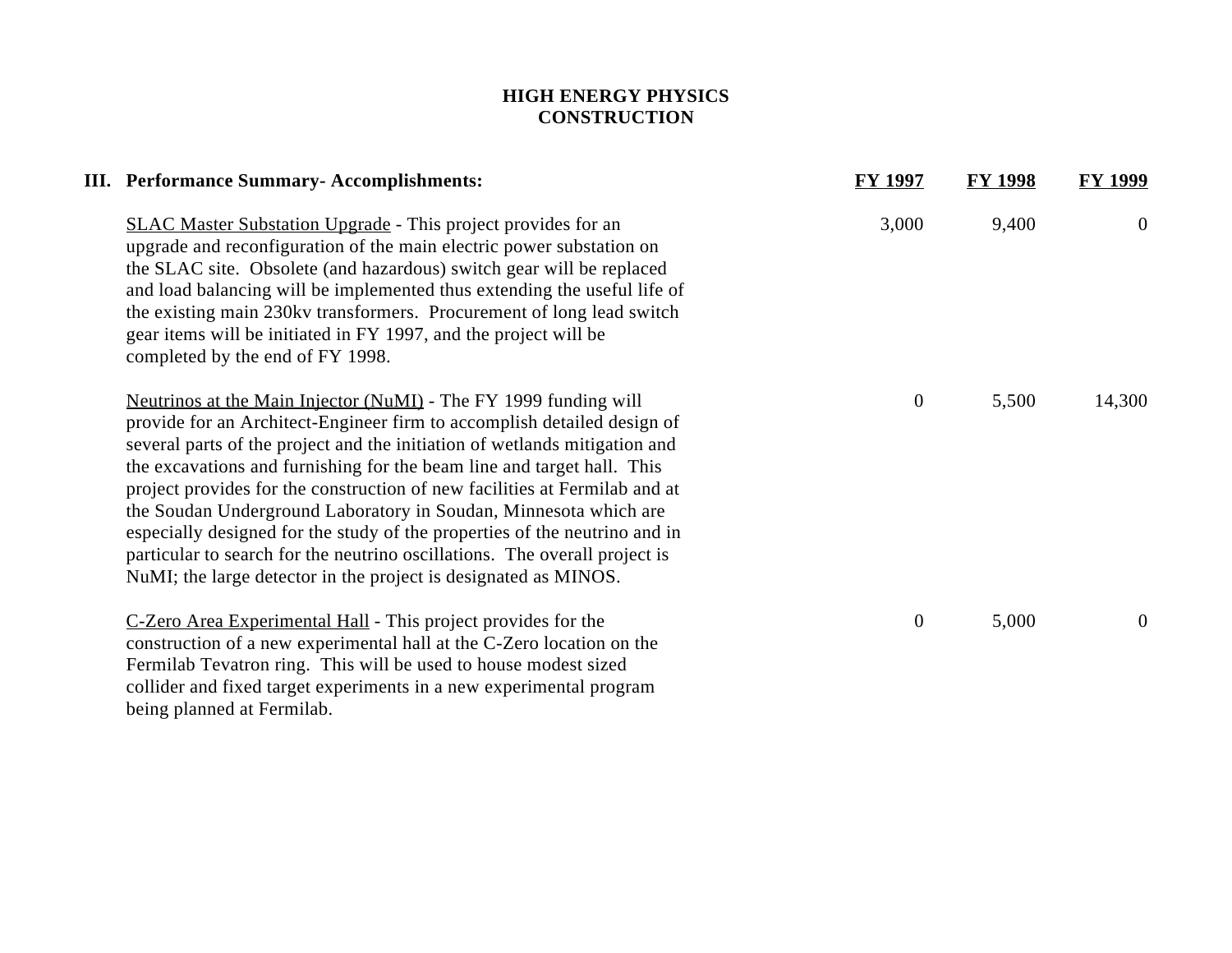## **HIGH ENERGY PHYSICS CONSTRUCTION**

| III. Performance Summary-Accomplishments:                                                                                                                                                                                                                                     | FY 1997   | <b>FY 1998</b> | FY 1999              |
|-------------------------------------------------------------------------------------------------------------------------------------------------------------------------------------------------------------------------------------------------------------------------------|-----------|----------------|----------------------|
| Wilson Hall Safety Improvement Project (Fermilab) - This project<br>provides for urgently needed rehabilitation of the main structural<br>elements of Wilson Hall, and for urgently needed rehabilitation of<br>windows, plumbing, the roof and the exterior of the building. | $\theta$  | $\Omega$       | 6,700                |
| <b>Total Construction</b>                                                                                                                                                                                                                                                     | \$100,000 | \$50,850       | \$21,000             |
| <b>EXPLANATION OF FUNDING CHANGES FROM FY 1998 TO FY 1999:</b>                                                                                                                                                                                                                |           |                |                      |
| The Fermilab Main Injector project will be completed in FY 1998.                                                                                                                                                                                                              |           |                | $-$ \$30,950,000     |
| The SLAC Master Substation Upgrade project will be completed in FY 1998.                                                                                                                                                                                                      |           |                | $-$ \$9,400,000      |
| Continuation of the Fermilab NuMI project.                                                                                                                                                                                                                                    |           |                | $+$ \$8,800,000      |
| C-Zero Area Experimental Hall project at Fermilab will be completed in FY 1998.                                                                                                                                                                                               |           |                | $-$ \$5,000,000      |
| Initiation of the Wilson Hall Safety Improvement Project at Fermilab.<br>$+$ \$6,700,000                                                                                                                                                                                      |           |                |                      |
| <b>Total Funding Change, Construction:</b>                                                                                                                                                                                                                                    |           |                | <u>-\$29,850,000</u> |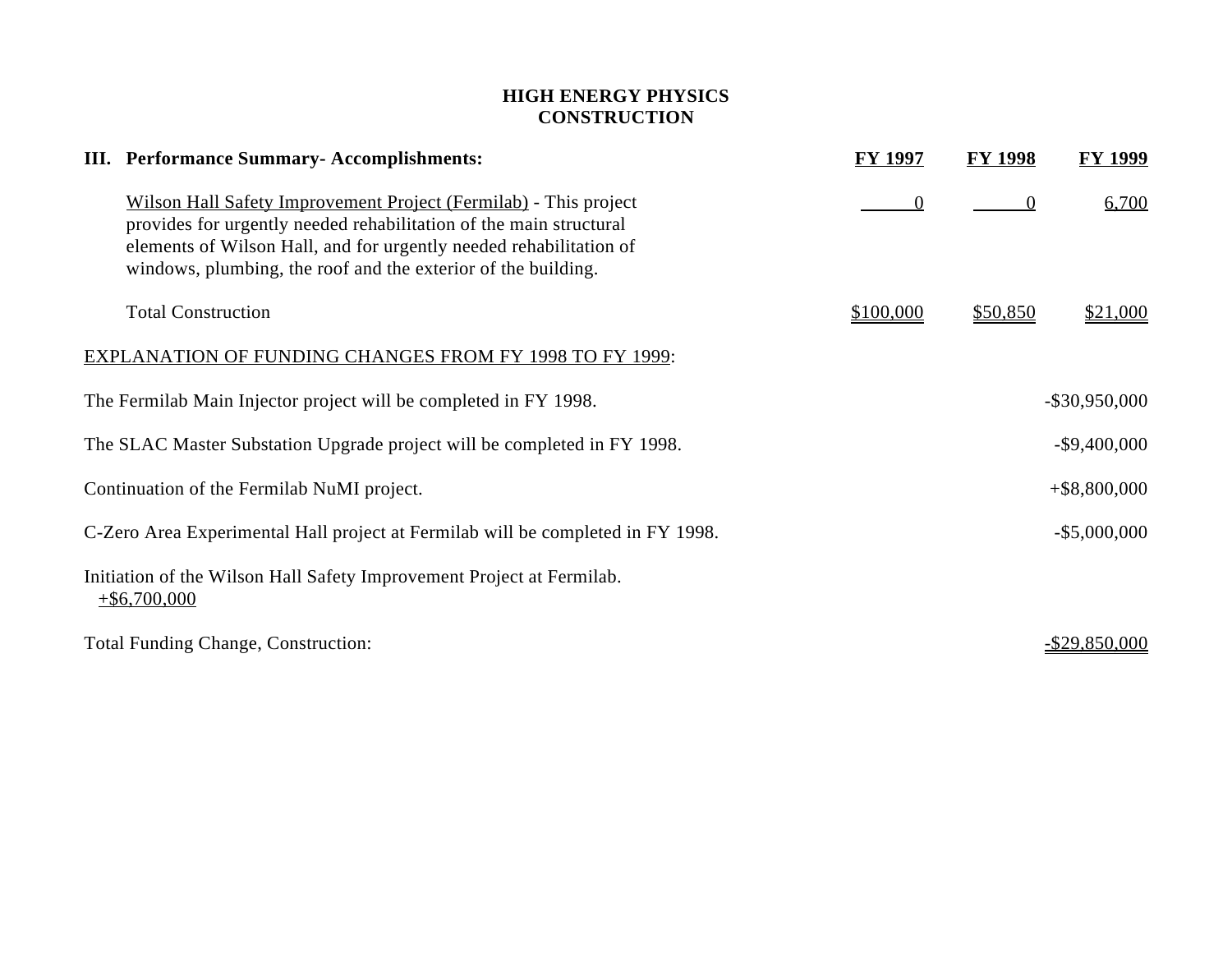## HIGH ENERGY PHYSICS CAPITAL OPERATING EXPENSES & CONSTRUCTION SUMMARY (Dollars in thousands)

|                                          | FY 1997  | FY 1998  | FY 1999  | \$ Change | % Change   |
|------------------------------------------|----------|----------|----------|-----------|------------|
| <b>Capital Operating Expenses</b>        |          |          |          |           |            |
| General Plant Projects (total)           | \$11,760 | \$13.945 | \$13,785 | $$ -160$  | $-1.1\%$   |
| Accelerator Improvement Projects (total) | 4.940    | 2,810    | 9.610    | $+6.800$  | $+242.0\%$ |
| Capital Equipment (total)                | 56,381   | 84.141   | 89.510   | $+5.369$  | $+6.4\%$   |

Construction Project Summary (both Operating and Construction Funded)

|                | <b>Project Number Project Title</b>    | <b>TEC</b> | Previous<br>Approp. | FY 1997<br>Approp. | FY 1998<br>Approp.                  | FY 1999<br>Request              | Unapprop.<br>Balance            |
|----------------|----------------------------------------|------------|---------------------|--------------------|-------------------------------------|---------------------------------|---------------------------------|
| $92 - G - 302$ | Fermilab Main Injector                 | \$229,600  | \$146,650           | \$52,000           | \$30,950                            | $\begin{matrix} 0 \end{matrix}$ | $\begin{matrix} 0 \end{matrix}$ |
| $94-G-304$     | $B$ -factory                           | 177,000    | 132,000             | 45,000             | $\Omega$                            |                                 | $\Omega$                        |
| $97 - G - 303$ | SLAC Master Substation Upgrade.        | 12,400     | $\theta$            | 3,000              | 9,400                               |                                 | $\Omega$                        |
| 98-G-304       | Neutrinos at the Main Injector $\dots$ | 75,800     | $\Omega$            | $\theta$           | 5,500                               | 14,300                          | 56,000                          |
| 98-G-305       | C-Zero Area Experimental Hall          | 5,000      | 0                   | $\theta$           | 5,000                               |                                 | $\Omega$                        |
| 99-G-306       | Wilson Hall Safety Improvements        | 15,600     |                     |                    | $\begin{array}{cc} & 0 \end{array}$ | 6,700                           | 8,900                           |
|                | Total Construction                     | $-1$       | \$278,650           | \$100,000          | \$50,850                            | \$21,000                        | \$64,900                        |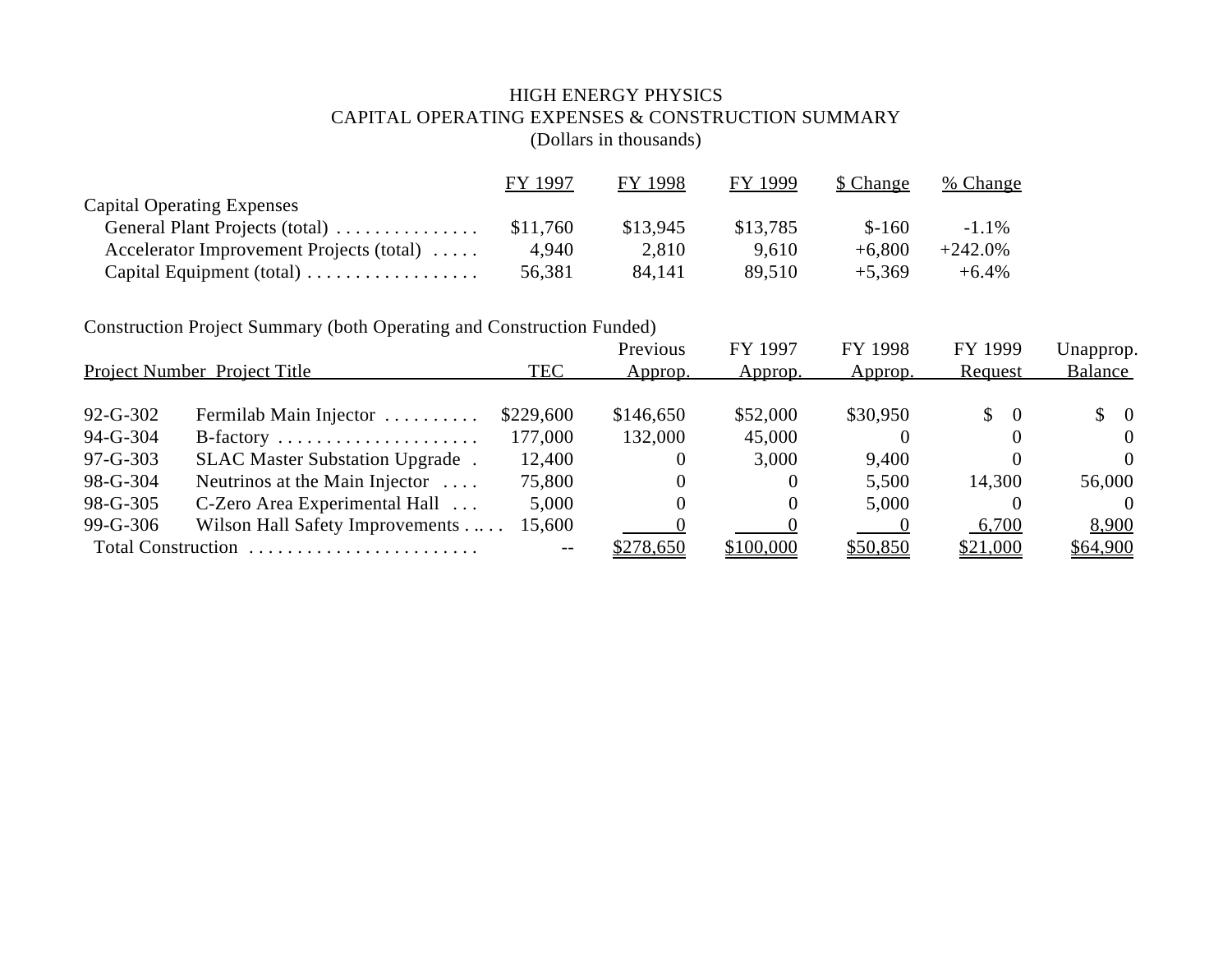#### CAPITAL OPERATING EXPENSES & CONSTRUCTION SUMMARY-HEP (Cont'd)

| Major Items of Equipment (CE \$2 Million and Above)          |          | Previous | FY 1997   | FY 1998                  | FY 1999  | Acceptance     |
|--------------------------------------------------------------|----------|----------|-----------|--------------------------|----------|----------------|
|                                                              | TEC      | Approp.  | Approp.   | Approp.                  | Request  | Date           |
| 1. $g-2$ Experiment                                          | \$17,685 | \$16,893 | 792<br>\$ | <sup>S</sup><br>$\theta$ | 0        | FY 1997        |
| 2. D-Zero Upgrade $\dots\dots\dots\dots\dots\dots\dots\dots$ | 55,270   | 20,562   | 7,925     | 14,700                   | 9.200    | FY 2000        |
| 3. CDF Upgrade $\dots \dots \dots \dots \dots \dots \dots$   | 57,940   | 20,032   | 7.925     | 14,700                   | 9.000    | <b>FY 2000</b> |
| 4. B-factory detector $(BaBar)a'$                            | 67,000   | 22,700   | 20,300    | 20,500                   | 3,500    | FY 1999        |
| 5. Antimatter in Space                                       | 3,192    | 2,125    | 867       | 200                      | $\theta$ | FY 1997        |
| 6. Super-Kamiokande                                          | 3,584    | 2,460    | 593       | 531                      |          | FY 1998        |
| 7. Large Hadron Collider - Machine <sup>**</sup>             | 96,000   | $\theta$ | 0         | 7,800                    | 14,500   | FY 2005        |
| 8. Large Hadron Collider - Detectors **                      | 85,000   | $_{0}$   | $\theta$  | 6,800                    | 12,600   | FY 2005        |
| 9. MINOS                                                     | 45,000   |          |           |                          | 3.000    | FY 2002        |
|                                                              |          |          |           |                          |          |                |

a/ The funding for the B-factory detector reflects cost savings of about \$20,000,000 resulting from contributions of components and subsystems by non-U.S. collaborating institutions.

\*\* The FY 1998 and FY 1999 funding and the TEC in both cases are based on preliminary estimates and will need to be revised in future years as additional detailed planning is completed. Substantial additional LHC funding is being provided as operating expenses. The overall multiyear DOE contribution to LHC fabrication is capped at \$450,000,000.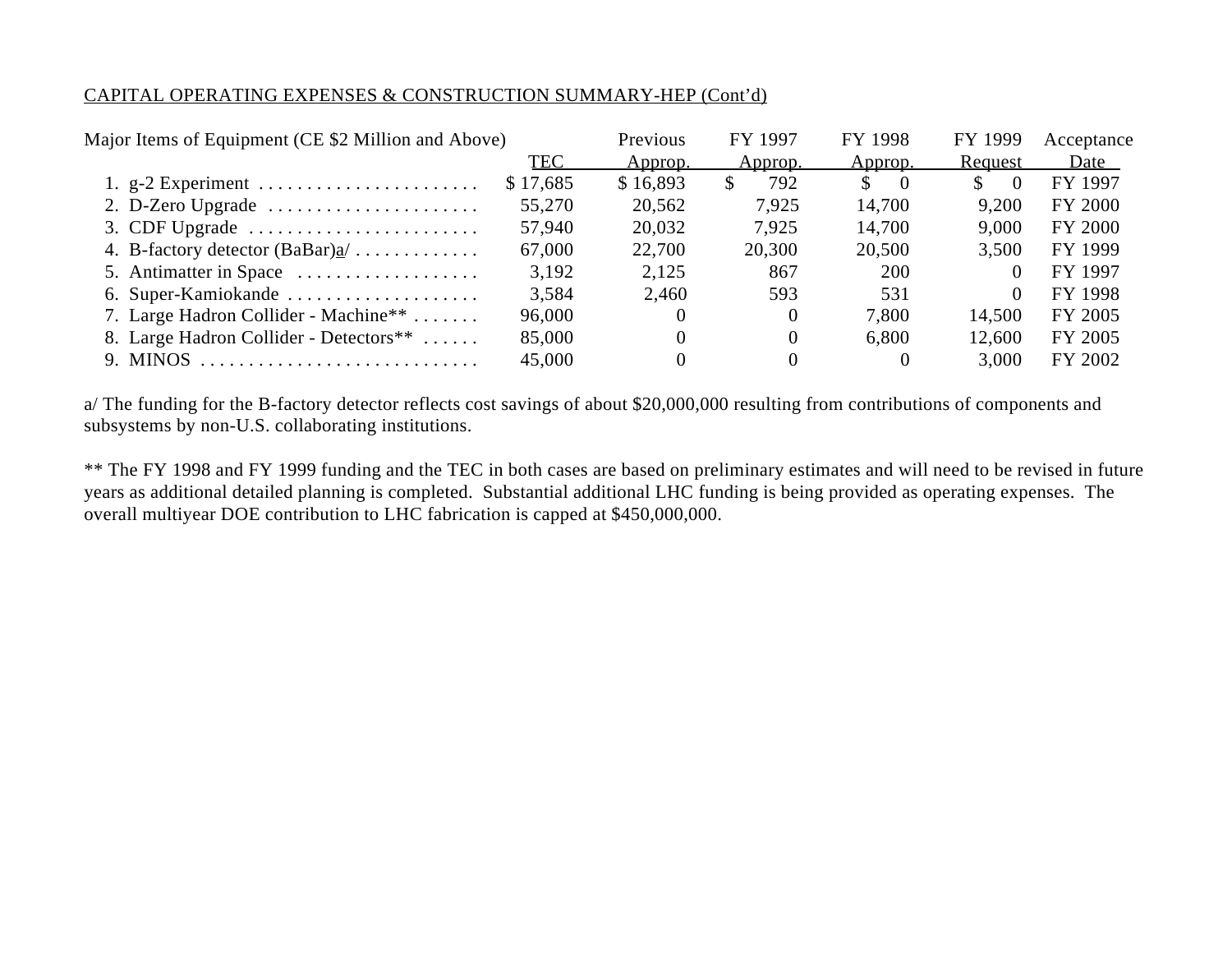# DEPARTMENT OF ENERGY FY 1999 CONGRESSIONAL BUDGET REQUEST

(Changes from FY 1998 Congressional Budget Request are denoted with a vertical line in left margin.)

#### **SCIENCE** (Tabular dollars in thousands. Narrative material in whole dollars.)

# HIGH ENERGY PHYSICS

|  | Title and Location of Project: Neutrinos at the Main Injector (NuMI) |  | 2a. Project No.: 98-G-304 |
|--|----------------------------------------------------------------------|--|---------------------------|
|  | Fermi National Accelerator Laboratory                                |  | 2b. Construction Funded   |

## SIGNIFICANT CHANGES

Total Estimated Cost and Total Project Cost have been adjusted since project is proceeding from design only to continuation of design and  $\bullet$ initiation of construction activities.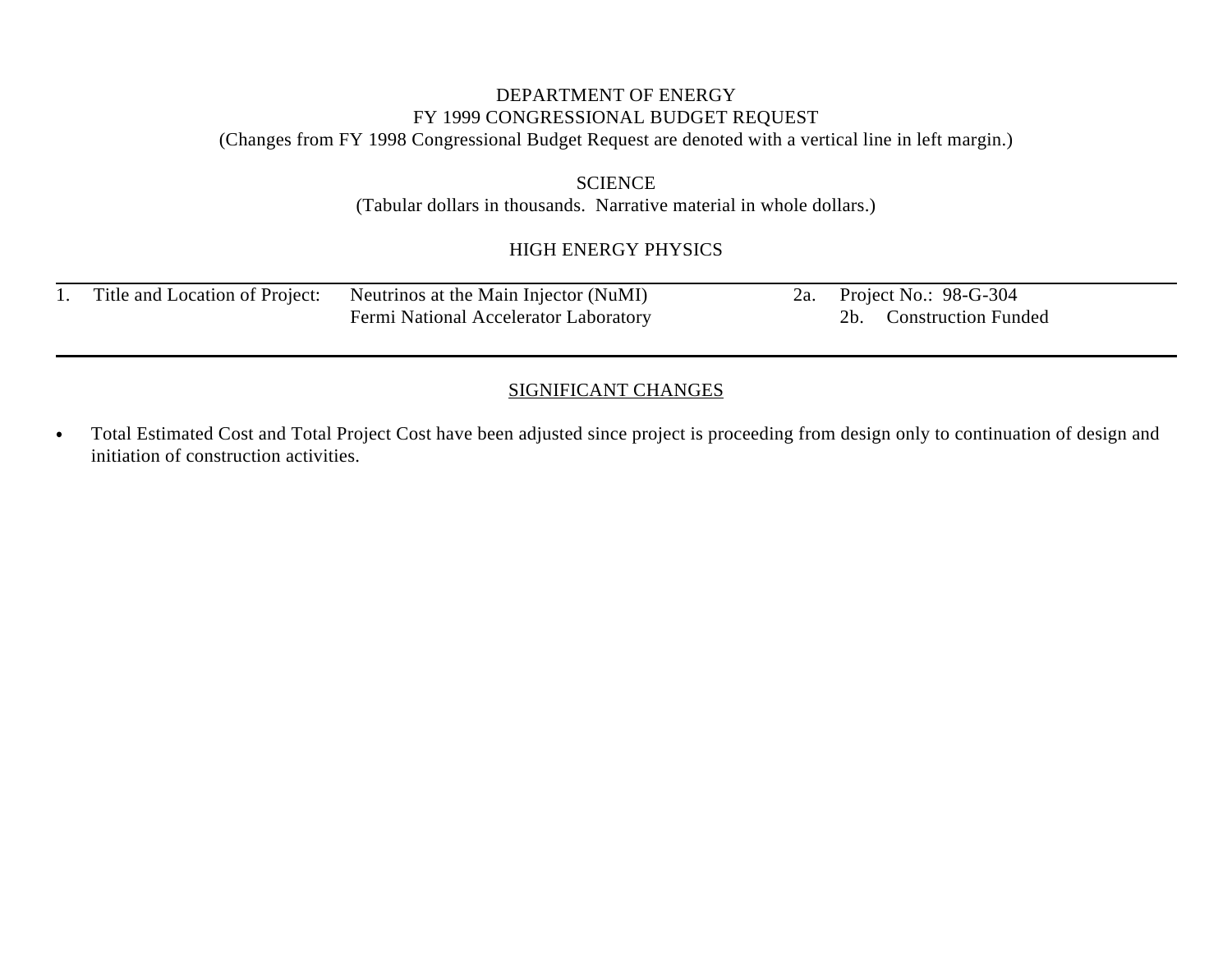# DEPARTMENT OF ENERGY FY 1999 CONGRESSIONAL BUDGET REQUEST

(Changes from FY 1998 Congressional Budget Request are denoted with a vertical line in left margin.)

# **SCIENCE**

(Tabular dollars in thousands. Narrative material in whole dollars.)

## HIGH ENERGY PHYSICS

|     | Title and Location of Project:                                    | Neutrinos at the Main Injector (NuMI)   | 2a.                           | Project No.: 98-G-304                          |
|-----|-------------------------------------------------------------------|-----------------------------------------|-------------------------------|------------------------------------------------|
|     |                                                                   | Fermi National Accelerator Laboratory   |                               | <b>Construction Funded</b><br>2b.              |
|     |                                                                   | <b>Preliminary Estimate</b>             | Title I Baseline              | <b>Current Baseline Estimate</b>               |
|     | 3a. Date A-E Work Initiated,<br>(Title I Design Start Scheduled): | 1st Qtr. FY 1998                        | <b>TBD</b>                    | <b>TBD</b>                                     |
|     | 3b. A-E Work (Titles I & II) Duration:                            | 21 months                               | TBD                           | TBD                                            |
|     | 4a. Date physical Construction Starts:                            | 1st Qtr. FY 1999                        | <b>TBD</b>                    | TBD                                            |
|     | 4b. Date Construction Ends:                                       | 4th Qtr. FY 2002                        | <b>TBD</b>                    | <b>TBD</b>                                     |
| 5.  | Total Estimated Cost (TEC) --                                     | Preliminary Estimate $a/b/$<br>\$75,800 | Title I Baseline<br>TBD       | <b>Current Baseline Estimate</b><br><b>TBD</b> |
| 6.  | Total Project Cost (TPC) --                                       | \$135,300                               | <b>TBD</b>                    | <b>TBD</b>                                     |
| 7a. | Design Financial Schedule (Federal Funds):                        |                                         |                               |                                                |
|     | Fiscal Year<br><b>Appropriations</b><br>1998<br>\$5,500           | <b>Adjustments</b>                      | <b>Obligations</b><br>\$5,500 | <b>Costs</b><br>\$1,375                        |

a/ The FY 1998 request provided only for architect-engineering and technical design work for the facility construction and technical systems.

 $b$  The TEC and TPC will be refined during FY 1998 using the funds provided for architect-engineer and technical design work.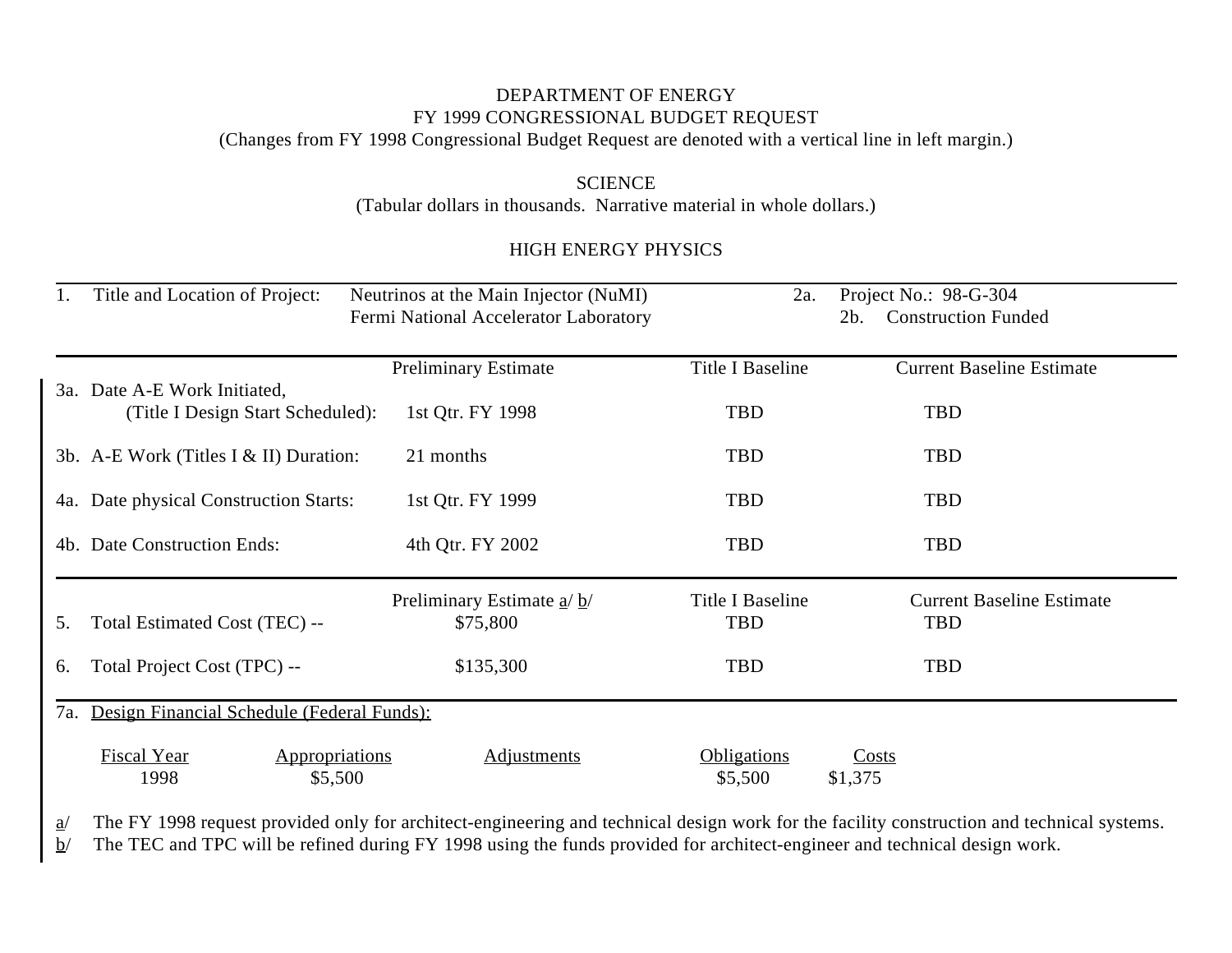|     |                    | Title and Location of Project: Neutrinos at the Main Injector (NuMI) |                                       |                    | 2a. Project No.: 98-G-304 |  |
|-----|--------------------|----------------------------------------------------------------------|---------------------------------------|--------------------|---------------------------|--|
|     |                    |                                                                      | Fermi National Accelerator Laboratory |                    | 2b. Construction Funded   |  |
|     |                    |                                                                      |                                       |                    |                           |  |
| 7b. |                    | <b>Construction Financial Schedule (Federal Funds):</b>              |                                       |                    |                           |  |
|     |                    |                                                                      |                                       |                    |                           |  |
|     | <b>Fiscal Year</b> | <b>Appropriations</b>                                                | <b>Adjustments</b>                    | <b>Obligations</b> | <u>Costs</u>              |  |
|     | 1999               | 14,300                                                               |                                       | 14,300             | 6,325                     |  |
|     | 2000               | 28,000                                                               |                                       | 28,000             | 15,525                    |  |
|     | 2001               | 18,000                                                               |                                       | 18,000             | 26,575                    |  |
|     | 2002               | 10,000                                                               |                                       | 10,000             | 26,000                    |  |
|     |                    |                                                                      |                                       |                    |                           |  |

#### 8. Project Description, Justification and Scope

The project provides for the design, engineering and construction of new experimental facilities at Fermi National Accelerator Laboratory in Batavia, Illinois and at the Soudan Underground Laboratory at Soudan, Minnesota. The project is called NuMI which stands for Neutrinos at the Main Injector. The purpose of the project is to provide facilities which will be used by particle physicists to study the properties of neutrinos, which are fundamental elementary particles. In the Standard Model of elementary particle physics there are three types of neutrinos which are postulated to be massless and to date, no direct experimental observation of neutrino mass has been made. However, there are compelling hints from experiments which study neutrinos produced in the sun and in the earth's atmosphere that indicate that if neutrinos were capable of changing their type it could provide a credible explanation for observed neutrino deficits in these experiments.

The primary element of the project is a high flux beam of neutrinos in the energy range of 1 to 40 GeV. The technical components required to produce such a beam will be located on the southwest side of the Fermilab site, tangent to the new Main Injector accelerator at the MI-60 extraction region. The beam components will be installed in a tunnel of approximately 1 km in length and 6.5 m diameter. The beam is aimed at two detectors (MINOS) which will be constructed in experimental halls located along the trajectory of the neutrino beam. One such detector will be located on the Fermilab site, while a second will be located in the Soudan Underground Laboratory. Two similar detectors in the same neutrino beam and separated by a large distance are an essential feature of the experimental plan.

The experiments which are being designed to use these facilities will be able to search for neutrino oscillations occurring in an accelerator produced neutrino beam and hence determine if neutrinos do have mass. Fermilab is the only operational high energy physics facility in the U.S. with sufficiently high energy to produce neutrinos which have enough energy to produce tau leptons. This gives Fermilab the unique opportunity to search for neutrino oscillations occurring between the muon and the tau neutrino. Additionally, the NuMI facility is designed to accommodate future enhancements to the physics program that could push the search for neutrino mass well beyond the initial goals established for this project.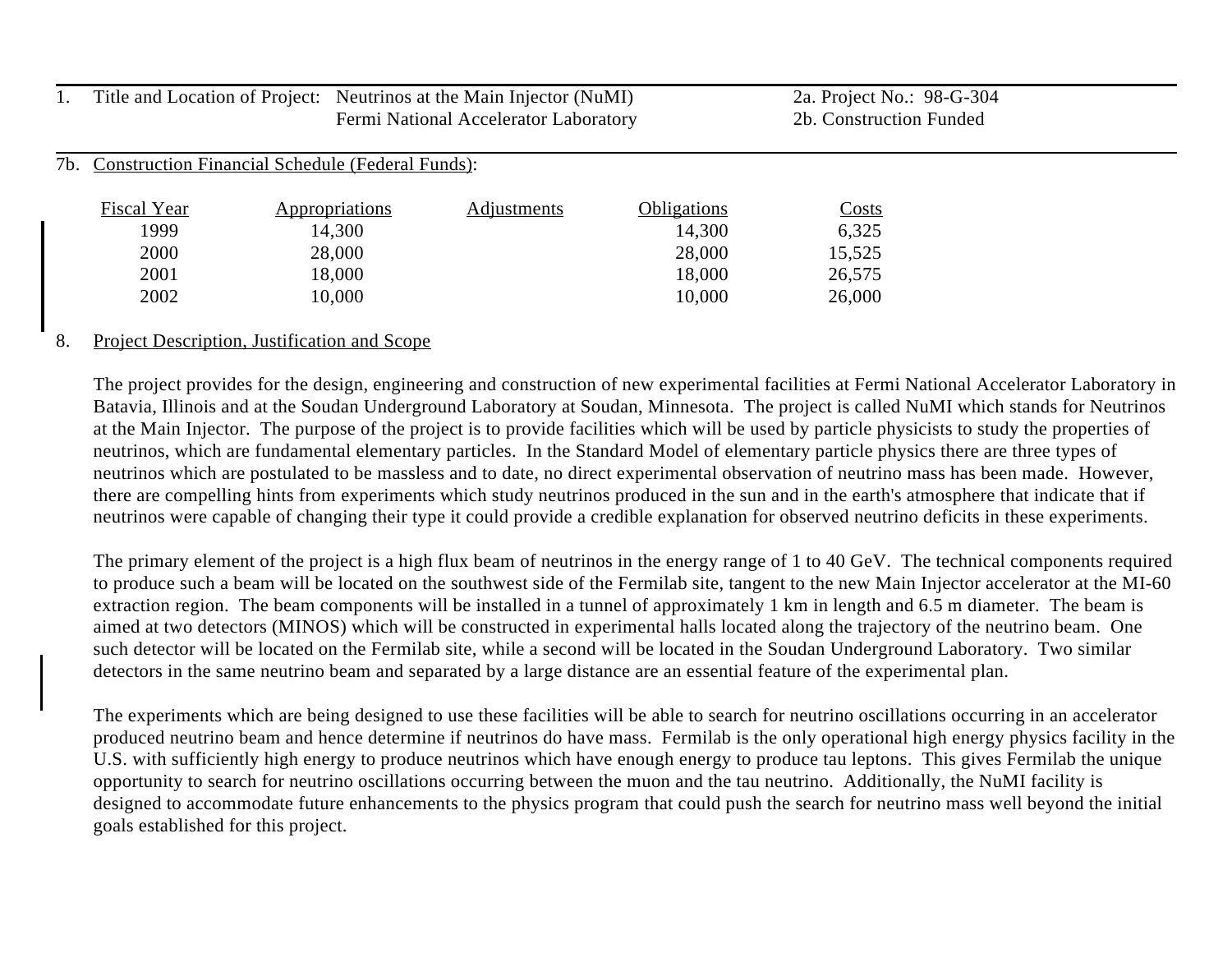|    | Title and Location of Project:                              | Neutrinos at the Main Injector (NuMI)<br>Fermi National Accelerator Laboratory | 2a. | Project No.: 98-G-304<br>2b.  | <b>Construction Funded</b>   |  |
|----|-------------------------------------------------------------|--------------------------------------------------------------------------------|-----|-------------------------------|------------------------------|--|
| 9. | Details of Cost Estimate*<br>a. EDI&A                       |                                                                                |     | Item Cost<br>\$8,163<br>1,200 | <b>Total Cost</b><br>\$9,363 |  |
|    | b. Construction costs                                       |                                                                                |     | 37,298<br>6,807               | 44,105                       |  |
|    | c. Contingencies at approximately 29 percent of above costs |                                                                                |     | 13,002<br>2,530               | 15,532                       |  |
|    | d. Project management and indirect costs                    |                                                                                |     | 2,700<br>4,100                | 6,800                        |  |
|    | Total                                                       |                                                                                |     |                               | \$75,800                     |  |

\* the annual escalation rates assumed for FY 1996 through FY 2002 are 2.5, 2.8, 3.0, 3.1, 3.3, 3.4, and 3.4 percent respectively.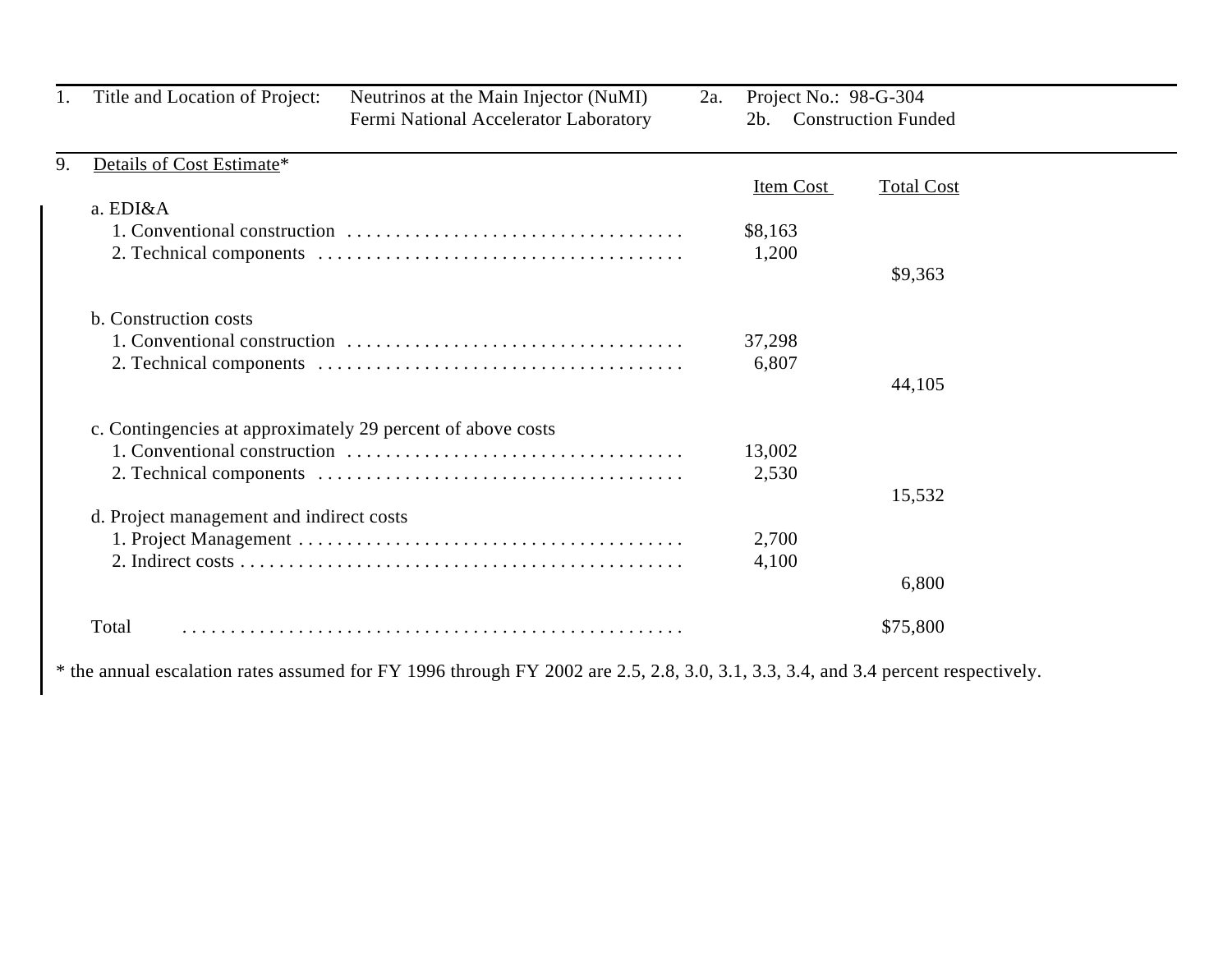|  | Title and Location of Project: Neutrinos at the Main Injector (NuMI) |  | 2a. Project No.: 98-G-304 |
|--|----------------------------------------------------------------------|--|---------------------------|
|  | <b>Fermi National Accelerator Laboratory</b>                         |  | 2b. Construction Funded   |

## 10. Method of Performance

Design of the facilities will be by the operating contractor and subcontractor as appropriate. To the extent feasible, construction and procurement will be accomplished by fixed-price contracts awarded on the basis of competitive bids.

## 11. Schedule of Project Funding and Other Related Funding Requirements

| a.      |    | Total project costs             | <b>Prior Years</b> | FY 1998  | FY 1999  | FY 2000  | FY 2001        | FY 2002      | Total                   |  |
|---------|----|---------------------------------|--------------------|----------|----------|----------|----------------|--------------|-------------------------|--|
|         |    | 1. Total facility costs         |                    |          |          |          |                |              |                         |  |
|         |    | (a) Line item (Section 9) TEC   | $\underline{\$0}$  | \$1,375  | \$6,325  | \$15,525 | \$26,575       | \$26,000     | \$75,800                |  |
|         |    | Total facility costs            | \$0                | \$1,375  | \$6,325  | \$15,525 | \$26,575       | \$26,000     | \$75,800                |  |
|         | 2. | Other project costs             |                    |          |          |          |                |              |                         |  |
|         |    | (a) Capital Equipment           | \$0                | \$0      | \$3,000  | \$16,500 | \$20,000       | \$10,500     | \$50,000                |  |
|         |    | (b) R&D costs necessary to      |                    |          |          |          |                |              |                         |  |
|         |    | complete the project            | 600                | 1,400    | $\Omega$ | $\theta$ | $\theta$       | $\mathbf{0}$ | 2,000                   |  |
|         |    | (c) Conceptual Design Cost      | 700                | 100      | $\Omega$ | $\Omega$ | $\Omega$       | $\theta$     | 800                     |  |
|         |    | (d) Decontamination $&$         |                    |          |          |          |                |              |                         |  |
|         |    | Decommissioning Costs           | $\boldsymbol{0}$   | $\theta$ | 0        | 0        | $\mathbf{0}$   | $\Omega$     | $\theta$                |  |
|         |    | (e) NEPA Documentation Costs    | $\overline{0}$     |          | 0        | 0        | $\overline{0}$ | $\Omega$     |                         |  |
|         |    | (f) Pre-operating costs         | 0                  |          |          |          |                |              |                         |  |
|         |    | (g) Other project-related costs | $\boldsymbol{0}$   |          | 2,000    | 3,000    | 1,000          | 700          | 6,700                   |  |
|         |    | Total other project costs       | \$1,300            | \$1,500  | \$5,000  | \$19,500 | \$21,000       | \$11,200     | \$59,500                |  |
|         |    | Total project costs (TPC)       | \$1,300            | \$2,875  | \$11,325 | \$35,025 | \$47,575       | \$37,200     | \$135,300 $\frac{d}{ }$ |  |
| $h_{-}$ |    | Related annual costs            |                    |          |          |          |                |              |                         |  |
|         |    |                                 |                    |          |          |          |                |              | 500                     |  |
|         |    |                                 |                    |          |          |          |                |              | <u>500</u>              |  |
|         |    |                                 |                    |          |          |          |                |              |                         |  |
|         |    |                                 |                    |          |          |          |                |              |                         |  |
|         |    |                                 |                    |          |          |          |                |              |                         |  |

d/ The Total Project Cost will be refined during the FY 1998 design effort.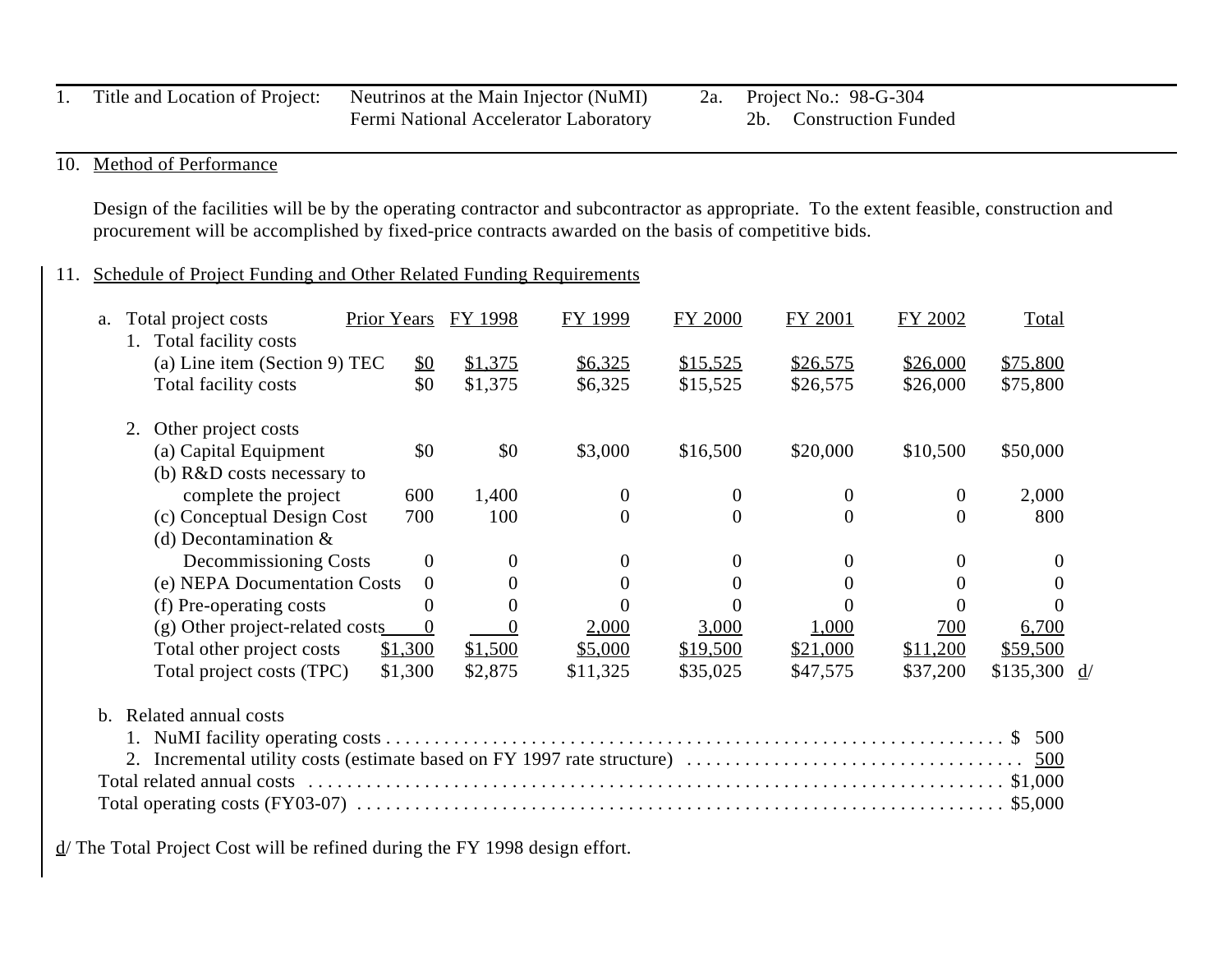1. Title and Location of Project: Neutrinos at the Main Injector (NuMI) 2a. Project No.: 98-G-304

Fermi National Accelerator Laboratory 2b. Construction Funded

12. Narrative Explanation of Total Project Funding and Other Related Funding Requirements

- a. Total project costs
	- 1. Total facility costs

(a) Construction line item - explained in items 8, 9.

2. Other project costs

(a) Capital equipment - Costs to fabricate the near detector at Fermilab and the far detector at Soudan. Includes systems and structures for both near detector and far detector, active detector elements, electronics, data acquisition, and passive detector material.

(b) Direct R&D operating costs - This provides for project conceptual design activities, for design and development of new components, and for the fabrication and testing of prototypes. R&D on all elements of the project to optimize performance and minimize costs will continue through early stages of the project. Specifically included are development of active detectors and engineering design of the passive detector material. Both small and large scale prototypes will be fabricated and tested using R&D operating funds.

(c) Conceptual design costs - includes operating costs for development of conceptual design and scope definition for the NuMI facility.

(d) Decontamination & Decommissioning costs - none required.

(e) NEPA Documentation costs - Costs to develop an Environmental Assessment, including field tests and measurements at the proposed construction location are included in the conceptual design costs

(f) Pre-operating costs - Included in detector and beam prototyping costs

(g) Other project-related costs - Include funding required to complete the construction and outfitting of the Soudan Laboratory for the new far detector by the University of Minnesota.

b. Related annual costs

1. NuMI facility operating costs - including personnel and M&S costs (exclusive of utility costs), for operation, maintenance, and repair of the NuMI facility.

2. Incremental utility costs (estimate based on FY 1997 rate structure) - including incremental power costs for delivering 120 GeV protons to the NuMI facility during Tevatron collider operations, and utility costs for operation of the NuMI facilities will begin beyond FY02.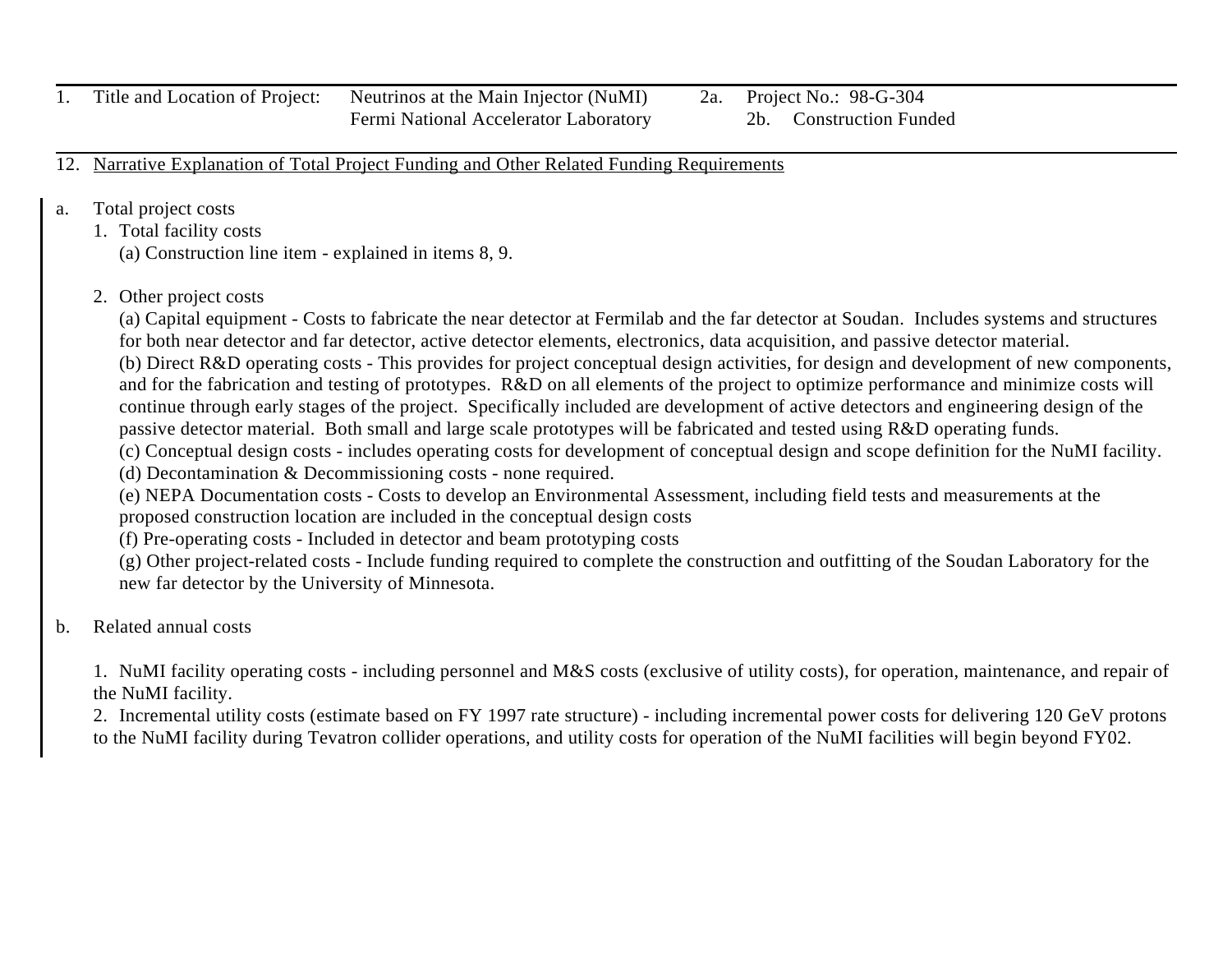#### DEPARTMENT OF ENERGY FY 1999 CONGRESSIONAL BUDGET REQUEST

## SCIENCE (Tabular dollars in thousands. Narrative material in whole dollars.)

# HIGH ENERGY PHYSICS

| 1. | Title and Location of Project:                                    | Wilson Hall Safety Improvements Project<br>Fermi National Accelerator Laboratory |                                | 2a. | Project No.: $99-G-306$<br><b>Construction Funded</b><br>$2b$ . |
|----|-------------------------------------------------------------------|----------------------------------------------------------------------------------|--------------------------------|-----|-----------------------------------------------------------------|
|    |                                                                   | <b>Preliminary Estimate</b>                                                      | Title I Baseline               |     | <b>Current Baseline Estimate</b>                                |
|    | 3a. Date A-E Work Initiated,<br>(Title I Design Start Scheduled): | 1st Qtr. FY 1999                                                                 | <b>TBD</b>                     |     | <b>TBD</b>                                                      |
|    | 3b. A-E Work (Titles I & II) Duration:                            | 17 months                                                                        | <b>TBD</b>                     |     | <b>TBD</b>                                                      |
|    | 4a. Date physical Construction Starts:                            | 3rd Qtr. FY 1999                                                                 | <b>TBD</b>                     |     | <b>TBD</b>                                                      |
|    | 4b. Date Construction Ends:                                       | 3rd Qtr. FY 2002                                                                 | <b>TBD</b>                     |     | <b>TBD</b>                                                      |
| 5. | Total Estimated Cost (TEC) --                                     | <b>Preliminary Estimate</b><br>\$15,600                                          | Title I Baseline<br><b>TBD</b> |     | <b>Current Baseline Estimate</b><br><b>TBD</b>                  |
| 6. | Total Project Cost (TPC) --                                       | \$18,800                                                                         | <b>TBD</b>                     |     | <b>TBD</b>                                                      |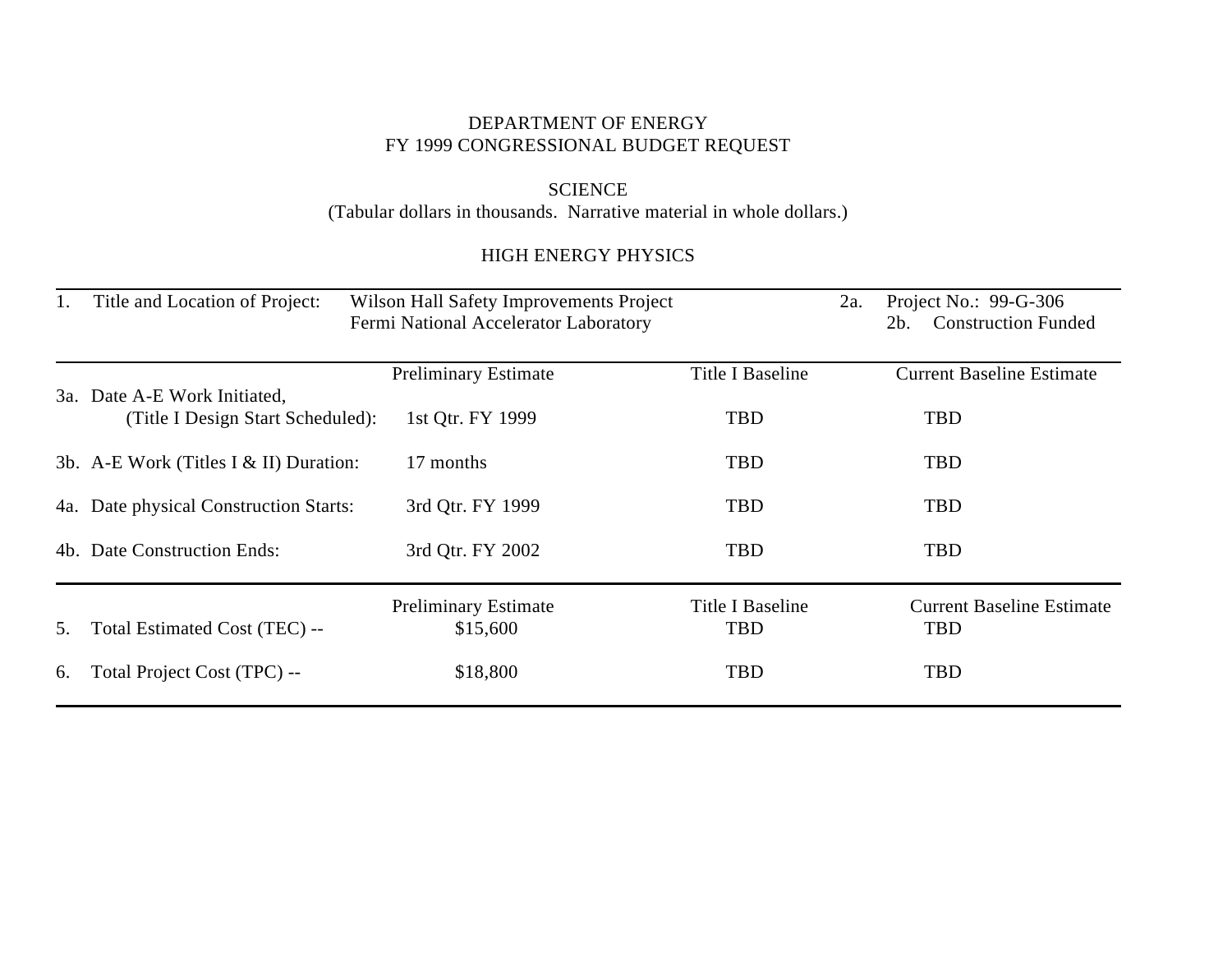|     | Title and Location of Project: Wilson Hall Safety Improvements Project | Fermi National Accelerator Laboratory |                    |                    | 2a. Project No.: 99-G-306<br>2b. Construction Funded |  |
|-----|------------------------------------------------------------------------|---------------------------------------|--------------------|--------------------|------------------------------------------------------|--|
| 7a. | Design Financial Schedule (Federal Funds):                             |                                       |                    |                    |                                                      |  |
|     | <b>Fiscal Year</b><br>N/A                                              | Appropriations                        | <b>Adjustments</b> | <b>Obligations</b> | <b>Costs</b>                                         |  |
| 7b. | <b>Construction Financial Schedule (Federal Funds):</b>                |                                       |                    |                    |                                                      |  |
|     | <b>Fiscal Year</b>                                                     | <b>Appropriations</b>                 | <b>Adjustments</b> | <b>Obligations</b> | <b>Costs</b>                                         |  |
|     | 1999                                                                   | \$6,700                               |                    | \$6,700            | \$1,690                                              |  |
|     | 2000                                                                   | 4,700                                 |                    | 4,700              | 6,340                                                |  |
|     | 2001                                                                   | 4,200                                 |                    | 4,200              | 6,990                                                |  |
|     | 2002                                                                   | $\overline{0}$                        |                    | $\theta$           | 580                                                  |  |

#### 8. Project Description, Justification and Scope

Wilson Hall, constructed in 1972, is the central laboratory facility for the Fermilab site. It is a 17 story reinforced concrete building with a 16 story atrium. The great majority of its area is devoted to office space. In addition, the building contains the cafeteria, the communications center, medical office, some light industrial and shop areas, and an 800 seat auditorium.

The Wilson Hall Safety Improvements Project is a comprehensive project to remediate the deficiencies in this facility. Among the causes for the deficiencies are the age of the building and its systems, safety issues and updating to current code standards, and building components and systems that have reached their useful life expectancy.

The structural deficiencies are currently resulting in the ongoing safety issue of falling concrete debris in occupied areas of the building, and will eventually threaten the integrity of the entire facility. Additional spalling of the concrete could occur on the exterior faces of the building. The current glazing in the sloped window walls is not the code required safety glass. Breakage could result in the falling of sharp edged shards of glass into the atrium area. The quality of the existing drinking water is poor (taste & color) resulting in low usage which allows levels of lead and copper to exceed regulatory requirements.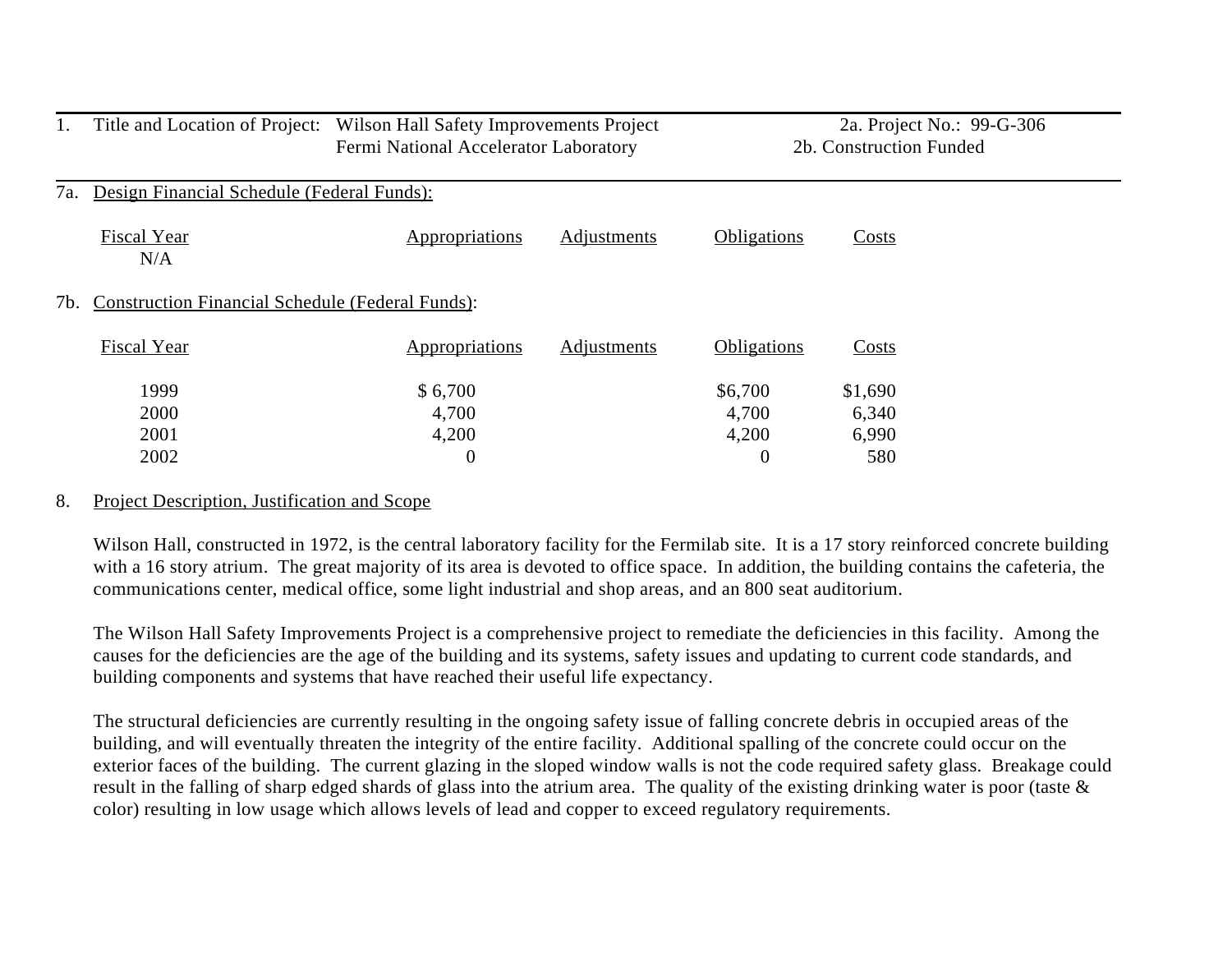| 1. Title and Location of Project: Wilson Hall Safety Improvements Project |  | 2a. Project No.: 99-G-306 |
|---------------------------------------------------------------------------|--|---------------------------|
| <b>Fermi National Accelerator Laboratory</b>                              |  | 2b. Construction Funded   |

#### 8. Project Description, Justification and Scope (continued)

The building structure portion of this project provides for the rehabilitation of the existing concrete structure at the crossover bays, which connect the two towers that comprise Wilson Hall. The joints between the crossover bays and tower are experiencing significant structural degradation, resulting in the ongoing safety issue of falling debris and the probability of continued deterioration of the joints. Recent computer analysis of the movement of the building structure has indicated that the joints need to be reworked to allow for the seasonal movement caused by temperature changes. This project will implement the solution to the joint erosion problem. It will consist of reconstructing the joints (assuring effective independent movement of each tower). Since a number of areas in the building will have restricted occupancy while the repairs are being made, this project will include the staff relocation required to accommodate the construction as part of Other Project Costs. At the completion of the structural joint repairs, a thorough exterior inspection will be conducted and any necessary repairs completed.

The building envelope portion of this project provides for the weatherproofing of components of the building shell that are currently allowing water penetration, the refurbishment of the existing skylight system, refinishing and partially reglazing the north and south curtain walls, and replacing the exterior entrances, including the entrance plaza:

Entry Plaza: The plaza that covers the "catacomb" area will have clear sealer applied to the sloped portions of the concrete walls enclosing the catacombs. The raised plaza portions will have waterproofing and pavers installed over the existing concrete. The existing paving at the entrance plaza will be removed and a new waterproof membrane and new paving will be installed.

North and South Curtain Wall: The north and south curtain walls of Wilson Hall are comprised of an anodized aluminum framing system that extends the full height of the building. The lower 6 floors of the system are sloped but do not have the current code required safety glazing. The finish of the aluminum framing is deteriorating and the system is allowing water penetration into the building. Safety glazing will be installed and the system will be repaired to resolve the water penetration.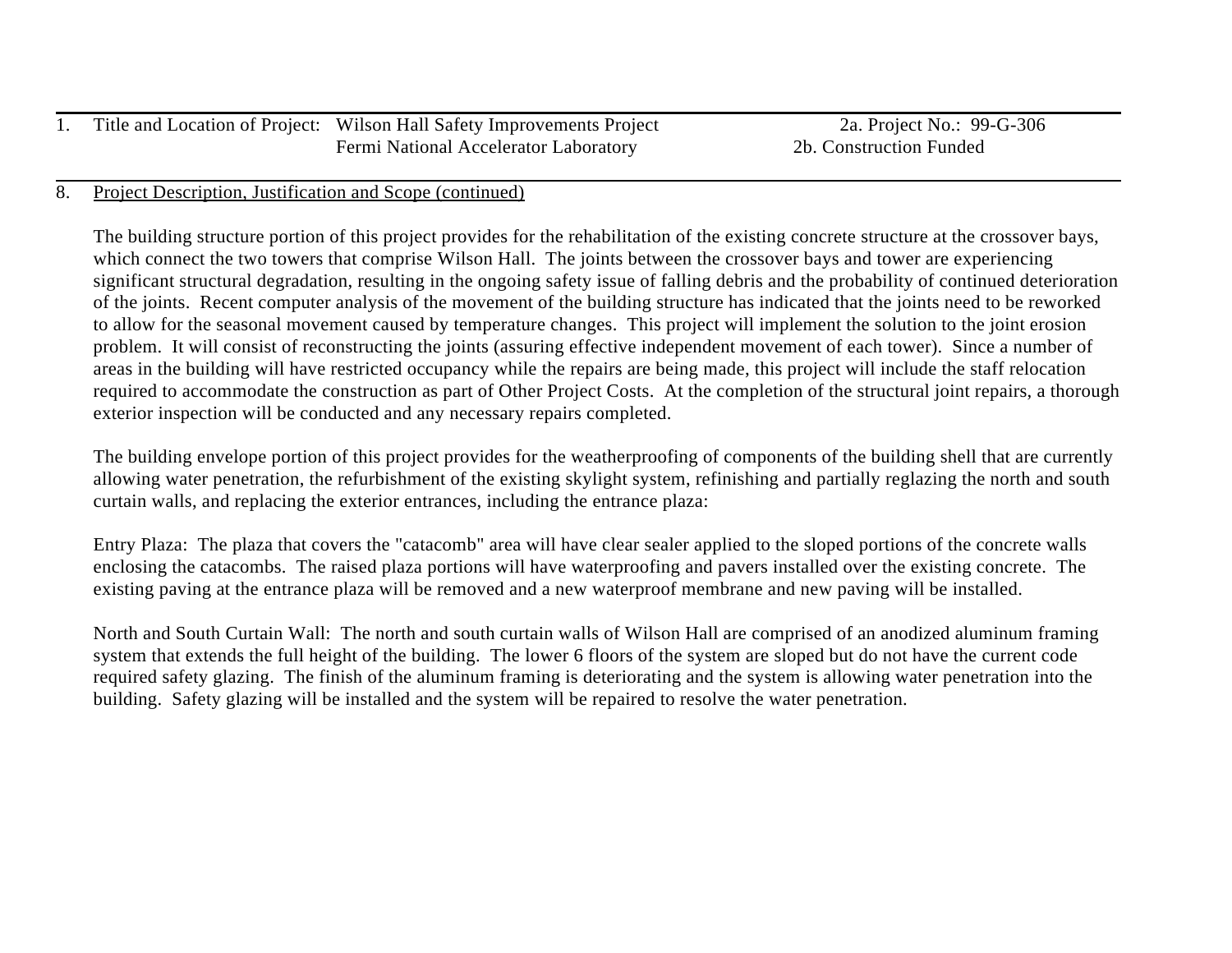|  | Title and Location of Project: Wilson Hall Safety Improvements Project |
|--|------------------------------------------------------------------------|
|  | Fermi National Accelerator Laboratory                                  |

#### 8. Project Description, Justification and Scope (Continued)

Building Entrances: The north (main) entrance doors will be replaced with revolving doors. The south entry doors will also be replaced, as well as the window walls adjacent to all of these locations.

Skylight: Water penetration is causing structural deterioration and damage to Wilson Hall. The skylight system requires disassembly, cleaning, replacement of damaged panels and glazing materials, and repair of the internal drainage system. Failure to complete this work may result in safety concerns for the entire system which functions as the roof to the 16 story Atrium.

The building systems portion of this project provides for the repairs, alterations, and improvements of the Wilson Hall domestic water system. The work includes replacement of piping known to be either substantially blocked or substantially deteriorated. The quality of the domestic water supplied to the drinking fountains will be improved by installation of a re-circulating piping loop and filtration system.

#### 9. Details of Cost Estimate

|                                                             | Item Cost | <b>Total Cost</b> |
|-------------------------------------------------------------|-----------|-------------------|
| a. Design and Management Costs                              |           | \$4,010           |
|                                                             | \$1,790   |                   |
|                                                             | 1,820     |                   |
|                                                             | 400       |                   |
|                                                             |           | 8,670             |
| c. Contingencies at approximately 30 percent of above costs |           | 2,920             |
|                                                             |           | \$15,600          |

Note: The economic escalation rates from FY 1997 dollars for FY 1999 through FY 2001 are 5.3%, 2.9%, and 2.9% respectively from the Department Price Change Index FY 1999 Guidance, General Construction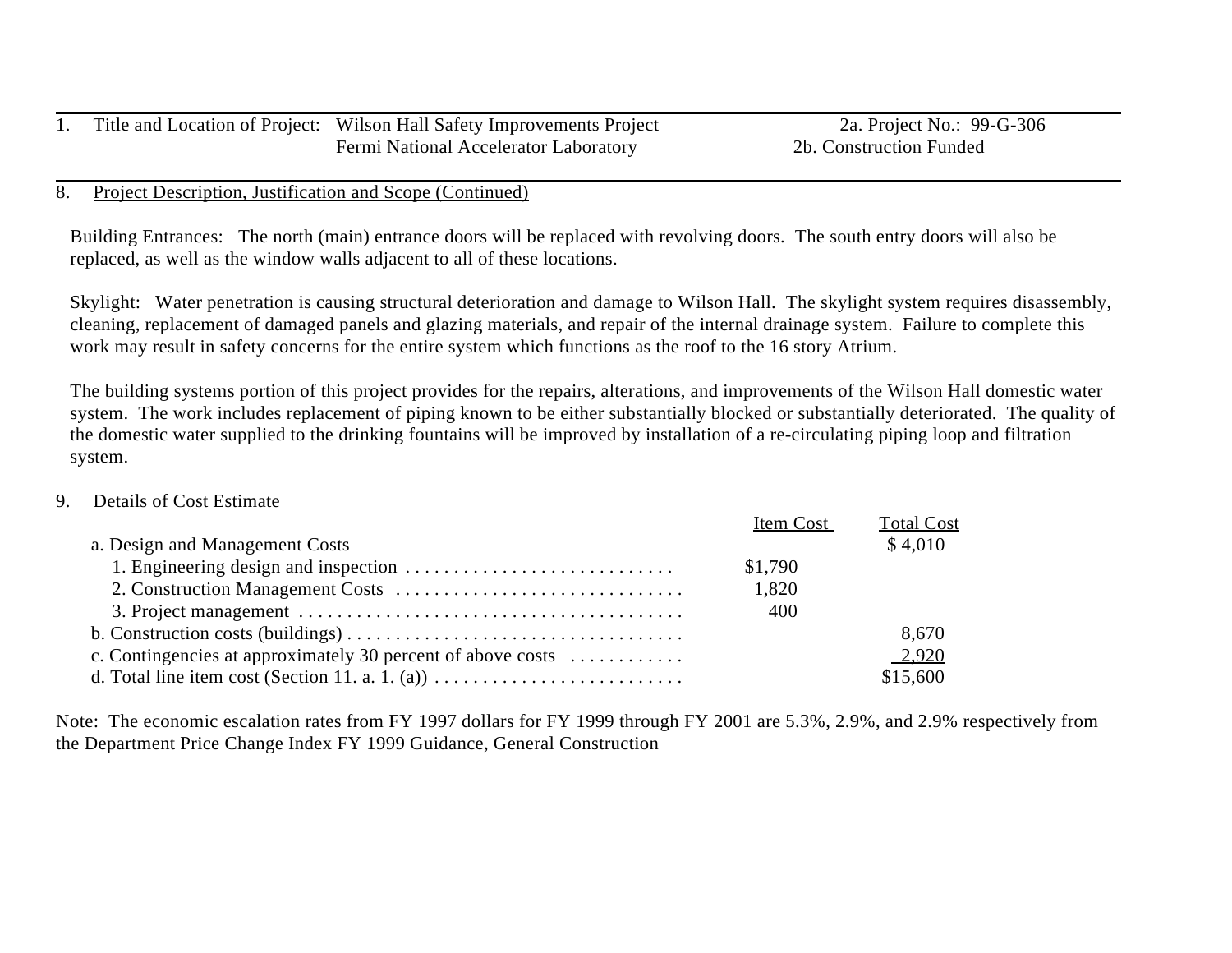|  | Title and Location of Project: Wilson Hall Safety Improvements Project | 2a. Project No.: 99-G-306 |
|--|------------------------------------------------------------------------|---------------------------|
|  | Fermi National Accelerator Laboratory                                  | 2b. Construction Funded   |

## 10. Method of Performance

Overall project management, quality assurance, supervision of design and construction efforts and coordination with the US. Department of Energy for this project will be the responsibility of the Fermi National Accelerator Laboratory, through the Facilities Engineering Services Section (FESS). Design will be accomplished by a combination of FESS staff and consultant A/E fixed price contracts under the direction of the Facilities Engineering Services Section. Construction for project completion will be accomplished by means of one or more competitively bid, fixed price construction subcontracts. Construction Management and overall project management during the construction phase of this project will remain the responsibility of the Facilities Engineering Services Section of the Fermi National Accelerator Laboratory.

#### 11. Schedule of Project Funding and Other Related Funding Requirements

|                                                                | Previous       |                |                       |                      |                      |                       |                   |
|----------------------------------------------------------------|----------------|----------------|-----------------------|----------------------|----------------------|-----------------------|-------------------|
|                                                                | Years          | FY 1998        | 1999<br>FY            | <b>FY 2000</b>       | FY 2001              | FY 2002               | <b>Total</b>      |
| Total project costs<br>a.<br>1. Total facility costs           |                |                |                       |                      |                      |                       |                   |
| (a) Line item (Section 9. d.)<br>(b) (Federal and Non-federal) | \$0            | \$0<br>\$0     | \$1,690<br>\$0        | \$6,340<br>\$1,690   | \$6,990<br>\$6,340   | \$580<br>\$6,990      | \$15,600<br>\$580 |
| \$15,600                                                       |                |                |                       |                      |                      |                       |                   |
| Other project costs                                            |                |                |                       |                      |                      |                       |                   |
| (a) Design development costs                                   | \$530          | \$270          | \$<br>$\Omega$        | \$<br>$\overline{0}$ | \$<br>$\overline{0}$ | \$<br>$\Omega$        | \$800             |
| (b) Other project-related costs                                | $\overline{0}$ | $\overline{0}$ | 560                   | <u>380</u>           | 1,000                | 460                   | 2,400             |
| Total other project costs<br>(c)                               | \$530          | \$270          | $\mathbb{S}^-$<br>560 | 380<br>$\mathbb{S}$  | \$1,000              | $\mathbb{S}^-$<br>460 | \$3,200           |
| (d)<br>Total project cost                                      | \$530          | \$270          | \$2,250               | \$6,720              | \$7,990              | \$1,040               | \$18,800          |

#### 12. Narrative Explanation of Total Project Funding and Other Related Funding Requirements

## a. Total project funding

- 1. Total facility costs
	- (a) Line item--Narrative not required.
	- (b) PE&D--None.
	- (c) Expense-funded equipment--None
	- (d) Inventories--None.